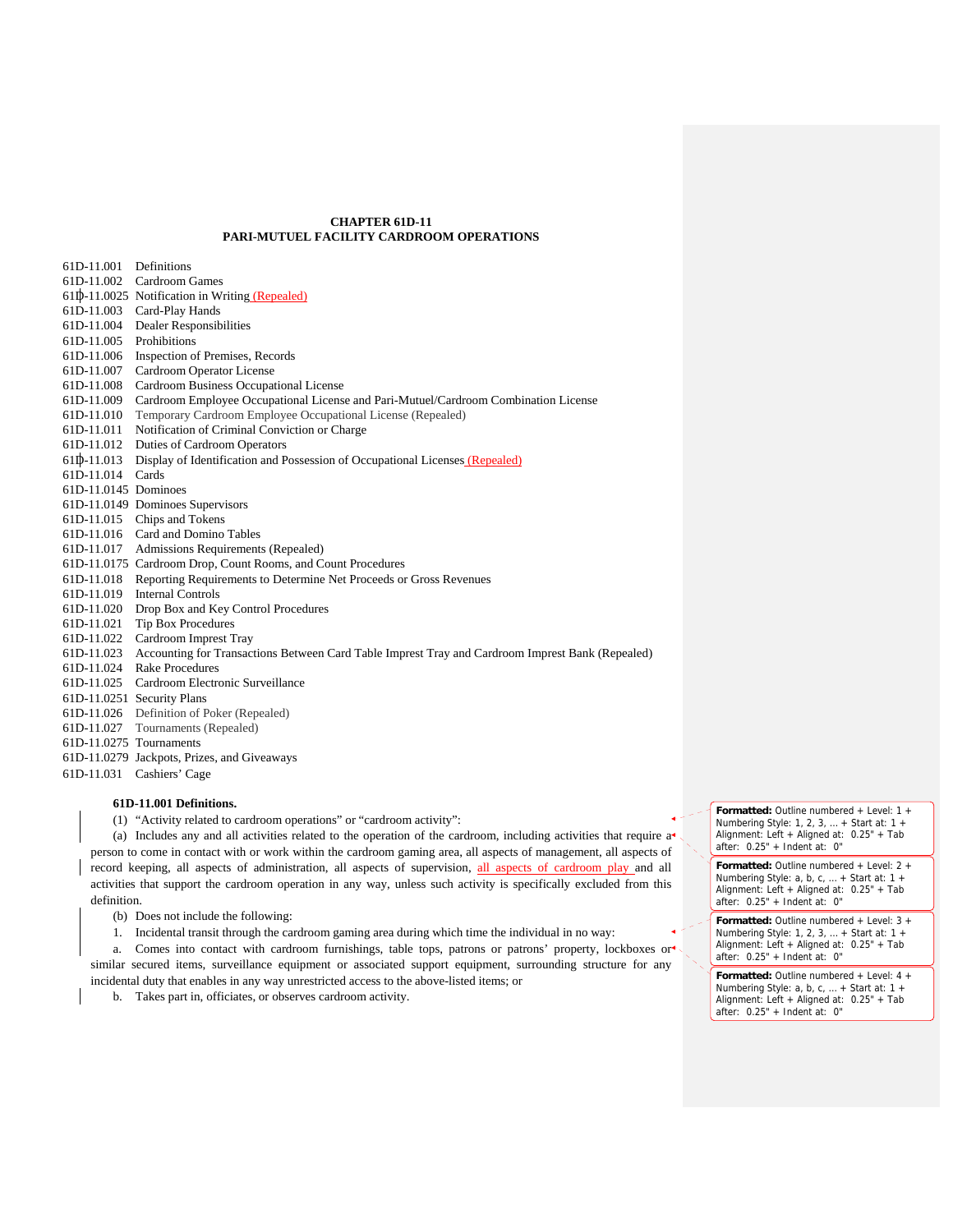2. Incidental maintenance work performed under the direct and constant visual supervision of an individual<sup> $\epsilon$ -</sup> possessing a current cardroom or pari-mutuel/cardroom combination license; or

3. Food service employees who perform duties that do not at any time require the employee's presence within the cardroom area.

4. Promotional support employees who participate in a limited event but do not:

a. Influence the operations of the cardroom; or

b. Come in contact with money, chips, cards, or dominoes held by the house or other participants in the tournament; or

c. Work in the cardroom for more than 10 days per event and not more than two events in a state fiscal year. Such promotional support employees are not prohibited from participating as players in a tournament.

(2) "Add-on" means any additional chips purchased in a tournament which is not considered a buy-in or rebuy.

 $\frac{2}{3}$  "All-in" means when a player commits all of his or her chips or tokens into a pot.

(3)(4) "Ante" means a predetermined wager that each player is required to make in some poker games prior to any cards being dealt in order to participate in the round of play.

(4)(5) "Bet" means to wager an amount signified by the number of chips or tokens contributed to a pot on any betting round.

(5)(6) "Betting round" means a complete wagering cycle in a hand of poker after all players have called, folded, checked, or gone all-in.

 $\frac{66(7)}{2}$  "Blind" means a predetermined bet a player or players must place on the table before the cards are dealt.

(7)(8) "Business Entity" means a sole proprietorship, general or limited partnership, corporation, business trust, joint venture, or unincorporated association.

 $\frac{8(9)}{9}$  "Button" means a circular object moved clockwise around a poker table to denote the assigned dealer for each hand.

 $\left(99(10)\right)$  "Buy-in" means the amount of money required by the cardroom operator to enter and participate. in a game.

(10)(11) "Cardroom gaming area" means any area of a licensed facility designated by the cardroom operator in its floor plan in which authorized games are played or where any type of cardroom operations may occur, such as handling of cash, chips, tokens, dominoes, or cards. The cardroom gaming area shall include entrances and exits.

(11)(12) "Cardroom surveillance" means the employees and systems with capability to observe and electronically record activities being conducted in a cardroom and its supporting areas.

(12) "Cashiers' Cage" means a physical structure that house hange of currency and chips.

(13) "Chips or tokens" means a money substitute, redeemable for cash, issued and sold by a cardroom operator for use in cardroom games.

(14) "Clearing hands" means displaying the front and back of both hands, with fingers spread over the table in sufficient distance from all other players and objects for surveillance recording.

 $(15)(14)$  "Cross-cash chips" means cashing chips from one licensed cardroom operator's facility at a<sup>+-</sup> different licensed cardroom operator's facility.

 $(16)(15)$  "Dedicated camera" means a color video camera that continuously records a specific activity. (17) "Designated player" means the player identified by the button as the player in the dealer position.

 $(18)(16)$  "Drop" means the procedure to remove drop boxes before counting the total amount of money, chips, and tokens removed from the drop box.

 $(19)(17)$  "Drop Box" means a locked container permanently marked with the number corresponding to a permanent number on the card or domino table.

 $\left(\frac{20}{18}\right)$  "Facility" means the cardroom, any storage area for card or domino tables, cards, chips, tokens, dominoes, drop boxes, tip boxes, records relating to cardroom activity, and other cardroom supplies, the count room, **Formatted:** Outline numbered + Level: 3 + Numbering Style: 1, 2, 3, … + Start at: 1 + Alignment: Left + Aligned at: 0.25" + Tab after: 0.25" + Indent at: 0"

**Formatted:** Outline numbered + Level: 4 + Numbering Style: a, b, c, … + Start at: 1 + Alignment: Left + Aligned at: 0.25" + Tab after: 0.25" + Indent at: 0"

**Formatted:** Indent: Left: 0", Tab stops: Not at 0.25"

**Formatted:** Outline numbered + Level: 1 + Numbering Style: 1, 2, 3, … + Start at: 1 + Alignment: Left + Aligned at: 0.25" + Tab after: 0.25" + Indent at: 0"

**Formatted:** Outline numbered + Level: 1 + Numbering Style: 1, 2, 3, … + Start at: 1 + Alignment: Left + Aligned at: 0.25" + Tab after: 0.25" + Indent at: 0", Tab stops: Not at  $0.25" + 0.25" + 0.25"$ 

**Formatted:** Outline numbered + Level: 1 + Numbering Style: 1, 2, 3, … + Start at: 1 + Alignment: Left + Aligned at: 0.25" + Tab after: 0.25" + Indent at: 0"

**Formatted:** Outline numbered + Level: 1 + Numbering Style: 1, 2, 3, … + Start at: 1 + Alignment: Left + Aligned at: 0.25" + Tab after: 0.25" + Indent at: 0", Tab stops: Not at  $0.25" + 0.25" + 0.25"$ 

**Formatted:** Outline numbered + Level: 1 + Numbering Style: 1, 2, 3, … + Start at: 1 + Alignment: Left + Aligned at: 0.25" + Tab after: 0.25" + Indent at: 0"

**Formatted:** Outline numbered + Level: 1 + Numbering Style: 1, 2, 3, … + Start at: 1 + Alignment: Left + Aligned at: 0.25" + Tab after: 0.25" + Indent at: 0", Tab stops: Not at  $0.25" + 0.25" + 0.25"$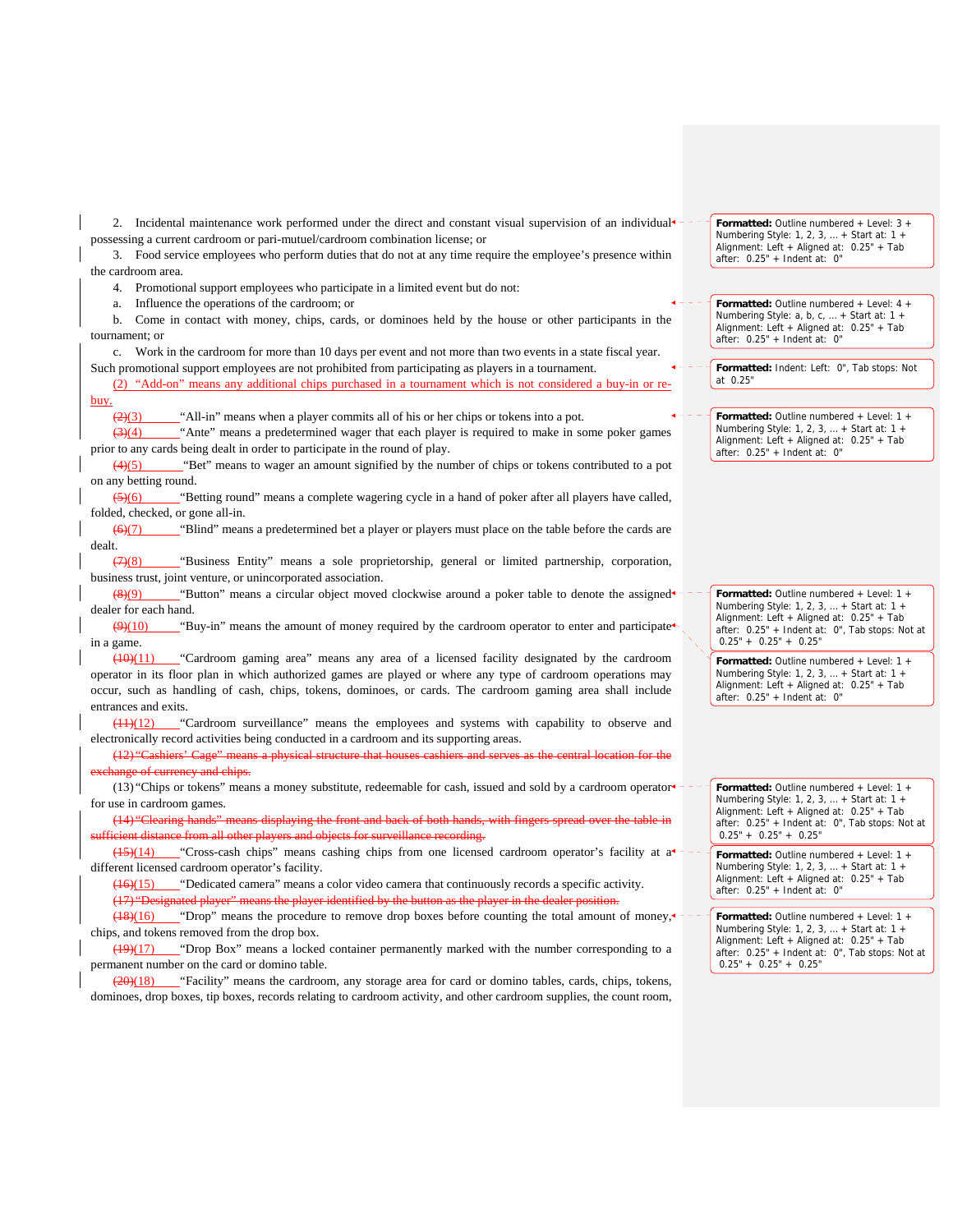and *imprest*-vault. (21) "Fanning" means spreading a deck of cards in front of the imprest tray so that each card can be identified by surveillance cameras.  $\frac{22}{2}$ (19) "Game" means the completion of all betting rounds and final determination of a winner based  $\sim$ upon the comparison of all cards dealt and held by players at the end of all betting at a table.  $\left(\frac{23}{20}\right)$  "Hand" means the group of cards dealt to a player in a game.  $(24)(21)$  "Imprest tray" means any tray in which a predetermined dollar amount of chips, tokens, or U.S. $\leftarrow$ currency is kept.  $\frac{(25)(22)}{2}$  "Jackpot" means a cumulative pool of money collected from card games that is awarded to a<sup>\*</sup> player or players who hold a certain combination of cards specified by a cardroom operator.  $\left(26\right)\left(23\right)$  "Licensee" means a person or entity holding any license issued by the division for purposes of  $\left(4\right)$ cardroom operations. (27)(24) "Operate" means to conduct authorized games pursuant to Section 849.086, F.S. (28) "Playing light" means drawing chips or tokens from the pot to show how much an effort to allow a player to continue without chips tokens are earned.  $\frac{(29)(25)}{2}$  "Pot" means the total amount wagered in a game or series of games of poker or dominoes. (30)(26) "Proposition player" means a player who is employed by a cardroom operator, but who uses his own money to initiate or play in games.  $\frac{(31)(27)}{2}$  "PTZ Camera" means a light-sensitive color video camera that has pan, tilt, and zoom capabilities. (32)(28) "Raise" means to increase the size of the preceding bet. (33)(29) "Re-buy" means the additional tournament chips or tokens purchased by players according to the schedule of re-buys prominently displayed in the cardroom during tournament play. (34)(30) "Round of play" means, for any game of poker, the process by which cards are dealt, bets are placed and the winner is determined and paid in accordance with the rules of Chapter 61D-11, F.A.C. (35) "Shift" means a period of time designated by the employer during In to conduct business pursuant to Rule 61D-11.012,  $F.A.C.$  $(36)(31)$  "Shill" means a player in a game provided by or employed by a cardroom operator who only bets<sup>\*</sup> with money provided by the cardroom operator. (37)(32) "Showdown" means the point in a poker game in which all hands are fully revealed to all other players and the hand with the best combination becomes the winner. (38) "Shuffle" means the process of mixing or rearranging a deck of cards to remove the probability eries of cards may be drawn from the deck after it is mixed or rearranged.  $\left(\frac{39}{33}\right)$  "Side bets" means additional wagers made between two or more persons on the outcome or any portion of an authorized game-other than wagers authorized pursuant to Chapter 849, F.S. (40)(34) "Supporting areas" means those areas supporting the operation of the cardroom including, but not limited to, surveillance, cashiers' cages, podiums, vaults, and count rooms. (41)(35) "Surveillance room" means a secure location in a pari-mutuel facility used for cardroom surveillance. (42)(36) "Surveillance system" means a system of video cameras, monitors, recorders, and other ancillary equipment used for cardroom surveillance. (43)(37) "Tip box" means a locked container into which all dealer tips must be inserted. (44)(38) "Tournament chips" means chips that have no cash value that are used in tournament play.  $(45)(39)$  "Vault" means a secure location where chips and currency are maintained.

*Rulemaking Authority 550.0251(12), 849.086(4), (11) FS. Law Implemented 849.086 FS. History–New 1-7-97, Amended 5-9-04, 9-7-08, 7-21-14.*

### **61D-11.002 Cardroom Games.**

(1) The cardroom operator or management company shall furnish all cards, dominoes, chips and tokens.

**Formatted:** Outline numbered + Level: 1 + Numbering Style: 1, 2, 3, … + Start at: 1 + Alignment: Left + Aligned at: 0.25" + Tab after: 0.25" + Indent at: 0"

**Formatted:** Outline numbered + Level: 1 + Numbering Style: 1, 2, 3, … + Start at: 1 + Alignment: Left + Aligned at: 0.25" + Tab after: 0.25" + Indent at: 0", Tab stops: Not at  $0.25'' + 0.25'' + 0.25''$ 

**Formatted:** Outline numbered + Level: 1 + Numbering Style: 1, 2, 3, … + Start at: 1 + Alignment: Left + Aligned at: 0.25" + Tab  $after: 0.25" + Indent at: 0"$ 

**Formatted:** Outline numbered + Level: 1 + Numbering Style: 1, 2, 3, … + Start at: 1 + Alignment: Left + Aligned at: 0.25" + Tab after: 0.25" + Indent at: 0", Tab stops: Not at  $0.25" + 0.25" + 0.25"$ 

**Formatted:** Outline numbered + Level: 1 + Numbering Style: 1, 2, 3, … + Start at: 1 + Alignment: Left + Aligned at: 0.25" + Tab after: 0.25" + Indent at: 0"

**Formatted:** Outline numbered + Level: 1 + Numbering Style: 1, 2, 3, … + Start at: 1 + Alignment: Left + Aligned at: 0.25" + Tab after: 0.25" + Indent at: 0", Tab stops: Not at  $0.25" + 0.25" + 0.25"$ 

**Formatted:** Outline numbered + Level: 1 + Numbering Style: 1, 2, 3, … + Start at: 1 + Alignment: Left + Aligned at: 0.25" + Tab after: 0.25" + Indent at: 0"

**Formatted:** Outline numbered + Level: 1 + Numbering Style: 1, 2, 3, … + Start at: 1 + Alignment: Left + Aligned at: 0.25" + Tab after: 0.25" + Indent at: 0", Tab stops: Not at  $0.25" + 0.25" + 0.25"$ 

**Formatted:** Outline numbered + Level: 1 + Numbering Style: 1, 2, 3, … + Start at: 1 + Alignment: Left + Aligned at: 0.25" + Tab after: 0.25" + Indent at: 0"

**Formatted:** Outline numbered + Level: 1 + Numbering Style: 1, 2, 3, … + Start at: 1 + Alignment: Left + Aligned at: 0.25" + Tab after: 0.25" + Indent at: 0"

### **Formatted:** Font color: Auto

**Formatted:** Outline numbered + Level: 1 + Numbering Style: 1, 2, 3, … + Start at: 1 + Alignment: Left + Aligned at: 0.25" + Tab after: 0.25" + Indent at: 0", Widow/Orphan control, Don't keep with next, Allow hanging punctuation, Adjust space between Latin and Asian text, Adjust space between Asian text and numbers, Font Alignment: Auto, Tab stops: 0.5", Left + Not at 0.25" + 0.25" + 0.25" + 0.25"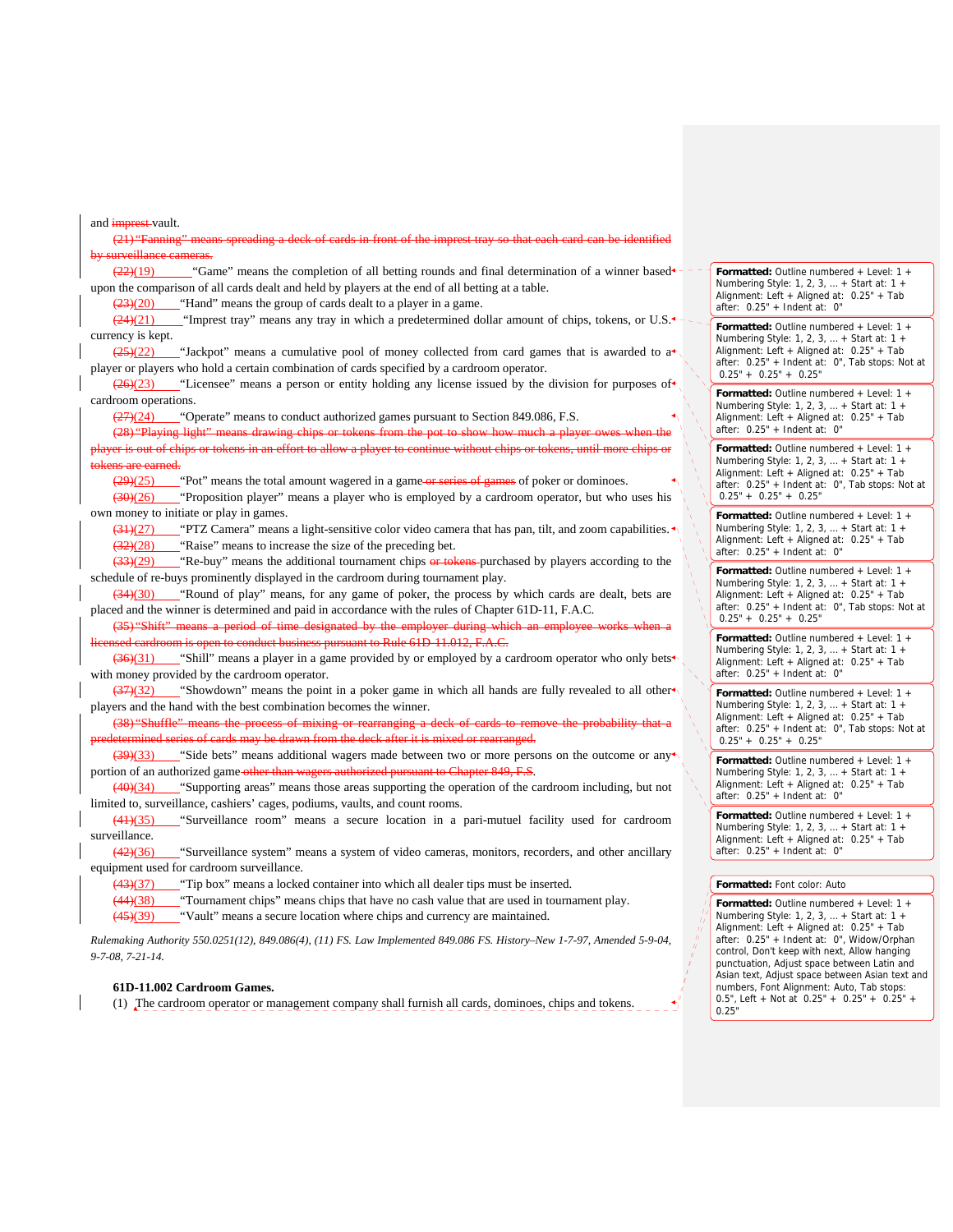(2) The cardroom operator shall prominently display a list of all games available for play in the cardroom that $\epsilon$  athorized pursuant to Chapter 849, F.Shave been reviewed by the division for compliance with Chapter 849, F.S., and included within the cardroom internal controls.

(3) The cardroom operator shall maintain a copy of the rules of play-including wagering requirements. The rules of play shall be made available to the division or to players upon request.

(4) A cardroom operator whoIf the division has reasonable cause to believe that a player in an authorized everty person at a licensed facility has acted or is acting in one of the following manners it may require the player aveexclude the game orperson from any facility.

(a) If a player isany person not playing the game solely to improve his or her chance of winning;

(b) If a player isany person taking or attempting to take action to improve another player's chance of winning; (c) If a player communicates any person communicating any information to another player which could assist

theany other player in any manner respecting influencing the outcome of a game.

(5) Card games that utilize a designated player that covers other players' wagers shall be governed by the om operator's house rules. The house rules shall:

(a) Establish uniform requirements to be a designated player;

(b) Ensure that the dealer button rotates around the card table <sup>e</sup> an equal opportunity to participate and

(c) Not require the designated player to cover all potential wagers.

*Rulemaking Authority 550.0251(12), 849.086(4), (11) FS. Law Implemented 550.0251(6), 849.086(4) FS. History–New 1-7-97, Amended 5-9-04, 4-12-06, 9-7-08, 7-21-14.* 

## **61D-11.0021 Cardroom Game Submissions**

(1) A cardroom operator or business occupational licensee shall submit to the division, office of auditing, a complete cardroom game submission for review and evaluation of compliance with the provisions of Section 849.086, F.S., and Chapter 61D-11, F.A.C., prior to the game being included in any cardrooms' internal controls. The game submissions shall include all of the following:

(a) The name and a description of the game;

(b) A description of the type of table utilized in the game which includes, the shape, and any markings or writing to be made on the table felt;

(c) The number of possible players participating in the game;

(d) Type of card deck(s) used;

(e) A ranking of cards and hands. The rankings shall be supported by documentation establishing it as a poker ranking;

(f) Betting scheme and all possible rules for wagers;

(g) Dealing procedures;

(h) Round of play procedures;

(i) Rake amounts and procedures;

(j) Glossary of Terms

(2) A game submission will not be considered reviewed until the division has posted the game submission to

www.myfloridalicense.com/dbpr/pmw.

(3) A cardroom operator may include in their internal controls a game submission from www.myfloridalicense.com/dbpr/pmw by referencing the game by its hyperlink.

**61D-11.0025 Notification in Writing.** 

**Formatted:** Outline numbered + Level: 1 + Numbering Style: 1, 2, 3, … + Start at: 1 + Alignment: Left + Aligned at: 0.25" + Tab after: 0.25" + Indent at: 0"

**Formatted:** Outline numbered + Level: 2 + Numbering Style: a, b, c, … + Start at: 1 + Alignment: Left + Aligned at: 0.25" + Tab after: 0.25" + Indent at: 0"

**Formatted:** Font: 9 pt, Italic, Font color: Black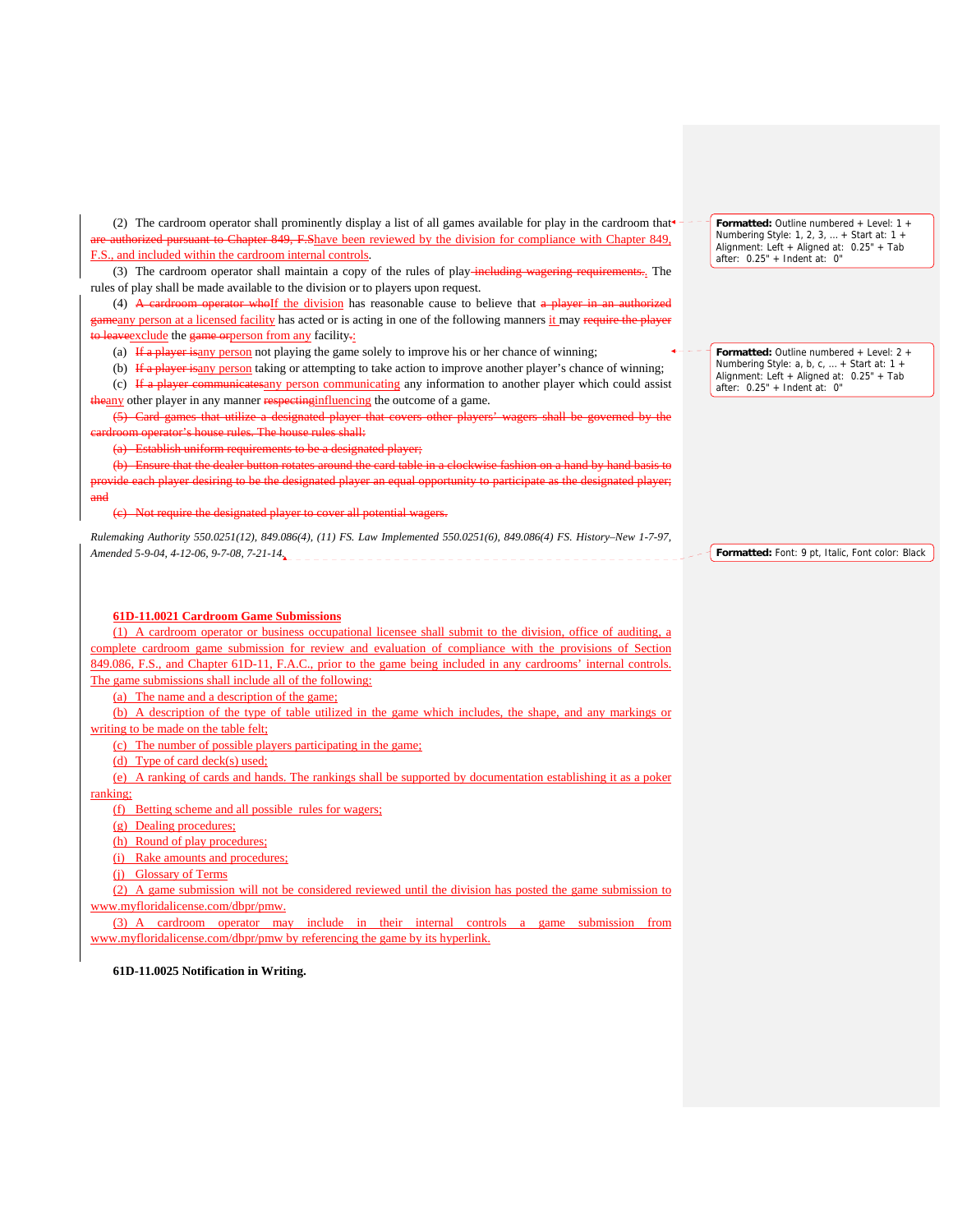(1) Any written notice to the division required pursuant to Chapter 61D-11, F.A.C., shall be provided to the Office of Auditing, Division of Pari-Mutuel Wagering, 1940 North Monroe Street, Tallahassee, Florida 32399, by il to an email address provided by the division, facsimile to  $(850)$  488-0550, mail or hand delivery.

the division required pursuant to Chapter 61D-11, F.A.C., shall be provided by

facsimile, mail or hand delivery, to the specific address retained in the division's record of licensure.

*Rulemaking Authority 849.086(4) FS. Law Implemented 849.086 FS. History–New 9-7-08.*

## **61D-11.003 Card-Play Hands.**

 $(1)$  The ranking of cards in a p

(a) Consistent with the rules of Hoyle's Modern Encyclopedia of Card Games, 1974 Edition, adopted and incorporated herein by reference, or:

(b) Included within the rules of play for that game if the ranking of the cards is different from paragraph (a) of this rule.

(2) If the joker card is to be used in certain games, the house must prominently display within the cardroom games the joker card will be used and how the joker card will be ranked in a showdown.

 $\frac{3(1)}{1}$  Before a card game may be played, the dealercards must shuffle the cards be shuffled.

(4)(2) Cards, once completely shuffled, must be dealt out of the hand of the dealer.

 $(5)$  Each player shall have the option to accept the If a "button" to:

(a) Receive is used, the "button" shall designate which player does receive the advantage of playing and betting last; and

 $(b)(3)$  Ensure. The cardroom operator shall ensure that the "button-may" be moved around the card table in a clockwise fashion to provide each player equal opportunity.

*Rulemaking Authority 550.0251(12), 849.086(4) FS. Law Implemented 849.086 FS. History–New 1-7-97, Amended 9-7-08, 7-21- 14.*

#### **61D-11.004 Dealer Responsibilities.**

 $(1)$  A dealer shall not allow a pl ator's rules of play.

 $\frac{2(1)}{2}$  Dealers shall be rotated to a different table at least every three hours.

 $\frac{(3)(2)}{2}$  A dealer who receives currency from a player at a card table in exchange for chips or tokens must perform the following:

(a) Spread the currency on the top of the card table in front of the imprest tray;

(b) State the amount of currency received;

(c) Provide an equivalent dollar amount of chips or tokens to the player; and

(d) Place all the currency in the imprest tray.

 $\frac{4}{3}$  Dealers shall take breaks only in areas the cardroom operator has designated on the approved cardroom floor plan, submitted pursuant to subsection 61D-11.012(7), F.A.C.

(5)(4) Dealers shall accept tips only either while dealing at an assigned table. Tips or through a system<sup>+</sup> included within the cardroom's internal controls. If tips are accepted while dealing at an assigned table, tips shall be accepted by:

(a) Tapping the tip on the imprest tray; and

(b) Dropping the tip in the tip box.

 $(6)(5)$  The tip will thenbox shall be counted with all other earned tips for the card dealer's assigned shift. (7)(6) Other than tips, dealers shall not accept any items of value or gifts from card players or any patrons of the facility.

 $\frac{8(8)(7)}{8}$  Dealers shall not allow cash or other personal items that may inhibit play to be placed on a table during the play of any hand.

 $\left(\frac{9}{8}\right)$  Dealers shall:

(a) Clear their hands when cash, chips, or tokens are exchanged with or provided to a player;

**Formatted:** Outline numbered + Level: 1 + Numbering Style: 1, 2, 3, … + Start at: 1 + Alignment: Left + Aligned at: 0.25" + Tab after: 0.25" + Indent at: 0", Tab stops: 0.25", Left + Not at 0.25" + 0.25" + 0.25"

**Formatted:** Outline numbered + Level: 1 + Numbering Style: 1, 2, 3, … + Start at: 1 + Alignment: Left + Aligned at: 0.25" + Tab after: 0.25" + Indent at: 0", Tab stops: Not at  $0.25" + 0.25" + 0.25" + 0.25"$ 

**Formatted:** Outline numbered + Level: 1 + Numbering Style: 1, 2, 3, … + Start at: 1 + Alignment: Left + Aligned at: 0.25" + Tab after: 0.25" + Indent at: 0", Tab stops: 0.25", Left + Not at  $0.25" + 0.25" + 0.25"$ 

**Formatted:** Outline numbered + Level: 2 + Numbering Style: a, b, c, … + Start at: 1 + Alignment: Left + Aligned at: 0.25" + Tab after: 0.25" + Indent at: 0", Tab stops: 0.25", Left + Not at  $0.25$ "

**Formatted:** Outline numbered + Level: 1 + Numbering Style: 1, 2, 3, … + Start at: 1 + Alignment: Left + Aligned at: 0.25" + Tab after: 0.25" + Indent at: 0", Tab stops: 0.25", Left  $+$  Not at  $0.25$ "

**Formatted:** Outline numbered + Level: 1 + Numbering Style: 1, 2, 3, … + Start at: 1 + Alignment: Left + Aligned at: 0.25" + Tab after: 0.25" + Indent at: 0"

**Formatted:** Outline numbered + Level: 2 + Numbering Style: a, b, c, … + Start at: 1 + Alignment: Left + Aligned at: 0.25" + Tab after: 0.25" + Indent at: 0"

**Formatted:** Outline numbered + Level: 1 + Numbering Style: 1, 2, 3, … + Start at: 1 + Alignment: Left + Aligned at: 0.25" + Tab after: 0.25" + Indent at: 0"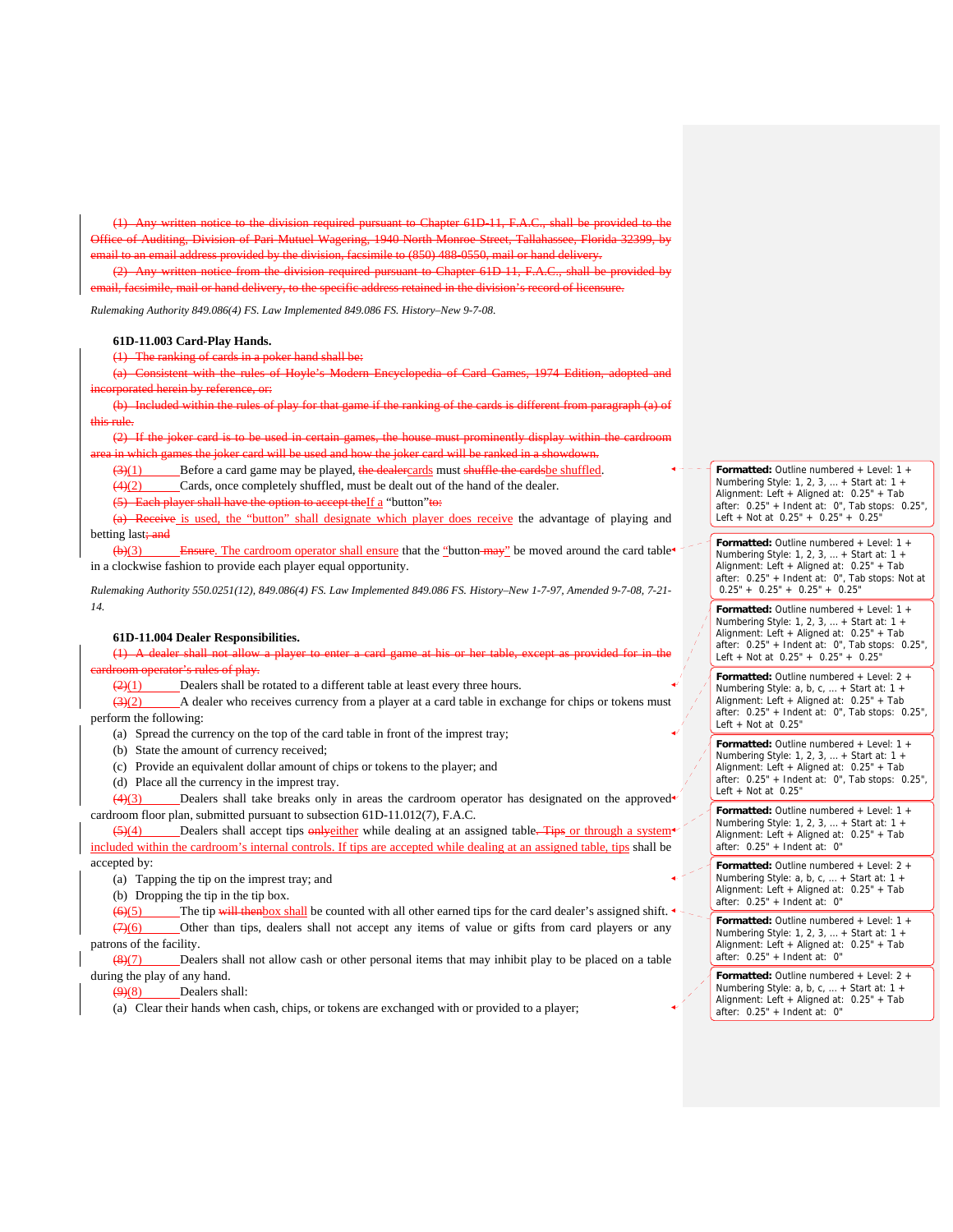(b) Inspect decks of cards at their assigned cardroom tables prior to the beginning opening of a new table during the gaming day;

(c) Inspect decks of cards when a new deck of cards is replaced for use at their assigned table; and

(d) Inspect both sides of each card by fanning themspreading the deck of cards in front of the imprest tray so that each card can be identified by surveillance cameras.

*Rulemaking Authority 550.0251(12), 849.086(4) FS. Law Implemented 849.086 FS. History–New 1-7-97, Amended 5-9-04, 9-7- 08, 7-21-14.*

### **61D-11.005 Prohibitions.**

(1) No person shall introduce any cards, chips, tokens, or dominoes, other than those from the cardroom operator's facility into any authorized game.

(2) No cardroom operator or employee shall extend credit, make a loan, or grant a gift to any person that would enable that person to play in an authorized game. The consideration required to participate shall be collected in full, by cash, check, debit card, or credit card, in exchange for chips or tokens prior to participation in any game offered at the cardroom facility.

(3) Playing light and sideSide bets are prohibited.

(4) No person shall, either directly or indirectly:

(a) Employ or attempt to employ any device, scheme, or artifice to defraud any participant in a game or the  $\epsilon$ cardroom operator.

(b) Engage in any act, practice, or course of operation that would constitute a fraud or deceit upon any participant in a game or the cardroom operator.

(c) Engage in any act, practice, or course of operation with the intent of cheating any participant or the cardroom operator.

(5) Cardroom occupational licensees are prohibited from participating in authorized cardroom games at the cardroom facility where they are employed.

(6) No person shall engage in conduct that resists, obstructs, or opposes a division employee in the performance of his or her duties and responsibilities on the cardroom operator's premises.

(7) No licensee shall carry or exhibit a weapon other than as provided for in Chapter 790, F.S. Any licensee found in violation of this rule shall be disciplined in accordance with Chapter 849, F.S., and the rules promulgated thereunder. This rule does not prohibit the carrying of a weapon by any duly authorized law enforcement officer or security personnel who are licensed to carry a weapon while engaged in their duties, or persons licensed under Chapter 790, F.S., to carry concealed weapons.

(8) Shills and proposition players are prohibited.

(9) Player banked games, established by the house, are prohibited.

(10)A cardroom operator shall not award a giveaway, jackpot, or prize in combination with any other eligibility requirements or outcome other than a specific combination of cards.

*Rulemaking Authority 550.0251(12), 849.086(4) FS. Law Implemented 849.086 FS. History–New 1-7-97, Amended 5-9-04, 9-7- 08, 7-21-14.*

#### **61D-11.006 Inspection of Premises, Records.**

(1) The cardroom operator shall contact the division, office of auditing, for an inspection for compliance with the provisions of Section 849.086, F.S., and Chapter 61D-11, F.A.C., no less than ten business days prior to opening a new cardroom or amending an existing cardroom area. Amending an existing cardroom area includes changing the number, location or dimensions of tables, surveillance system, internal controls, or floor plan.

(a) A cardroom operator shall not open a new facility or the affected portion of an existing cardroom for which the operator has made notice of any proposed changes until the division provides written authorization to proceed.

(b) If after inspection of the facility, the division determines that the cardroom operator is not in compliance with Section 849.086, F.S., or Chapter 61D-11, F.A.C., the division shall notify the cardroom operator and subsequently provide the cardroom operator with a written list of deficiencies.

**Formatted:** Outline numbered + Level: 1 + Numbering Style: 1, 2, 3, … + Start at: 1 + Alignment: Left + Aligned at: 0.25" + Tab after: 0.25" + Indent at: 0", Tab stops: 0.25", Left + Not at 0.25" + 0.25" + 0.25"

**Formatted:** Outline numbered + Level: 2 + Numbering Style: a, b, c, … + Start at: 1 + Alignment: Left + Aligned at: 0.25" + Tab after: 0.25" + Indent at: 0", Tab stops: 0.25", Left + Not at 0.25" + 0.25" + 0.25"

**Formatted:** Outline numbered + Level: 1 + Numbering Style: 1, 2, 3, … + Start at: 1 + Alignment: Left + Aligned at: 0.25" + Tab after: 0.25" + Indent at: 0", Tab stops: 0.25", Left + Not at 0.25" + 0.25" + 0.25"

**Formatted:** Outline numbered + Level: 1 + Numbering Style: 1, 2, 3, … + Start at: 1 + Alignment: Left + Aligned at: 0.25" + Tab after: 0.25" + Indent at: 0"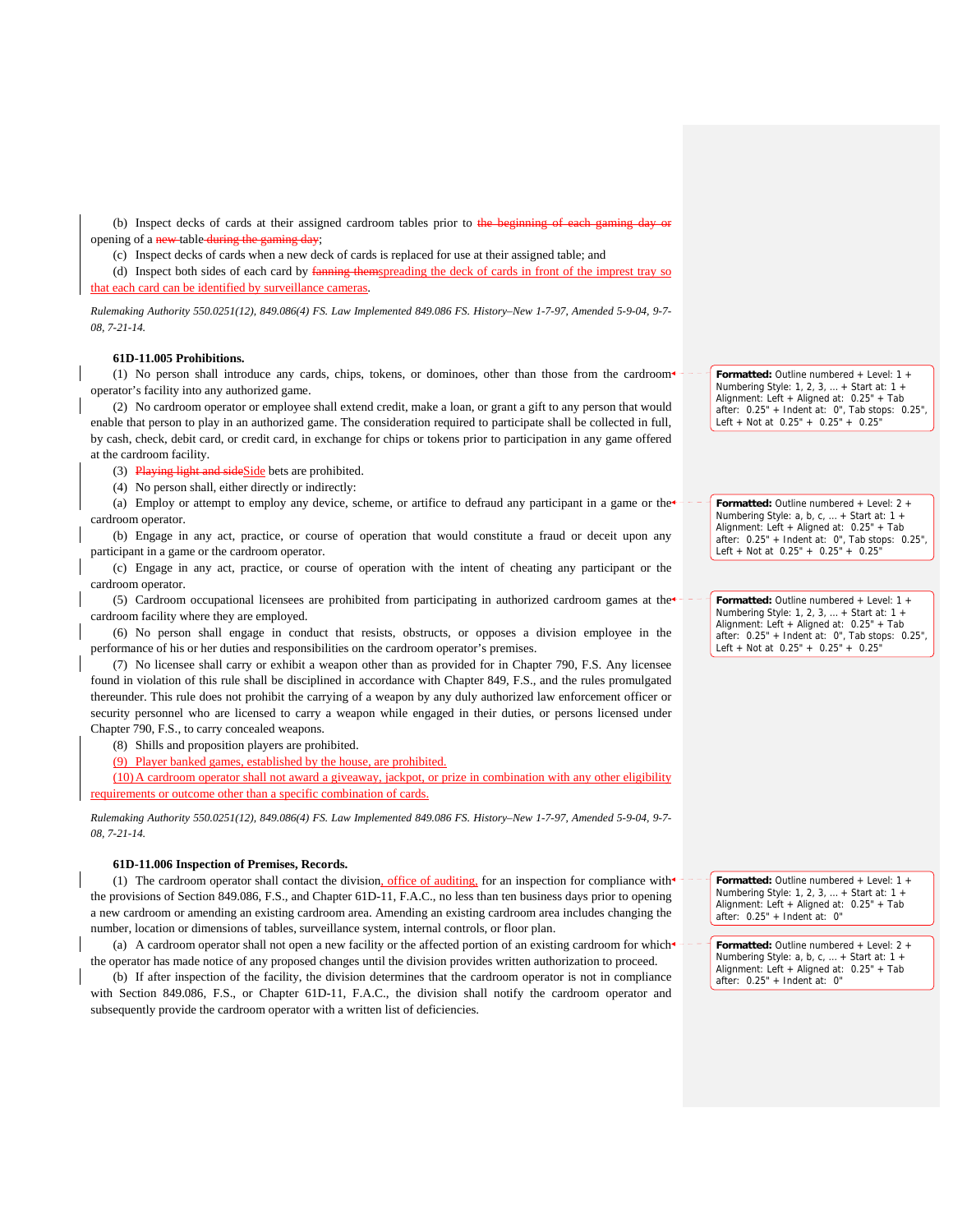(c) If deficiencies are identified, the cardroom operator shall:

- 1. Correct all deficiencies prior to requesting a re-inspection; and
- 2. Request a re-inspection in writing pursuant to Rule 61D-11.0025, F.A.C.
- $(2)$  The division shall conduct writing pursuant to Rule 61D-11.0025,  $F.A.C.:$

 $\left(3\right)\left(2\right)$  Subsequent inspections shall be performed according to this rule until identified deficiencies are corrected;

(4)(3) Upon satisfactory completion of corrective action, the division shall acknowledge in writing that all deficiencies are resolved and that the cardroom operator may proceed with using the designated facility space. The division shall deliver its written acknowledgement and authorization to proceed in writing pursuant to Rule 61D-11.0025, F.A.C.

*Rulemaking Authority 550.0251(12), 849.086(4) FS. Law Implemented 849.086 FS. History–New 1-7-97, Amended 5-9-04, 9-7- 08, 7-21-14.*

## **61D-11.007 Cardroom Operator License.**

(1) If a pari-mutuel permitholder amends its annual operating dates license and such amended license does not satisfy the renewal application requirements of Section 849.086(5)(b), F.S., the cardroom license will become void upon the issuance of the amended annual operating dates license.

(2) An applicant for an annual cardroom license shall complete Form DBPR PMW-3160, Permitholder Application for Annual License to Operate a Cardroom, effective 7-21-14, adopted herein by reference, https://www.flrules.org/gateway/reference.asp?No=Ref-04395, which can be obtained at www.myfloridalicense.com/dbpr/pmw or by contacting the Division of Pari-Mutuel Wagering at 1940 North Monroe Street, Tallahassee, Florida 32399-1035, and submit a fee of \$1,000.00 for each table to be operated during the license period. For cardroom facilities at which more than one pari-mutuel permit is operated during a year, table fees for the facility may be paid by one or all of the permitholders. License fees are non-refundable. For the initial and annual cardroom license application, in addition to the application and fees submitted, the applicant shall submit its written internal controls, required by Rule 61D-11.019, F.A.C., for approval by the division, and proof of authorization by a local government pursuant to Section 849.086(16), F.S.

(3) No license application, amendment to an application, or amendment to request additional cardroom tables shall be effective until the division has received payment of cardroom table fees, inspected and approved the surveillance requirements for compliance with Rule 61D-11.025, F.A.C., and the division has issued a license or amended license to operate a cardroom.

(4) Cardroom operations shall not begin under a cardroom license until the cardroom has been inspected and approved under Rule 61D-11.006, F.A.C.

*Rulemaking Authority 550.0251(12), 849.086(4), (5), (11) FS. Law Implemented 849.086 FS. History–New 1-7-97, Amended 5-9- 04, 4-12-06, 9-7-08, 7-21-14.* 

#### **61D-11.008 Cardroom Business Occupational License.**

(1) As part of the initial application or renewal for a cardroom business occupational license provided in<sup>4</sup> Section 849.086, F.S., an applicant shall submit the following:

(a) To apply for an initial cardroom business license, a complete Form DBPR PMW-3130, Business<sup>+</sup> Occupational License Application, adopted by reference in Rule 61D-5.001, F.A.C., which can be obtained at www.myfloridalicense.com/dbpr/pmw or by contacting the Division of Pari-Mutuel Wagering at 1940 North Monroe Street, Tallahassee, Florida 32399-1037;

(b) To renew a cardroom business license, a complete Form DBPR PMW-3135, Business Occupational License Renewal Application, adopted by reference in Rule 61D-5.001, F.A.C., which can be obtained at www.myfloridalicense.com/dbpr/pmw or by contacting the Division of Pari-Mutuel Wagering at 1940 North Monroe Street, Tallahassee, Florida 32399-1037;

(c) The \$500.00 fee for a three-year license; and;

**Formatted:** Outline numbered + Level: 3 + Numbering Style: 1, 2, 3, … + Start at: 1 + Alignment: Left + Aligned at: 0.25" + Tab after: 0.25" + Indent at: 0"

**Formatted:** Outline numbered + Level: 1 + Numbering Style: 1, 2, 3, … + Start at: 1 + Alignment: Left + Aligned at: 0.25" + Tab after: 0.25" + Indent at: 0"

**Formatted:** Outline numbered + Level: 1 + Numbering Style: 1, 2, 3, … + Start at: 1 + Alignment: Left + Aligned at: 0.25" + Tab after: 0.25" + Indent at: 0", Tab stops: 0.25", Left + Not at 0.25" + 0.25" + 0.25"

**Formatted:** Font: 12 pt

**Formatted:** Outline numbered + Level: 1 + Numbering Style: 1, 2, 3, … + Start at: 1 + Alignment: Left + Aligned at: 0.25" + Tab after: 0.25" + Indent at: 0"

**Formatted:** Outline numbered + Level: 1 + Numbering Style: 1, 2, 3, … + Start at: 1 + Alignment: Left + Aligned at: 0.25" + Tab after: 0.25" + Indent at: 0"

**Formatted:** Outline numbered + Level: 2 + Numbering Style: a, b, c, … + Start at: 1 + Alignment: Left + Aligned at: 0.25" + Tab after: 0.25" + Indent at: 0"

**Formatted:** Font: 12 pt, Check spelling and grammar

**Formatted:** Strikethrough

**Formatted:** Font: 12 pt, Check spelling and grammar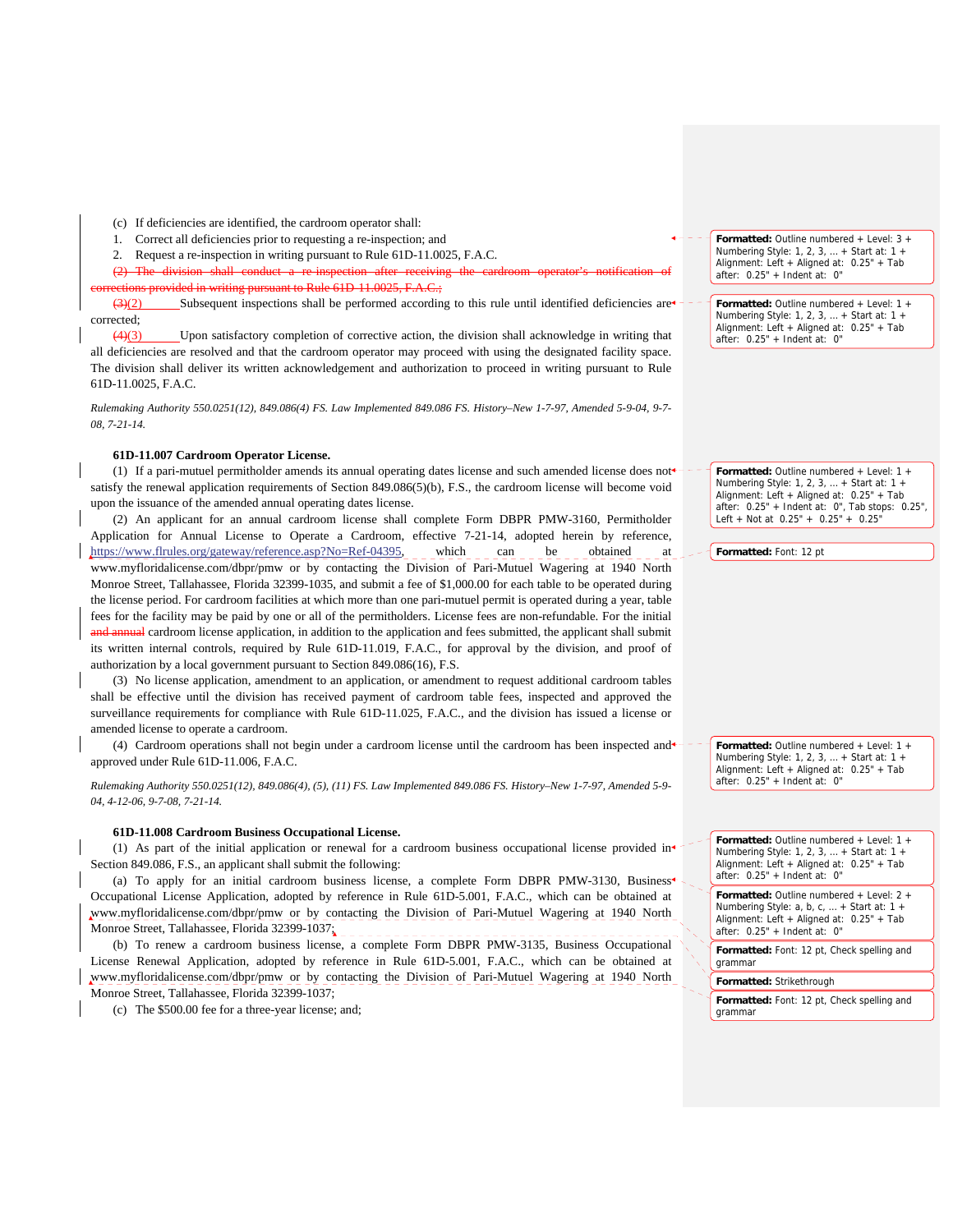(d) A complete set of fingerprints for each officer, director, and shareholder holding 10 percent or more interest in the cardroom business on an applicant fingerprint card or via a live scan device, and the fingerprint processing fees as established by the Florida Department of Law Enforcement and the Federal Bureau of Investigation, upon initial application, and every three years thereafter.

(2) A business entity may not be issued or possess a cardroom business occupational license in this state if the corporation, partnership, or business entity, or applicant for or holder of the business entity license has been convicted of a felony or misdemeanor involving forgery, larceny, extortion, or conspiracy to defraud, or filing false reports to a government agency, racing or gaming official in this state or any other state or under the laws of the United States; or a felony or misdemeanor set forth in Section 550.105, F.S.

(3) Sworn Florida Law Enforcement officers are exempt from the fingerprint requirement.

(4) Cardroom business occupational licenses issued and renewed pursuant to Section 849.086, F.S., shall have an effective date of July 1st and shall be valid for a period of three fiscal years. Applications for a cardroom business occupational license shall be submitted between May 1st and June 30th for the license period beginning July 1st of the next fiscal year. Applications received outside of this period shall have an effective date beginning July 1st of the same state fiscal year in which the application was received.

## *Rulemaking Authority 550.0251(12), 550.105(2)(b), 849.086(4)(a), (6)(d), (f) FS. Law Implemented 849.086(6) FS. History–New 1-7-97, Amended 5-9-04, 4-12-06, 9-7-08, 7-21-14.*

## **61D-11.009 Cardroom Employee Occupational License and Pari-Mutuel/Cardroom Combination License.**

(1) Food service personnel, maintenance personnel, security personnel, mutuels teller personnel, and permitholder management who possess a current pari-mutuel license and who wish to conduct any activity related to cardroom operations or conduct cardroom activities within the cardroom area for any purpose shall notify the division by completing and submitting Form DBPR PMW-3170, License Upgrade Application, adopted by reference in Rule 61D-5.001, F.A.C., which can be obtained at www.myfloridalicense.com/dbpr/pmw or by contacting the Division of Pari-Mutuel Wagering at 1940 North Monroe Street, Tallahassee, Florida 32399-1037. Upon receipt, the division shall provide a new copy of the licensee's current license to the licensee, indicating the license is sufficient for both the pari-mutuel and cardroom operations.

(2) Food service personnel, maintenance personnel, security personnel, mutuels teller personnel, and permitholder management who do not possess a current pari-mutuel license and who wish to conduct any activity related to cardroom operations or conduct cardroom activities within the cardroom area for any purpose shall apply for a cardroom occupational license by completing and submitting the following:

(a) A complete Form DBPR PMW-3120, Individual Occupational License Application, adopted by reference<sup>+</sup> in Rule 61D-5.001, F.A.C., which can be obtained at www.myfloridalicense.com/dbpr/pmw or by contacting the Division of Pari-Mutuel Wagering at 1940 North Monroe Street, Tallahassee, Florida 32399-1037, for an initial cardroom employee license;

(b) A complete set of fingerprints on an applicant fingerprint card or via a live scan device, and the fingerprint processing fee as established by the Florida Department of Law Enforcement and the Federal Bureau of Investigation, upon initial application and every three years thereafter;

(c) The cardroom employee occupational license fee, unless qualified pursuant to Sections 205.171 and 1.01, F.S., of:

1. \$120.00 for a three-year cardroom employee occupational license;

2. \$80.00 for a three-year pari-mutuel/cardroom supervisor combination license; or

3. \$15.00 for a three-year pari-mutuel/cardroom employee combination license.

(3) Sworn Florida Law Enforcement officers are exempt from the fingerprint requirement.

(4) All occupational and fingerprint fees are nonrefundable, except in situations where the applicant was charged in error or the applicant withdraws the application before processing begins.

(5) Request for Waiver of any disqualifying factors in an application that would otherwise be grounds for disapproving the application shall be made on Form DBPR PMW-3180, Request for Waiver, adopted by reference

**Formatted:** Outline numbered + Level: 1 + Numbering Style: 1, 2, 3, … + Start at: 1 + Alignment: Left + Aligned at: 0.25" + Tab after: 0.25" + Indent at: 0", Tab stops: 0.25", Left + Not at 0.25" + 0.25" + 0.25"

**Formatted:** Outline numbered + Level: 1 + Numbering Style: 1, 2, 3, … + Start at: 1 + Alignment: Left + Aligned at: 0.25" + Tab after: 0.25" + Indent at: 0", Tab stops: 0.25", Left + Not at 0.25" + 0.25" + 0.25"

**Formatted:** Font: 12 pt, Check spelling and grammar

**Formatted:** Outline numbered + Level: 2 + Numbering Style: a, b, c, … + Start at: 1 + Alignment: Left + Aligned at: 0.25" + Tab after: 0.25" + Indent at: 0"

**Formatted:** Font: 12 pt, Check spelling and grammar

**Formatted:** Outline numbered + Level: 2 + Numbering Style: a, b, c, … + Start at: 1 + Alignment: Left + Aligned at: 0.25" + Tab after: 0.25" + Indent at: 0", Tab stops: 0.25", Left + Not at  $0.25" + 0.25" + 0.25"$ 

**Formatted:** Outline numbered + Level: 3 + Numbering Style: 1, 2, 3, … + Start at: 1 + Alignment: Left + Aligned at: 0.25" + Tab after: 0.25" + Indent at: 0", Tab stops: 0.25", Left + Not at 0.25" + 0.25" + 0.25"

**Formatted:** Outline numbered + Level: 3 + Numbering Style: 1, 2, 3, … + Start at: 1 + Alignment: Left + Aligned at: 0.25" + Tab after: 0.25" + Indent at: 0"

**Formatted:** Outline numbered + Level: 1 + Numbering Style: 1, 2, 3, … + Start at: 1 + Alignment: Left + Aligned at: 0.25" + Tab after: 0.25" + Indent at: 0", Tab stops: 0.25", Left + Not at  $0.25" + 0.25" + 0.25"$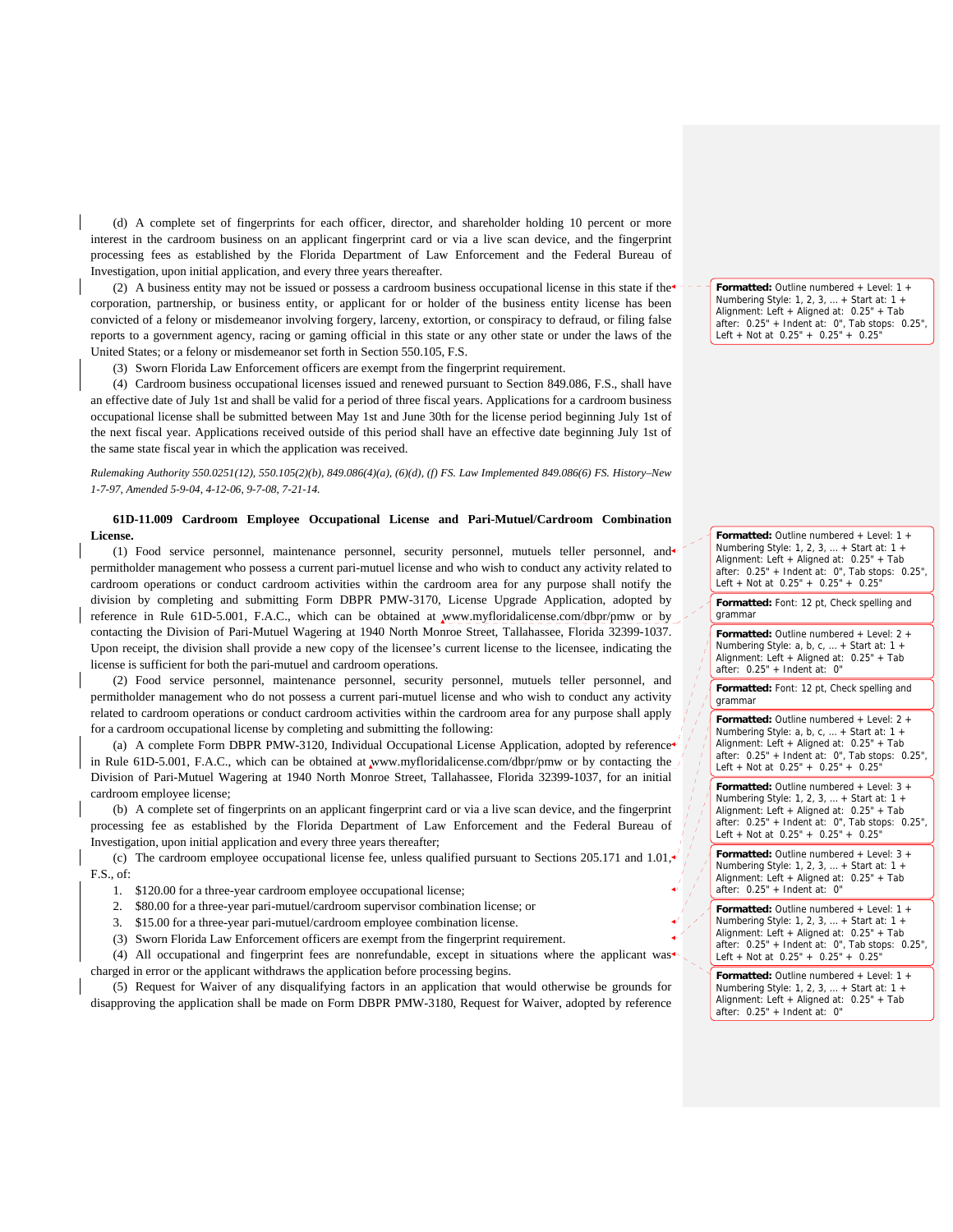in Rule 61D-5.001, F.A.C., which can be obtained at www.myfloridalicense.com/dbpr/pmw or by contacting the Division of Pari-Mutuel Wagering at 1940 North Monroe Street, Tallahassee, Florida 32399-1037.

(6) Cardroom employee occupational licenses and pari-mutuel/cardroom combination licenses issued and renewed pursuant to Section 849.086, F.S., shall have an effective date of July 1st and shall be valid for a period of three fiscal years. Applications for an initial cardroom employee and pari-mutuel/cardroom combination license shall be submitted between May 1st and June 30th for the license period beginning July 1st of the next fiscal year. Applications received outside of this period shall have an effective date beginning July 1st of the same state fiscal year in which the application was received.

(1)(7) All cardroom employee occupational licensees shall wear their photo identification pursuant to subsection 61D-11.012(10), F.A.C., while on duty. A cardroom employee shall not attempt to hide his or her photo identification from any patron or from surveillance cameras.

(2)(8) Cardroom occupational licensees may have the option to only wear a facility issued photo identification card if the employee has the cardroom employee occupational license on their person at all times.  $(6)$ 

*Rulemaking Authority 550.0251(12), 550.105(2)(b), 849.086(4)(a), (6)(d), (f) FS. Law Implemented 849.086(6) FS. History–New 1-7-97, Amended 5-9-04, 3-4-07, 9-7-08, 7-21-14.*

### **61D-11.010 Temporary Cardroom Employee Occupational License.**

*Rulemaking Authority 550.0251(12), 849.086(4), (6) FS. Law Implemented 849.086 FS. History–New 1-7-97, Amended 6-2-98, Repealed 3-14-06.*

### $\leftrightarrow$

*Rulemaking Authority 550.0251(12), 550.105(2)(b), 849.086(4)(a), (6)(d), (f) FS. Law Implemented 849.086(6) FS. History–New 1-7-97, Amended 5-9-04, 3-4-07, 9-7-08, 7-21-14.*

#### **61D-11.011 Notification of Criminal Conviction or Charge.**

Any cardroom occupational licensee shall provide written notification to the division when the licensee has been arrested, indicted, or charged in any other way with a criminal offense within five days of the arrest, or if not arrested, within five days of the receipt of a charging document. Licensees are not required to report non-criminal traffic offenses.

*Rulemaking Authority 550.0251(12), 849.086(4), (6) FS. Law Implemented 849.086 FS. History–New 1-7-97, Amended 9-7-08.*

#### **61D-11.012 Duties of Cardroom Operators.**

(1) All cardroom operators must conspicuously display a notice of the rake amounts, time limitations, or other d at each card and domino table.

 $\frac{(2)(1)}{2}$  Cardroom operators shall maintain a roster of all persons a cardroom operator employs. A cardroom operator shall also maintain a weekly listing of all cardroom employees who worked during each week. The list of persons shall include for each employee:

- (a) The job title:
- (b) Full name; and
- (c) Occupational license number.

(3)(2) Cardroom operators shall maintain a log for three years of persons whose employment with the cardroom operator has been terminated, or the employee resigned, or abandoned his or her position, that includes: (a) Full name;

- (b) Occupational license number; and
- (c) A description of the reason for the employee's separation.

 $\frac{4}{3}$  The cardroom operator shall notify the division, office of operations, of any change in companies<sup>4</sup> providing services that require licensure within 10 days of such change on Form DBPR PMW-3220, List of

**Formatted:** Font: 12 pt, Check spelling and grammar

**Formatted:** Outline numbered + Level: 1 + Numbering Style: 1, 2, 3, … + Start at: 1 + Alignment: Left + Aligned at: 0.25" + Tab after: 0.25" + Indent at: 0"

**Formatted:** Indent: Left: 0.25", No bullets or numbering, Tab stops: Not at 0.25" + 0.25" +  $0.25" + 0.25"$ 

**Formatted:** Indent: Left: 0.25", No bullets or numbering, Tab stops: Not at 0.25" + 0.25" +  $0.25" + 0.25"$ 

**Formatted:** Outline numbered + Level: 1 + Numbering Style: 1, 2, 3, … + Start at: 1 + Alignment: Left + Aligned at: 0.25" + Tab after: 0.25" + Indent at: 0", Tab stops: 0.25", Left + Not at  $0.25" + 0.25" + 0.25"$ 

**Formatted:** Outline numbered + Level: 2 + Numbering Style: a, b, c, … + Start at: 1 + Alignment: Left + Aligned at: 0.25" + Tab after: 0.25" + Indent at: 0"

**Formatted:** Outline numbered + Level: 1 + Numbering Style: 1, 2, 3, … + Start at: 1 + Alignment: Left + Aligned at: 0.25" + Tab after: 0.25" + Indent at: 0", Tab stops: 0.25", Left + Not at 0.25" + 0.25" + 0.25"

**Formatted:** Outline numbered + Level: 2 + Numbering Style: a, b, c, … + Start at: 1 + Alignment: Left + Aligned at: 0.25" + Tab after: 0.25" + Indent at: 0"

**Formatted:** Outline numbered + Level: 1 + Numbering Style: 1, 2, 3, ... + Start at: 1 + Alignment: Left + Aligned at: 0.25" + Tab after: 0.25" + Indent at: 0", Tab stops: 0.25", Left + Not at 0.25" + 0.25" + 0.25"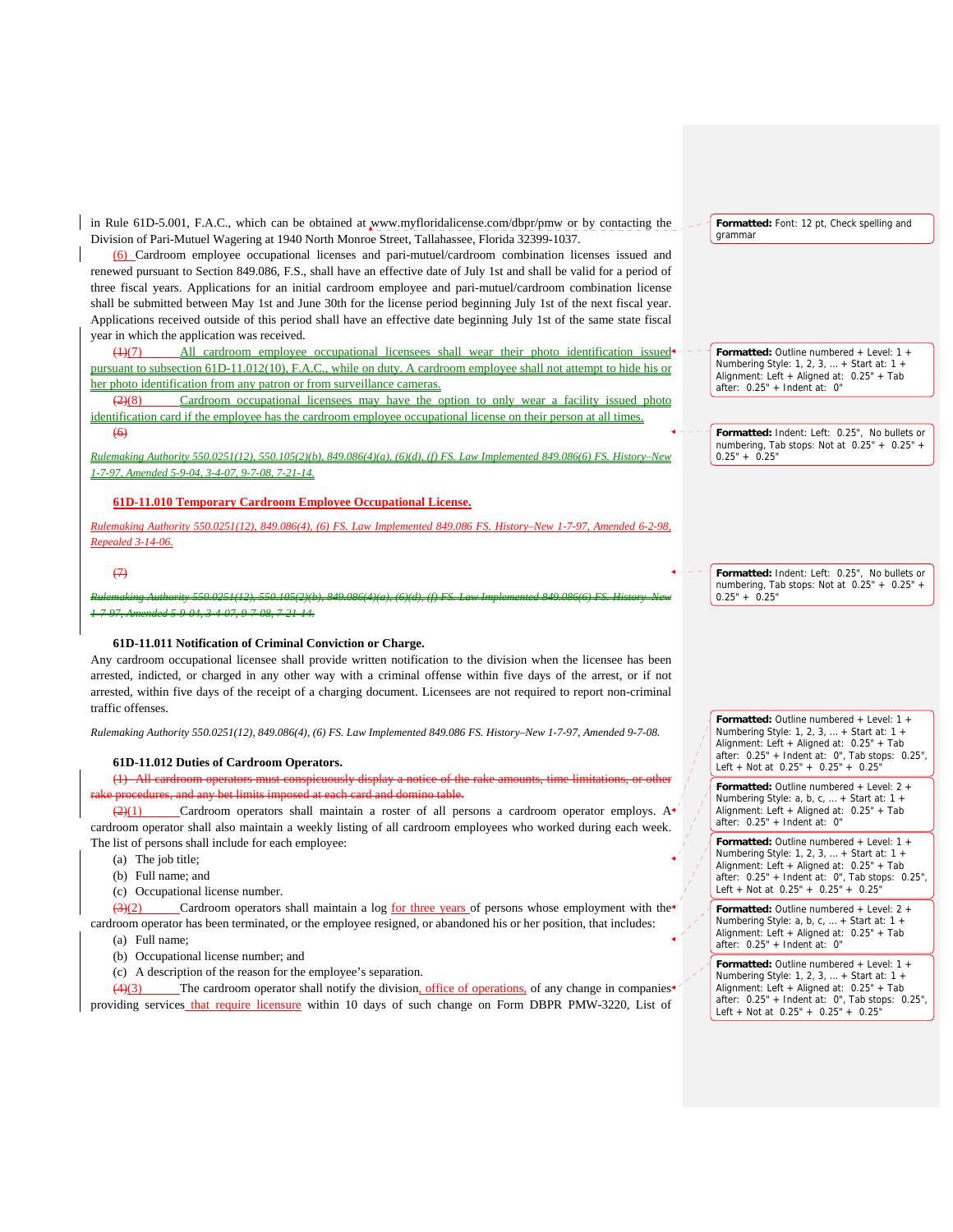Cardroom Business Occupational Licensees Providing Products and Services to a Cardroom, effective 7-21-14, adopted herein by reference, https://www.flrules.org/gateway/reference.asp?No=Ref-04402, which can be obtained at www.myfloridalicense.com/dbpr/pmw or by contacting the Division of Pari-Mutuel Wagering at 1940 North Monroe Street, Tallahassee, Florida 32399-1035.

 $(5)(4)$  Days and hours of cardroom operation shall be those set forth in the application or renewal of the cardroom operator's license, or in the notice of change in the cardroom operator's hours of operation as required in subsection (6) below.

 $\left(\frac{6}{5}\right)$  A cardroom operator shall submit proposed changes to the days and hours of cardroom operation to the division, office of auditing, in writing prior to proposed implementation;

 $\left(7\right)\left(6\right)$  Cardroom operators shall maintain a cardroom floor plan that shall:

- (a) Show the placement or location of the following:
- 1. Each cardroom table and its corresponding number;
- 2. All camera locations and their assigned numbers;
- 3. Cashiers' cage(s) and/or vault, count room, and podiums, or other areas for use of cardroom transactions;
- 4. The surveillance room; and

5. The designated cardroom employee break area that limits opportunity for dealer and player personal interaction.

(b) Be maintained in the surveillance room;

(c) Be based on a readable scale, or specific to the requirements in Rule 61D-14.050(2), F.A.C., if the cardroom operator also offers slot machine gaming and the floor plans for both gaming types are combined;

(d) Be submitted to the division for approval any time there are changes to the floor plan, including, but limited to:

1. Movement, number, or dimensions of tables;

- 2. Movement of cameras; or
- 3. Movement of any podiums on the gaming floor.

 $(8)(7)$  A cardroom operator must display separate signage throughout the designated cardroom gaming area providing notice of the following:

(a) The minimum age to play required by Section 849.086(12)(b), F.S.

(b) The hours of operation;

(c) No side beting or playing light areis permitted; and

(d) No credit is extended by the house.

(9) Cardroom operators shall establish and list in their internal controls, security controls that limit access into the cashiers' cage(s), count room, vault, and surveillance room which shall include.

 $\overline{A}$  a current list of employees, including full names and license numbers, authorized to enter each secure area to be posted on the inside door of the entrance to each specific area, in the security office, and in the surveillance room at all times; and.

 $(b)(a)$  Full names and license numbers as listed on the occupational licenses is under the division and licenses is under the division and licenses is under the division and licenses is used to the division and the divisio Il be provided to the division upon request.

(10)(9) Cardroom operators are required to issue a photo identification to all cardroom employees. The photo identification shall include, at a minimum, the name of the cardroom facility, cardroom employee occupational license number, and the employee's name.

(11)(10) The cardroom operator must provide the division, office of auditing, written notice within 20 days of a change in any management company contract.

(12)(11) Cardroom operators shall establish a system for using imprest trays, cashiers' cage, and vaults for cardroom operations that is included in the internal controls, and provides for:

- (a) Maximum amounts of currency permitted to be maintained in imprest trays; and
- (b) Imprest trays that are lockable and equipped with removable covers; or

(c) A procedure to require the removal of imprest trays to a secure area at the end of each gaming day.

 $(13)(12)$  At the close of each shift, the chips, tokens, and currency in the imprest tray at each table shall be

## **Formatted:** Font: 12 pt

**Formatted:** Outline numbered + Level: 1 + Numbering Style: 1, 2, 3, … + Start at: 1 + Alignment: Left + Aligned at: 0.25" + Tab after: 0.25" + Indent at: 0"

**Formatted:** Outline numbered + Level: 2 + Numbering Style: a, b, c, ... + Start at: 1 -Alignment: Left + Aligned at: 0.25" + Tab after: 0.25" + Indent at: 0"

**Formatted:** Outline numbered + Level: 3 + Numbering Style: 1, 2, 3, … + Start at: 1 + Alignment: Left + Aligned at: 0.25" + Tab after: 0.25" + Indent at: 0"

**Formatted:** Outline numbered + Level: 2 + Numbering Style: a, b, c, … + Start at: 1 + Alignment: Left + Aligned at: 0.25" + Tab after:  $0.25" +$  Indent at: 0"

**Formatted:** Outline numbered + Level: 3 + Numbering Style: 1, 2, 3, … + Start at: 1 + Alignment: Left + Aligned at: 0.25" + Tab after: 0.25" + Indent at: 0"

**Formatted:** Outline numbered + Level: 1 + Numbering Style: 1, 2, 3, … + Start at: 1 + Alignment: Left + Aligned at: 0.25" + Tab after: 0.25" + Indent at: 0", Tab stops: 0.25", Left + Not at 0.25" + 0.25" + 0.25"

**Formatted:** Outline numbered + Level: 2 + Numbering Style: a, b, c, … + Start at: 1 + Alignment: Left + Aligned at: 0.25" + Tab after:  $0.25"$  + Indent at: 0"

**Formatted:** Outline numbered + Level: 2 + Numbering Style: a, b, c, … + Start at: 1 + Alignment: Left + Aligned at: 0.25" + Tab after: 0.25" + Indent at: 0", Tab stops: 0.25", Left + Not at 0.25" + 0.25" + 0.25"

**Formatted:** Outline numbered + Level: 1 + Numbering Style: 1, 2, 3, … + Start at: 1 + Alignment: Left + Aligned at: 0.25" + Tab after: 0.25" + Indent at: 0"

**Formatted:** Outline numbered + Level: 2 + Numbering Style: a, b, c, ... + Start at: 1 + Alignment: Left + Aligned at: 0.25" + Tab after: 0.25" + Indent at: 0"

**Formatted:** Outline numbered + Level: 1 + Numbering Style: 1, 2, 3, … + Start at: 1 + Alignment: Left + Aligned at: 0.25" + Tab after: 0.25" + Indent at: 0", Tab stops: 0.25", Left + Not at 0.25" + 0.25" + 0.25"

**Formatted:** Outline numbered + Level: 1 + Numbering Style: 1, 2, 3, … + Start at: 1 + Alignment: Left + Aligned at: 0.25" + Tab after:  $0.25"$  + Indent at:  $0"$ 

**Formatted:** Outline numbered + Level: 2 + Numbering Style: a, b, c, … + Start at: 1 + Alignment: Left + Aligned at: 0.25" + Tab after: 0.25" + Indent at: 0"

**Formatted CONSIDERING**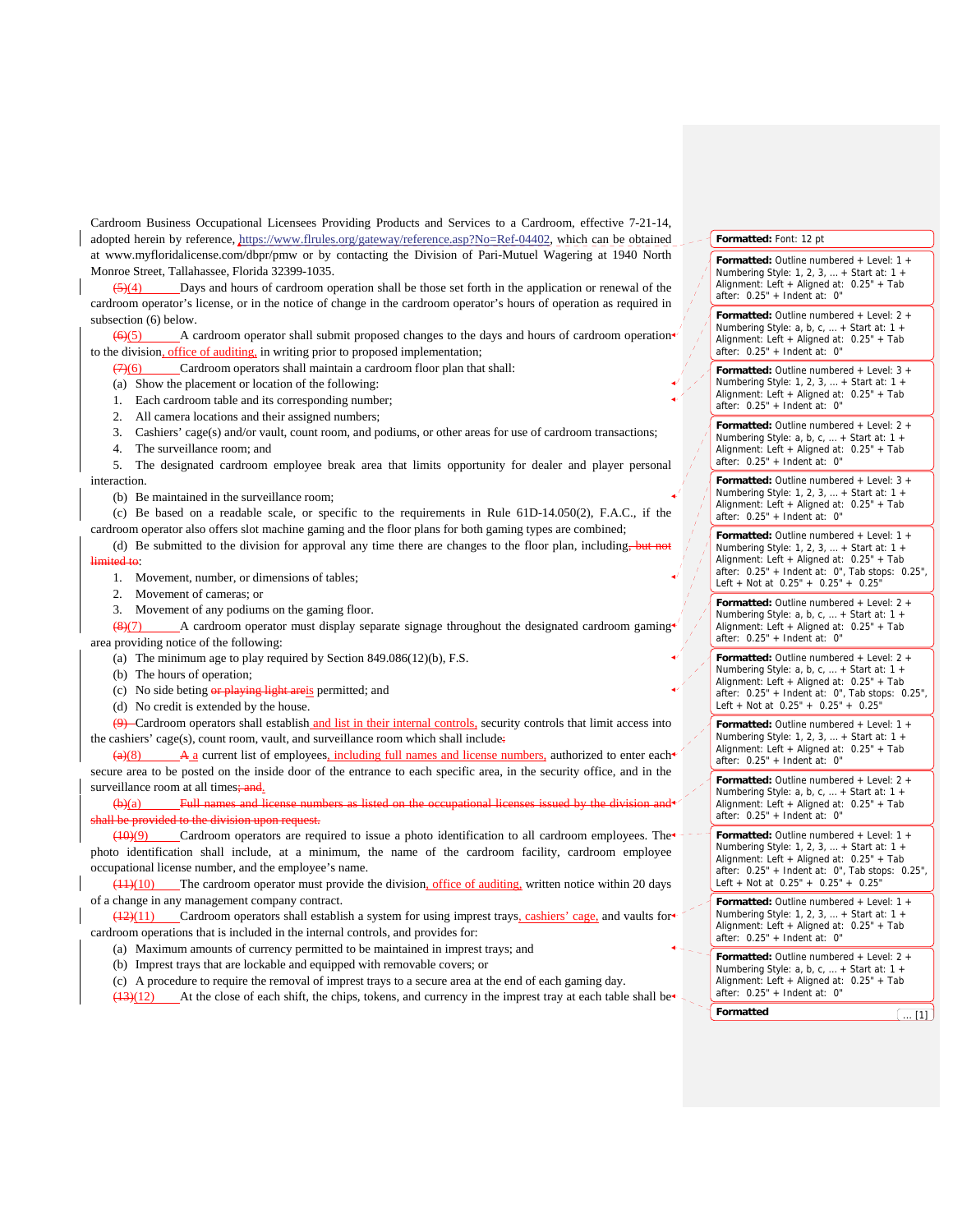reconciled to the beginning balances and discrepancies must be recorded pursuant to the approved cardroom internal controls.

(14)(1) Cardroom operators shall remove all drop boxes, other than those used on tables designated as tournament only tables, at the same time each day as indicated in the internal controls and lock them in a secure

## location until the count takes place.

 $(15)(13)$  No gaming may be conducted at a card table during the absence of the licensed dealer.

(16)(14) No gaming may be conducted within the licensed cardroom facility during the absence of the designated manager or supervisor.

 $(17)(15)$  When a cardroom operator is offering games of dominoes, the cardroom operator shall designate and assign at least one licensed cardroom employee as the supervisor of games of dominoes. A dominoes supervisor may not supervise more than eight dominoes tables.

(18)(16) A cardroom operator shall provide a listnotify the division, office of investigations, of each person it refuses entry into its cardroom for a period of 30 days or longer pursuant to Section 849.086(7)(g), F.S., which shall include the:

(a) Name and current address (if available) of the person refused entry;

- (b) Date of the refusal;
- (c) Reason for the refusal; and

(d) Period of time.

(19)(17) Each cardroom operator providing dominoes for play shall provide internal controls for the interaction between the vault and the dominoes supervisor.

*Rulemaking Authority 550.0251(12), 849.086(4), (11) FS. Law Implemented 849.086 FS. History–New 1-7-97, Amended 5-9-04, 4-12-06, 9-7-08, 7-21-14.*

### **61D-11.013 Display of Identification and Possession of Occupational Licenses.**

|                                                                                                                    |  | All cardroom employee occupational licensees shall wear their photo identification issued |  |  |  |  |  |  |
|--------------------------------------------------------------------------------------------------------------------|--|-------------------------------------------------------------------------------------------|--|--|--|--|--|--|
| pursuant to subsection 61D-11.012(10), F.A.C., while on duty. A cardroom employee shall not attempt to hide his or |  |                                                                                           |  |  |  |  |  |  |
| her photo identification from any patron or from surveillance cameras.                                             |  |                                                                                           |  |  |  |  |  |  |
|                                                                                                                    |  | Cordroom compational ligancese may have the ontion to only weer a feelity issued photo    |  |  |  |  |  |  |

identification card if the employee has the cardroom employee occupational license on their person

*Rulemaking Authority 550.0251(12), 849.086(4), (6) FS. Law Implemented 849.086 FS. History–New 1-7-97, Amended 9-7-08, 7-21-14.* 

## **61D-11.014 Cards.**

(1) The cardroom operator shall only use cards designed to eliminate the ability of any person to place  $\epsilon$  concealed markings on the backany part of all cards in a deck.

(2) Cards that are taped, cut, shaved, marked, defaced, bent, crimped, or deformed shall not be used.

## $\left(\frac{3}{2}\right)$  All cards shall be plastic.

 $(4)(3)$  Decks of playing cards intended for use in a cardroom licensed facility shall be locked in a secure location when not in use.

 $\frac{(5)(4)}{2}$  Each dealer assigned to a card table shall inspect each deck of playing cards intended for use at that table. Inspection of the deck of playing cards shall commence no earlier than the start of the designated cumulative hours of operation for that cardroom license. The assigned dealer must ensure that cards are not taped, cut, shaved, marked, defaced, bent, crimped, or deformed in any fashion that may permit covert identification of the card by players.

(a) Any card that is taped, cut, shaved, marked with any description, defaced, bent, crimped or deformed in any fashion that may permit covert identification of the card by players-during the course of play must be withdrawn from play and marked as a complete deck of 52 cards or 54 cards when the joker cards are included, and identified damaged cards... Each time a card is determined to be damaged as described in this section, the entire deck shall **Formatted:** Outline numbered + Level: 1 + Numbering Style: 1, 2, 3, … + Start at: 1 + Alignment: Left + Aligned at: 0.25" + Tab after: 0.25" + Indent at: 0", Tab stops: Not at  $0.25" + 0.25" + 0.25" + 0.25"$ 

**Formatted:** Outline numbered + Level: 1 + Numbering Style: 1, 2, 3, … + Start at: 1 + Alignment: Left + Aligned at: 0.25" + Tab after: 0.25" + Indent at: 0", Tab stops: 0.25", Left + Not at 0.25" + 0.25" + 0.25"

**Formatted:** Outline numbered + Level: 1 + Numbering Style: 1, 2, 3, … + Start at: 1 + Alignment: Left + Aligned at: 0.25" + Tab after: 0.25" + Indent at: 0"

**Formatted:** Outline numbered + Level: 2 + Numbering Style: a, b, c, … + Start at: 1 + Alignment: Left + Aligned at: 0.25" + Tab after: 0.25" + Indent at: 0"

**Formatted:** Outline numbered + Level: 1 + Numbering Style: 1, 2, 3, … + Start at: 1 + Alignment: Left + Aligned at: 0.25" + Tab after: 0.25" + Indent at: 0"

**Formatted:** Outline numbered + Level: 1 + Numbering Style: 1, 2, 3, … + Start at: 1 + Alignment: Left + Aligned at: 0.25" + Tab after: 0.25" + Indent at: 0"

**Formatted:** Outline numbered + Level: 1 + Numbering Style: 1, 2, 3, … + Start at: 1 + Alignment: Left + Aligned at: 0.25" + Tab after: 0.25" + Indent at: 0"

**Formatted:** Outline numbered + Level: 1 + Numbering Style: 1, 2, 3, … + Start at: 1 + Alignment: Left + Aligned at: 0.25" + Tab after: 0.25" + Indent at: 0"

**Formatted:** Outline numbered + Level: 1 + Numbering Style: 1, 2, 3, … + Start at: 1 + Alignment: Left + Aligned at: 0.25" + Tab after: 0.25" + Indent at: 0", Tab stops: 0.25", Left + Not at 0.25" + 0.25" + 0.25"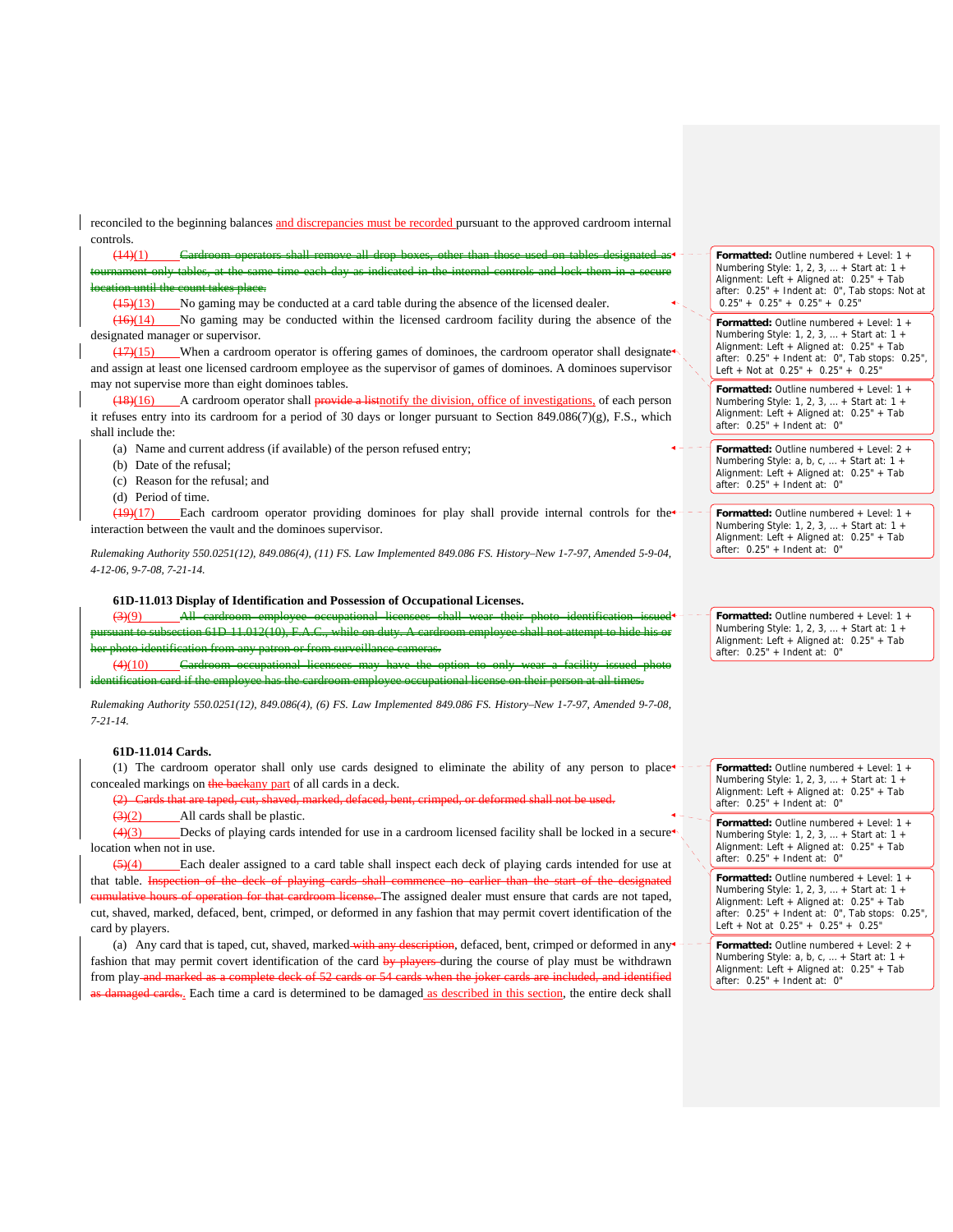be withdrawn from play and replaced with a new deck after that new deck is thoroughly inspected under the requirements of this rule.

(b) Any deck of cards in which it is determined damaged cards exist shall be withdrawn from play immediately upon identification of the damage as follows:

1. The entire deck of cards containing the damaged card or cards shall be removed from play before card play may resume at the card table and the damaged card or cards shall be placed in a sealed envelope or evidence bag;

2. The sealed envelope or evidence bag shall be marked with the table number, the date, and time the deck was withdrawn from play;

3. The cardroom supervisor shall sign his/her name across the seal of the envelope or as otherwise provided on the evidence bag indicating the supervisor has sealed and inspected the seal prior to storage of the damaged card or cards;

4. All damaged cards shall be retained for at least 14 days from the date of withdrawal from play; and

5. The remaining cards in the deck may be reused for play, after the missing card or cards are replaced and the entire deck is inspected by the dealer as required in subsection 61D-11.004(9), F.A.C.

(c) Cards which have been removed from play shall be permanently altered so that the cards can not cannot be put back into play.

(d) If an automated card shuffling device is being used, a cardroom operator shall use two decks of cards; and

1. The backs of the cards in the two decks shall be of different colors;

2. One deck shall be shuffled by the automated card shuffling device while the other deck is being dealt or used to play the game; and

3. Both decks shall be continuously alternated in and out of play, with each deck being used for every other game.

(6) Internal controls shall be established for the issuance of all cards to the shift supervisor and the floor supervisors.

*Rulemaking Authority 550.0251(12), 849.086(4) FS. Law Implemented 849.086 FS. History–New 1-7-97, Amended 9-7-08, 7-21- 14.*

## **61D-11.0145 Dominoes.**

(1) The backs of dominoes shall have a design that does not allow a player the ability to place concealed markings on the dominoes or to know the identity of any markings of the dots on either half of the face of the domino.

(2) Dominoes that are marked, defaced, chipped, substituted from another set, or deformed shall not be used.

(3) Sets of dominoes must be locked in a secure location when not in use.

(4) Prior to use, each domino must be inspected by the dominoes supervisor to ensure that no domino is marked, defaced, chipped, substituted from another set, or deformed.

(a) Dominoes damaged during the course of play must be replaced.

(b) Sets of dominoes that are marked, defaced, chipped, substituted from another set, or deformed shall be replaced and handled in the same manner as damaged cards under paragraph 61D-11.014(5)(b), F.A.C.

(c) Sets of dominoes that have been removed from play shall be handled in the same manner as damaged cards under paragraph 61D-11.014(5)(c), F.A.C.

(d) Only one set of dominoes at a time shall be maintained at a table. Each set of dominoes shall be rotated in and out of play at least every six hours.

(5) Internal controls shall be established for the issuance of all dominoes to the shift supervisor and the dominoes supervisors.

*Rulemaking Authority 550.0251(12), 849.086(4) FS. Law Implemented 849.086 FS. History–New 9-7-08.*

#### **61D-11.0149 Dominoes Supervisors.**

(1) The dominoes supervisor shall be responsible for oversight of the play of dominoes for the tables which includes:

**Formatted:** Outline numbered + Level: 3 + Numbering Style: 1, 2, 3, … + Start at: 1 + Alignment: Left + Aligned at: 0.25" + Tab after: 0.25" + Indent at: 0"

**Formatted:** Outline numbered + Level: 2 + Numbering Style: a, b, c, … + Start at: 1 + Alignment: Left + Aligned at: 0.25" + Tab after: 0.25" + Indent at: 0"

**Formatted:** Outline numbered + Level: 3 + Numbering Style: 1, 2, 3, … + Start at: 1 + Alignment: Left + Aligned at: 0.25" + Tab after: 0.25" + Indent at: 0"

**Formatted:** Outline numbered + Level: 1 + Numbering Style: 1, 2, 3, … + Start at: 1 + Alignment: Left + Aligned at: 0.25" + Tab after: 0.25" + Indent at: 0"

**Formatted:** Outline numbered + Level: 2 + Numbering Style:  $a, b, c, ... +$  Start at: 1 + Alignment: Left + Aligned at: 0.25" + Tab after: 0.25" + Indent at: 0"

**Formatted:** Outline numbered + Level: 1 + Numbering Style: 1, 2, 3, … + Start at: 1 + Alignment: Left + Aligned at: 0.25" + Tab after: 0.25" + Indent at: 0"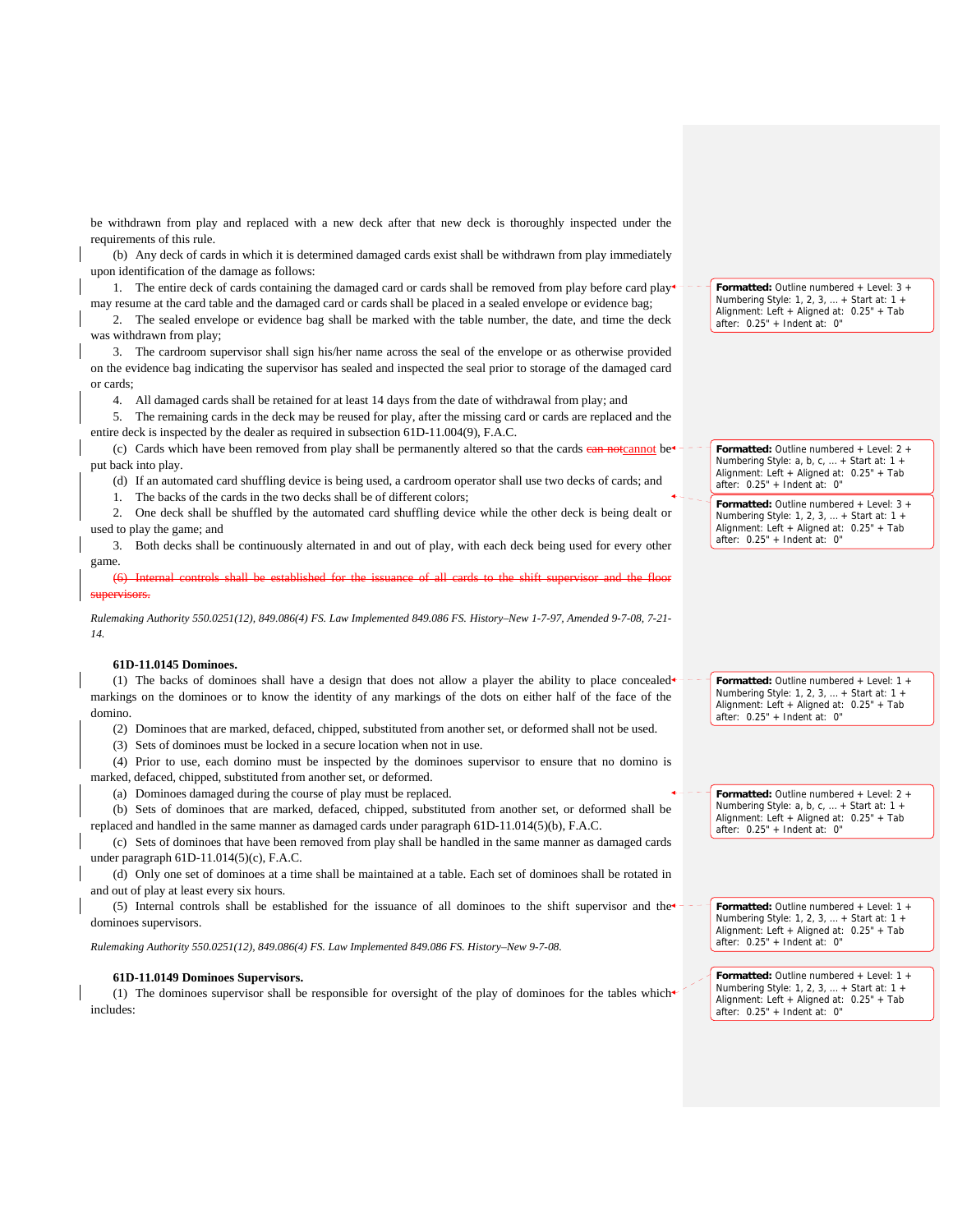(a) Collection of any fee for participation;

(b) Exchanging of cash for chips or tokens;

(c) Inspection of the dominoes for compliance with Rule 61D-11.0145, F.A.C., before each set is made available for play; and

(d) Reporting of any side betting to management pursuant to internal controls.

(2) Dominoes supervisors shall only take breaks in areas designated by the cardroom operator on the approved cardroom floor plan, submitted pursuant to subsection 61D-11.012(7), F.A.C.

(3) Other than tips, dominoes supervisors shall not accept any items of value or gifts from players or any patrons of the facility.

(4) Dominoes supervisors shall not allow cash or any other personal items to be placed on a table during the play of any game of dominoes.

*Rulemaking Authority 550.0251(12), 849.086(4) FS. Law Implemented 849.086 FS. History–New 9-7-08, Amended 7-21-14.*

#### **61D-11.015 Chips and Tokens.**

(1) All chips and tokens not in play or which are not available for play or use that day shall be locked in a secure location.

(2) Daily records must be kept for all chips and tokens issued including the date, time, table to which they were issued, the denomination(s), and total value.

(3) The face of each chip or token must include:

- (a) The name and/or the logo of the facility that issued the chip or token; and
- (b) The value of the chip or token.
- (4) The denomination of chips or tokens must be distinguishable from other chips or tokens when stacked.

(5) Chips or tokens purchased at a cardroom facility shall be redeemed by the cardroom operator for the

appropriate cash value. (6) Tournament chips shall:

- (a) Be distinguishable from all other chips used at the cardroom facility;
- (b) Not be redeemable for anything of value;
- (c) Be only purchased at a buy-in or registration; and
- (d) Be used to compute the total points or units accumulated and the winner or winners of a tournament.

(7) Cardroom operators shall maintain records documenting the daily ending inventory of tokens and chips pursuant to Section 849.086(11)(a), F.S.

(8) If a cardroom operator elects to cross-cash chips with other licensed cardroom operators under the same ownership, each participating cardroom operator's internal controls shall include procedures to:

(a) Ensure that cross-cashed chips and regular house chips are maintained separately;

(b) Designate a secure area under surveillance to maintain cross-cashed chips;

(c) Establish a threshold for the amount of cross-cashed chips accumulating on a partner cardroom's behalf or designate a time frame for how long cross-cashed chips may remain in the cardroom operator's possession;

(d) Account for the exchange of funds for the exact amount representing the accumulated chips; and

(e) Transport cross-cashed chips back to their original cardroom.

(9) In the event partner cardrooms cross-cash chips, the cross-cashing procedures for each cardroom operator must be in agreement with those submitted by their partner cardroom operator.

*Rulemaking Authority 550.0251(12), 849.086(4) FS. Law Implemented 849.086 FS. History–New 1-7-97, Amended 4-12-06, 9-7- 08, 7-21-14.*

#### **61D-11.016 Card and Domino Tables.**

(1) Card tables shall have clearly designated rake circles, imprest trays, tip boxes, and drop box slots. In lieu of a rake circle on a card table, a drop box slide may be used.

(2) Domino tables shall be square with clearly designated areas located at each of the two or four corners of the table for the placement of wagers and the payment of participation fees. The surface of the dominoes table shall be

**Formatted:** Outline numbered + Level: 2 + Numbering Style: a, b, c, … + Start at: 1 + Alignment: Left + Aligned at: 0.25" + Tab after: 0.25" + Indent at: 0"

**Formatted:** Outline numbered + Level: 1 + Numbering Style: 1, 2, 3, … + Start at: 1 + Alignment: Left + Aligned at: 0.25" + Tab after: 0.25" + Indent at: 0"

**Formatted:** Outline numbered + Level: 1 + Numbering Style: 1, 2, 3, … + Start at: 1 + Alignment: Left + Aligned at: 0.25" + Tab after: 0.25" + Indent at: 0", Tab stops: 0.25", Left + Not at 0.25" + 0.25" + 0.25"

**Formatted:** Outline numbered + Level: 2 + Numbering Style: a, b, c, ... + Start at: 1 -Alignment: Left + Aligned at: 0.25" + Tab after: 0.25" + Indent at: 0", Tab stops: 0.25", Left + Not at 0.25" + 0.25" + 0.25"

**Formatted:** Outline numbered + Level: 1 + Numbering Style: 1, 2, 3, … + Start at: 1 + Alignment: Left + Aligned at: 0.25" + Tab after: 0.25" + Indent at: 0", Tab stops: 0.25", Left + Not at 0.25" + 0.25" + 0.25"

**Formatted:** Outline numbered + Level: 1 + Numbering Style: 1, 2, 3, … + Start at: 1 + Alignment: Left + Aligned at: 0.25" + Tab after: 0.25" + Indent at: 0"

**Formatted:** Outline numbered + Level: 2 + Numbering Style: a, b, c, … + Start at: 1 + Alignment: Left + Aligned at: 0.25" + Tab  $after: 0.25" + Indent at: 0"$ 

**Formatted:** Outline numbered + Level: 1 + Numbering Style: 1, 2, 3, … + Start at: 1 + Alignment: Left + Aligned at: 0.25" + Tab after: 0.25" + Indent at: 0"

**Formatted:** Outline numbered + Level: 2 + Numbering Style: a, b, c, … + Start at: 1 + Alignment: Left + Aligned at: 0.25" + Tab after: 0.25" + Indent at: 0"

**Formatted:** Outline numbered + Level: 1 + Numbering Style: 1, 2, 3, … + Start at: 1 + Alignment: Left + Aligned at: 0.25" + Tab after: 0.25" + Indent at: 0"

**Formatted:** Outline numbered + Level: 1 + Numbering Style: 1, 2, 3, … + Start at: 1 + Alignment: Left + Aligned at: 0.25" + Tab after: 0.25" + Indent at: 0", Tab stops: 0.25", Left + Not at  $0.25" + 0.25" + 0.25"$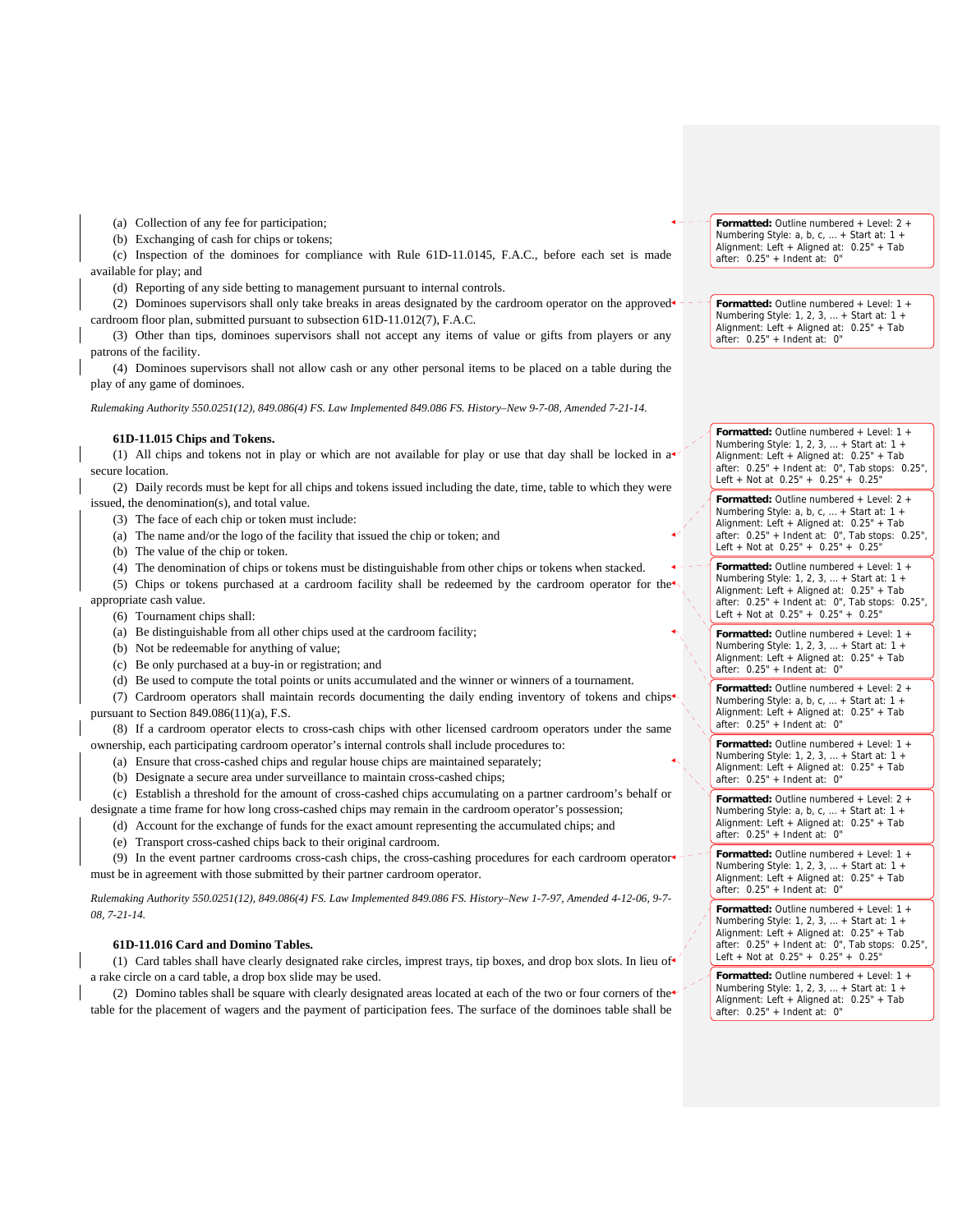one solid color that will not interfere with the ability of the surveillance system to clearly identify each domino played or the value of chips or tokens in the wagering area. There shall be no imprest tray on a domino table.

(3) Card games shall only be played on card tables.

(4) Dominoes shall only be played on domino tables.

(5) Each table shall be clearly designated with the number of the table, which shall be visible to the surveillance system.

(6) At no time may a cardroom contain more tables than that for which the cardroom operator has been licensed.

(7) Card tables that are used only for tournament play do not need to meet the requirements of authorized tables in subsection (1) above. Domino tables that are used only for tournament play do not need to be equipped with drop boxes and drop box slots. Tables used only for tournament play shall be designated as "tournament only" in the floor plan as required by subsection 61D-11.012(7), F.A.C.

(8) If card and domino tables are equipped with "hole card" cameras or are special card tables that allow card play to be displayed via broadcast, the licensed broadcaster shall:

(a) Ensure that there is a minimum of a 60-second delay between the recording and the non-live delayed feed broadcast; and

(b) Ensure that the broadcast does not interfere with the cardroom operator's surveillance system recordings.

*Rulemaking Authority 550.0251(12), 849.086(4)(a) FS. Law Implemented 849.086 FS. History–New 1-7-97, Amended 9-7-08, 1- 4-12, 7-21-14.*

#### **61D-11.017 Admissions Requirements.**

*Rulemaking Authority 550.0251(12), 849.086(4), (11), (13) FS. Law Implemented 849.086 FS. History–New 1-7-97, Amended 3- 4-07, Repealed 7-2-08.* 

#### **61D-11.0175 Cardroom Drop, Count Rooms, and Count Procedures.**

se of each shift, but not Not less than once daily, the cardroom operator shall: (a) Count and record the amount of chips or tokens and currency for each imprest tray;

(b) Make fills or replenish the imprest trays to bring them back to their beginning balances;

(c) Document beginning and ending inventories in the fill or credit report reflecting the value of chips or tokens and currency whether final fills are or are not made;

(d) Confirm that the designated supervisor has verified the replenishment of each imprest tray; and

(e) Ensure that drop boxes are removed from tables and immediately and transported to the count room or other secure area by two or more employees. At least one of the transporting employees shall be a security employee.

(20)(3) Cardroom operators shall remove all drop boxes, other than those used on tables designated as tournament only tables, at the same time each day as indicated in the internal controls and lock them in a secure location until the count takes place.

 $\frac{2(4)}{2(4)}$  The cardroom operator shall have a count room within its facility used for counting of chips, tokens, and funds. Cardroom operations counts shall be performed at separate times and independent of pari-mutuel or slot operations counts.

 $(3)(5)$  The count room shall include:

(a) Reinforced doors equipped with locks and a device that audibly signals the surveillance monitoring room<sup>4</sup> and the security department whenever a door is opened;. All count room doors must remain locked except to allow authorized entrance to individuals as listed on the inside of the count room door pursuant to subsection 61D-11.012(9), F.A.C.;

(b) Tables for counting chips, tokens, or currency;

(c) Clear trash bags, if trash containers are present

 $(e)(d)$  Tables for counting chips, tokens,  $\alpha$ 

 $\overline{(d)(e)}$  Surveillance equipment as referenced in paragraph 61D-11.025(5)(b), F.A.C.; and

**Formatted:** Outline numbered + Level: 1 + Numbering Style: 1, 2, 3, … + Start at: 1 + Alignment: Left + Aligned at: 0.25" + Tab after: 0.25" + Indent at: 0", Tab stops: 0.25", Left + Not at 0.25" + 0.25" + 0.25"

**Formatted:** Outline numbered + Level: 1 + Numbering Style: 1, 2, 3, … + Start at: 1 + Alignment: Left + Aligned at: 0.25" + Tab after: 0.25" + Indent at: 0"

**Formatted:** Outline numbered + Level: 2 + Numbering Style: a, b, c, … + Start at: 1 + Alignment: Left + Aligned at: 0.25" + Tab after: 0.25" + Indent at: 0"

**Formatted:** Outline numbered + Level: 1 + Numbering Style: 1, 2, 3, … + Start at: 1 + Alignment: Left + Aligned at: 0.25" + Tab after: 0.25" + Indent at: 0"

**Formatted:** Outline numbered + Level: 2 + Numbering Style: a, b, c, ... + Start at: 1 Alignment: Left + Aligned at: 0.25" + Tab after: 0.25" + Indent at: 0"

**Formatted:** Outline numbered + Level: 1 + Numbering Style: 1, 2, 3, … + Start at: 1 + Alignment: Left + Aligned at: 0.25" + Tab after: 0.25" + Indent at: 0", Tab stops: Not at  $0.25" + 0.25" + 0.25" + 0.25"$ 

**Formatted:** Outline numbered + Level: 1 + Numbering Style: 1, 2, 3, … + Start at: 1 + Alignment: Left + Aligned at: 0.25" + Tab after: 0.25" + Indent at: 0"

**Formatted:** Outline numbered + Level: 2 + Numbering Style: a, b, c, … + Start at: 1 + Alignment: Left + Aligned at: 0.25" + Tab after: 0.25" + Indent at: 0"

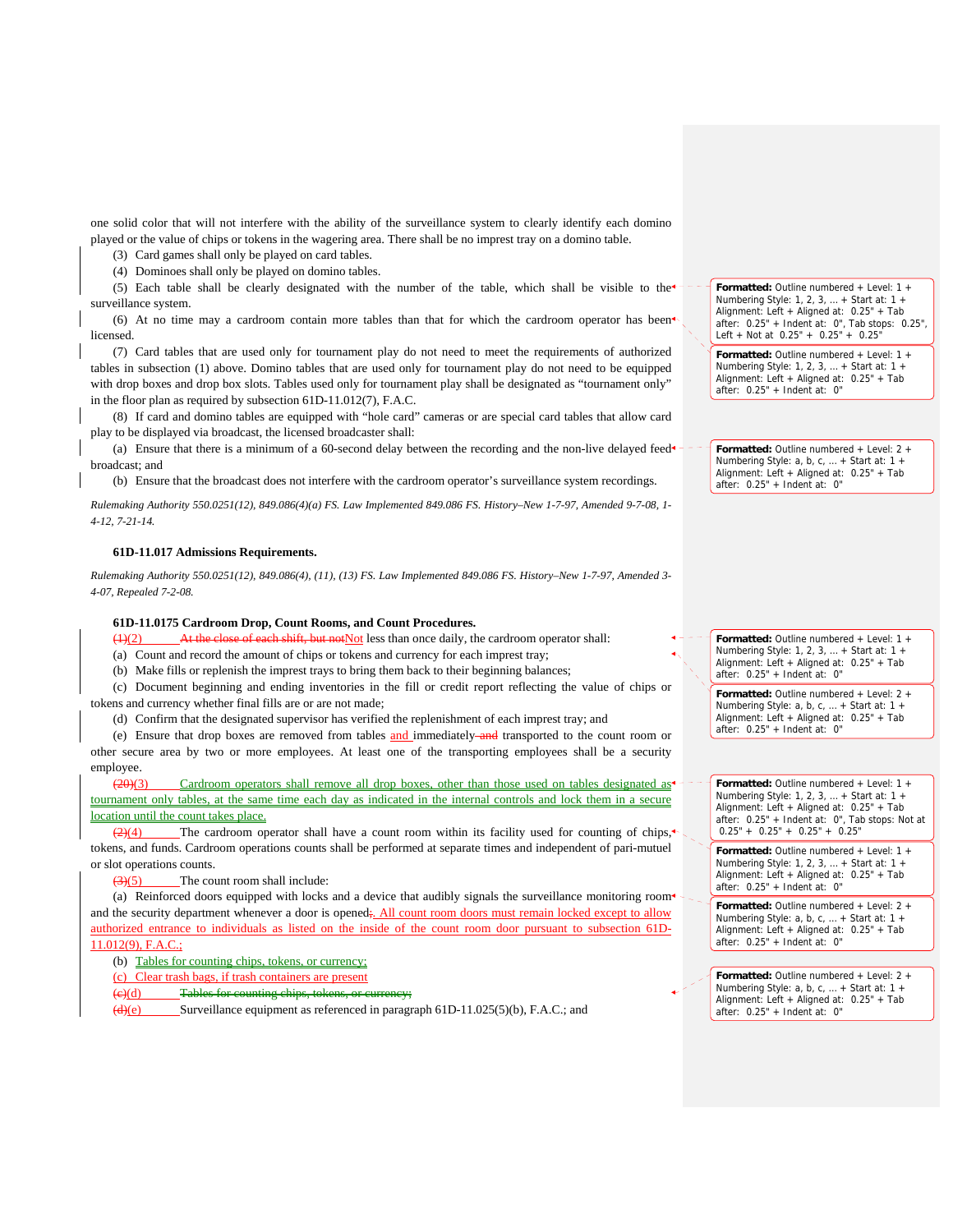(e)(f) The controlling requirements in Rule 61D-14.063, F.A.C., for count rooms that are also used for slot machine gaming counts.

 $(4)(6)$  The internal controls shall include the following Count room procedures to shall be followed<sup>+-</sup> **processas** follows:

(a) A procedure for securing chips, tokens, or currency from any previous count, shall be secured before another count begins;

(b) Procedures providing for a count team, including Count teams shall include a designated supervisor and at least two other team members, with the designated supervisor being the count recorder. Count team members' rotationmembers shall be rotated in such a way so that the count team isdoes not consist exclusively of the same three individualsteam more than any three days per week;

(c)  $\overrightarrow{A}$  proceedure ensuring that all persons present in the count room during the counting process must wear outer garments that must be a full-length, short sleeved, one-piece, pocket-less garment with openings for the arms, feet, and neck only, which are in good condition and completely closed, fastened, or zipped at all times while in the count room;

(d) A procedure ensuring that the cardroom manager and/or cardroom supervisor issupervisors are prohibited from participating in the count activities;

(e) A procedure ensuring that no person shall carry any personal items into the count room, other than those items needed for medical necessity; and

(f)  $\overrightarrow{A}$  procedure ensuring that the designated count team supervisor shall record, in writing, the name and license number of each member of the count team, and record the same information on any personnel entering or exiting the count room during the count process.

(5) The internal controlsSecurity employees shall includeinspect the following procedures for the count process:

 $(a)(g)$  A procedure for dual countentire room, including all trash containers and reconciliation of all all<sup>4</sup> counting equipment to verify that no chips, tokens, or currency which shall ensure presentation of all chips, tokens ourrencyremain in the count room to an employee who verifies the count; room.

(b) A procedure to resolve any discrepancies which arise at any time during the count or in the transfer of the drop to the vault;

(7) A procedure to require that allThe count process shall be as follows:

 $\frac{f(x)}{g(x)}$  All count team members enter the count room as a group;

1.(b) Each drop box is counted separately;

(c) All content keys remain visible to surveillance throughout the count process;

(d) Count team members empty the contents of each drop box on the count table. No other box is opened while another box, or its contents are on the count table.

(e) Once empty, the drop box number and the inside of the drop box is held up to the full view of a surveillance camera with the drop box number called out verbally;

(f) After each drop box has been viewed and counted, the drop box shall be locked and placed in a storage area  $exclusively for drop boxes; A pre$ 

(d) During the count the designated supervisor toshall ensure that:

 $\frac{1}{2}$  If if a count team member has to leave the count room, all count team members:

a.<sup>1</sup>. Cease the count;

b.2. Secure all chips in the count room;

e.3. Leave the count room together:

d.4. Are inspected by security before leaving the count room; and

e.5. Do not re-enter the count room until all count team members are present.

(h) Count team members empty the contents of each drop box onAll chips, tokens, or currency shall be dually

counted and verified by a third employee;

-Any discrepancies which arise at any time during the count table;

3.(i)Each drop box is counted separately;

**Formatted:** Outline numbered + Level: 1 + Numbering Style: 1, 2, 3, … + Start at: 1 + Alignment: Left + Aligned at: 0.25" + Tab after: 0.25" + Indent at: 0"

**Formatted:** Outline numbered + Level: 2 + Numbering Style: a, b, c, … + Start at: 1 + Alignment: Left + Aligned at: 0.25" + Tab after: 0.25" + Indent at: 0"

**Formatted:** Outline numbered + Level: 2 + Numbering Style: a, b, c, … + Start at: 1 + Alignment: Left + Aligned at: 0.25" + Tab after: 0.25" + Indent at: 0"

**Formatted:** Outline numbered + Level: 2 + Numbering Style: a, b, c, … + Start at: 1 + Alignment: Left + Aligned at: 0.25" + Tab after: 0.25" + Indent at: 0"

**Formatted:** Outline numbered + Level: 2 + Numbering Style: a, b, c, … + Start at: 1 + Alignment: Left + Aligned at: 0.25" + Tab after: 0.25" + Indent at: 0"

**Formatted:** Outline numbered + Level: 3 + Numbering Style: 1, 2, 3, … + Start at: 1 + Alignment: Left + Aligned at: 0.25" + Tab after:  $0.25"$  + Indent at: 0"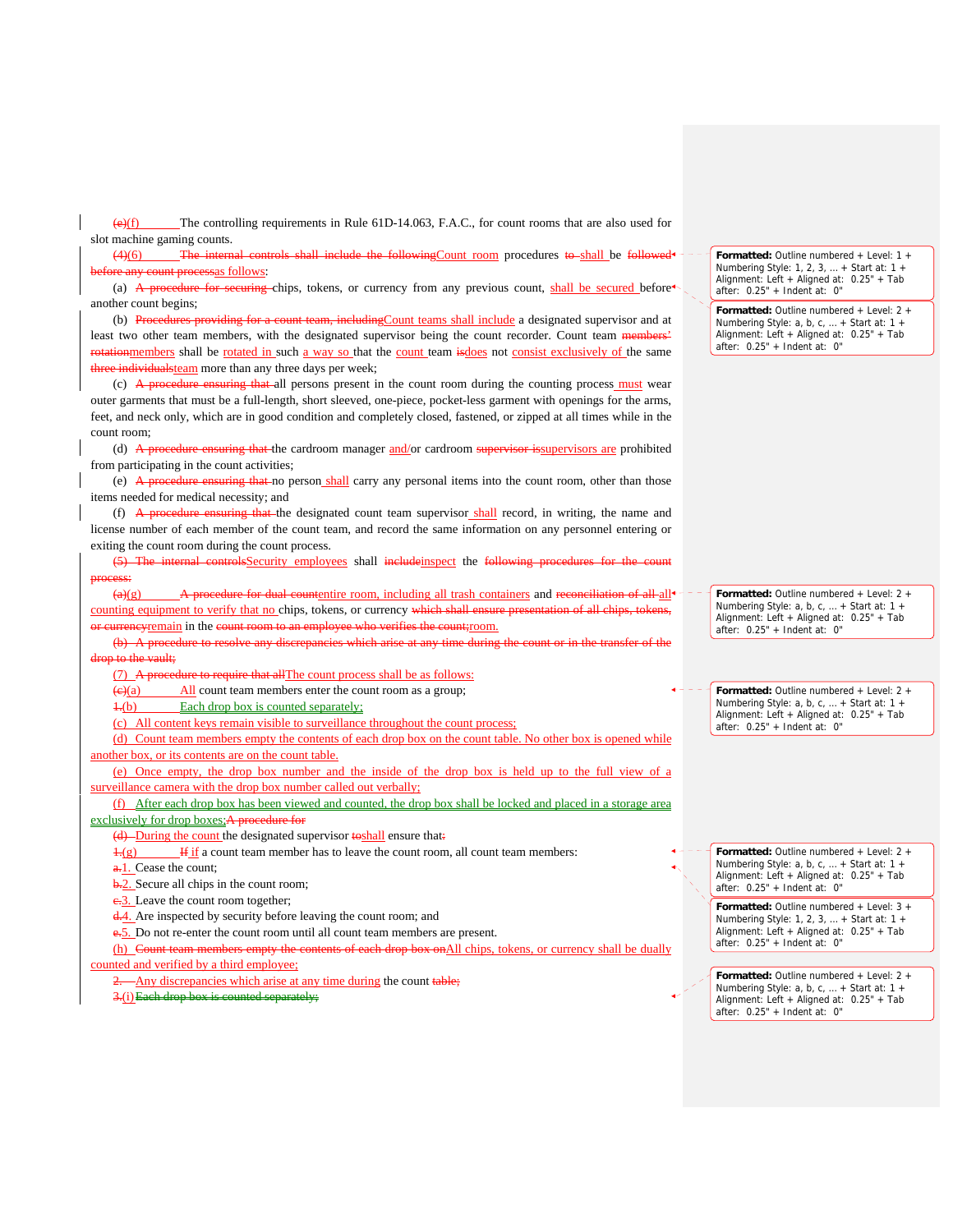opened while a box is on or in the transfer of the count table; 5.(j)All content keys remain visible drop to surveillance until the end of the count; vault shall be resolved and  $\pm$ documented. Cance empty, the drop box number and the inside of the drop box  $s$ illance camera with drop box number called out verbally; After each drop box has been viewed and counted, the drop box shall be locked and placed in a storage area **Example 3 Husively for drop boxes; and** (8) Count reporting shall be completed as follows: 8.(a) The following information is shall be recorded on each count report: a.<sup>1</sup>. The table number to which each drop box contents corresponds; **b.2.** The value of each denomination of chips, tokens, or currency counted; e.<sup>3</sup>. The total value of all denominations of chips, tokens, or currency counted; and The gaming date of the count and shift if more than one count is conducted daily; -The employee name and The total license number of all drop (e) A procedure to require the signed documents to be transported to the accounting or finance department immediately after the count and for that department reconcile the daily count records to the totals on the Monthly Remittance Reports required in subsection 61D-11.018(2), F.A.C.; ) a procedure that the doors on the insideeach member of the count room door pursuant to subsection 61D-11.012(9) F.A.C.  $\left(\frac{e}{2}\right)$ . A procedure ensuring that each count report is signed by the count team members the participating in that count team supervisor;.  $(h)$  A procedure re during the drop; A procedure requiring security employees to insp entire room and all counting equipment to and 2. Any trash containers prior to removal from the count room and to ensure only clear bags are used in the count room.  $(i)(b)$  A procedure to make corrections correction made to any count documentation shall be made by<sup>\*</sup> crossing out the error, entering the correct figure, and entering the initials of at least two count team members who verified the change; and. (k) A procedure to reconcile cardroom drop revenue to an increase in the vault cash balan (c) Each count report shall be signed by the count team members and the count team supervisor. **Formatted:** Outline numbered + Level: 2 + **Formatted:** Outline numbered + Level: 2 + Numbering Style: a, b, c, … + Start at: 1 + Alignment: Left + Aligned at: 0.25" + Tab after: 0.25" + Indent at: 0" **Formatted:** Outline numbered + Level: 2 + Numbering Style: a, b, c, … + Start at: 1 + Alignment: Left + Aligned at: 0.25" + Tab after: 0.25" + Indent at: 0"

(d) Signed count reports shall be transported to the accounting or finance department immediately after the

## count.

*Rulemaking Authority 550.0251(12), 849.086(4), (11) FS. Law Implemented 849.086 FS. History–New 9-7-08, Amended 7-21-14.*

## **61D-11.018 Reporting Requirements to Determine Net Proceeds or Gross Revenues.**

(1) Each cardroom operator shall maintain a copy of monthly records related to the cardroom activities on the premises. The cardroom operator must maintain documentation supporting all amounts reported in the records. including:

(a) Count reports, pursuant to subsection 61D-11.017(6), F.A.C.;

- (b) Vault reconciliation reports, pursuant to subsection 61D-11.032, F.A.C.;
- (c) Tournament reports, pursuant to subsection 61D-11.0275, F.A.C.;

(d) Jackpot fund reports, pursuant to subsection 61D-11.0279, F.A.C.;

 $\frac{(a)(e)}{e}$  For greyhound and jai alai permitholders, each record shall clearly show totals of gross revenues.

**Formatted:** Outline numbered + Level: 1 + Numbering Style: 1, 2, 3, … + Start at: 1 + Alignment: Left + Aligned at: 0.25" + Tab after: 0.25" + Indent at: 0", Tab stops: 0.25", Left + Not at 0.25" + 0.25" + 0.25"

after: 0.25" + Indent at: 0" **Formatted:** Outline numbered + Level: 3 + Numbering Style: 1, 2, 3, … + Start at: 1 + Alignment: Left + Aligned at: 0.25" + Tab

**Formatted:** Outline numbered + Level: 3 + Numbering Style: 1, 2, 3, … + Start at: 1 + Alignment: Left + Aligned at: 0.25" + Tab after:  $0.25" +$  Indent at: 0"

Numbering Style: a, b, c, … + Start at: 1 + Alignment: Left + Aligned at: 0.25" + Tab after: 0.25" + Indent at: 0"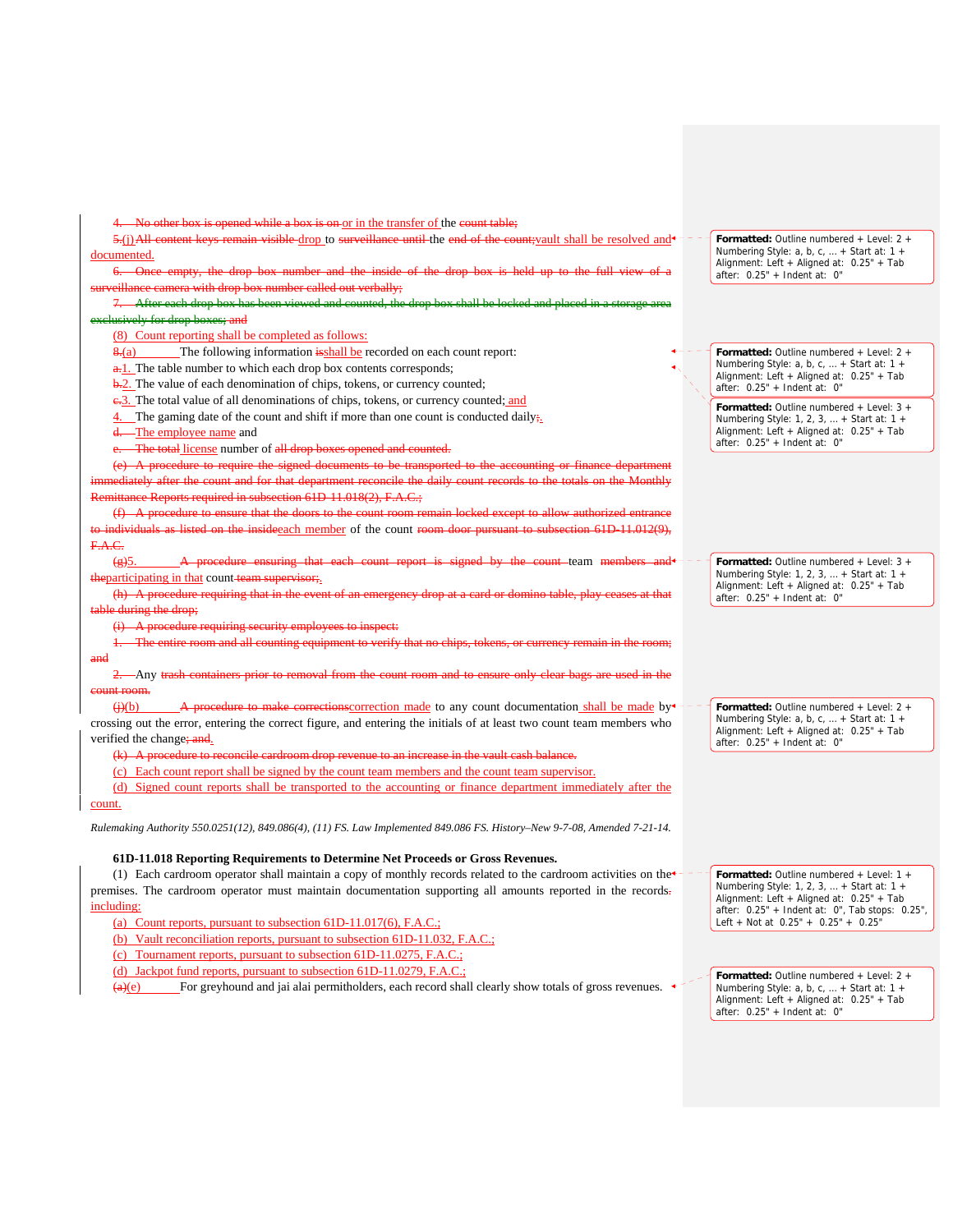(b)(f) For harness or thoroughbred permitholders, each record shall clearly show totals of operating revenues, expenses, and net proceeds.

(2) For each license operated, cardroom operators shall file a separate Form DBPR PMW-3640, Cardroom Monthly Remittance Report, adopted and incorporated by Rule 61D-12.001, F.A.C., adopted herein by reference, which can be obtained at www.myfloridalicense.com/dbpr/pmw or by contacting the Division of Pari-Mutuel Wagering at 1940 North Monroe Street, Tallahassee, Florida 32399-1035, with the division by the fifth day of each month for the preceding month's cardroom activity.

*Rulemaking Authority 550.0251(12), 849.086(4), (11) FS. Law Implemented 849.086 FS. History–New 1-7-97, Amended 4-12-06, 9-7-08.*

#### **61D-11.019 Internal Controls.**

(1) Initial applications for a cardroom license shall include a complete set of written internal controls established in compliance with Section 849.086, F.S., and the rules promulgated thereunder. Subsequent changes to the internal controls must be submitted to the division for approval prior to implementation, as one complete set, in a format which will include underlining additions and striking through deletions, since the last date of approved revisions with a footnote of the current revision date.

(2) Failure of any cardroom operator to follow the internal controls once approved by the division shall be a violation of these rules.

(3) A cardroom operator shall design and document internal controls to reasonably assure that:

(a) Assets are safeguarded;

(b) Financial records are accurate and reliable;

(c) Transactions are performed in accordance with management's authorization;

(d) Access to assets is permitted only in accordance with management's specific authorization;

(e) Recorded accountability for assets is compared with actual assets at frequent intervals and appropriate action is taken with respect to any discrepancies;

(f) Functions, duties, and responsibilities are appropriately segregated and performed in accordance with sound practices by competent, qualified personnel so that errors will be disclosed and corrected in a timely manner;

(g) Fraud is prevented or detected;

(h) Safety of the public and employees is enhanced; and

(i) Competency of staff and ability to comply with established policies and procedures is promoted through training.

(4) The cardroom manager or general manager shall sign and submit the internal controls to the division. The internal controls shall at a minimum contain the following:

(a) A requirement that a supervisor or the transporter verify all transfers between imprest trays and the cardroom vault with their signature on the transfer document or a procedure in which tokens that display monetary amounts, commonly referred to as lammers, are used by cardroom floor staff to authorize and document transfers between imprest trays and cardroom vaults or cages;

(b) The designation of a cardroom vault holding all cardroom funds;

(c) The designation of the secure location holding all imprest trays;

(d) The designation of a cashier cage methodology for or as a method of controlling and accounting for funds within the cashiers' cage that are part of the cardroom vault;

(e) A requirement that all transactions flowing through the cardroom vault be summarized daily as specified in the internal controls as follows:

1. Increases and decreases to the cardroom vault inventory shall be summarized and supported by documentation;

2. A record shall reflect that the cardroom vault inventories are counted by at least two persons and recorded at the end of each day on inventory documentation;

3. Information shall be summarized and recorded in the cardroom operator's accounting records on the business day following each day of operation; and

**Formatted:** Outline numbered + Level: 1 + Numbering Style: 1, 2, 3, … + Start at: 1 + Alignment: Left + Aligned at: 0.25" + Tab after: 0.25" + Indent at: 0", Tab stops: 0.25", Left + Not at 0.25" + 0.25" + 0.25"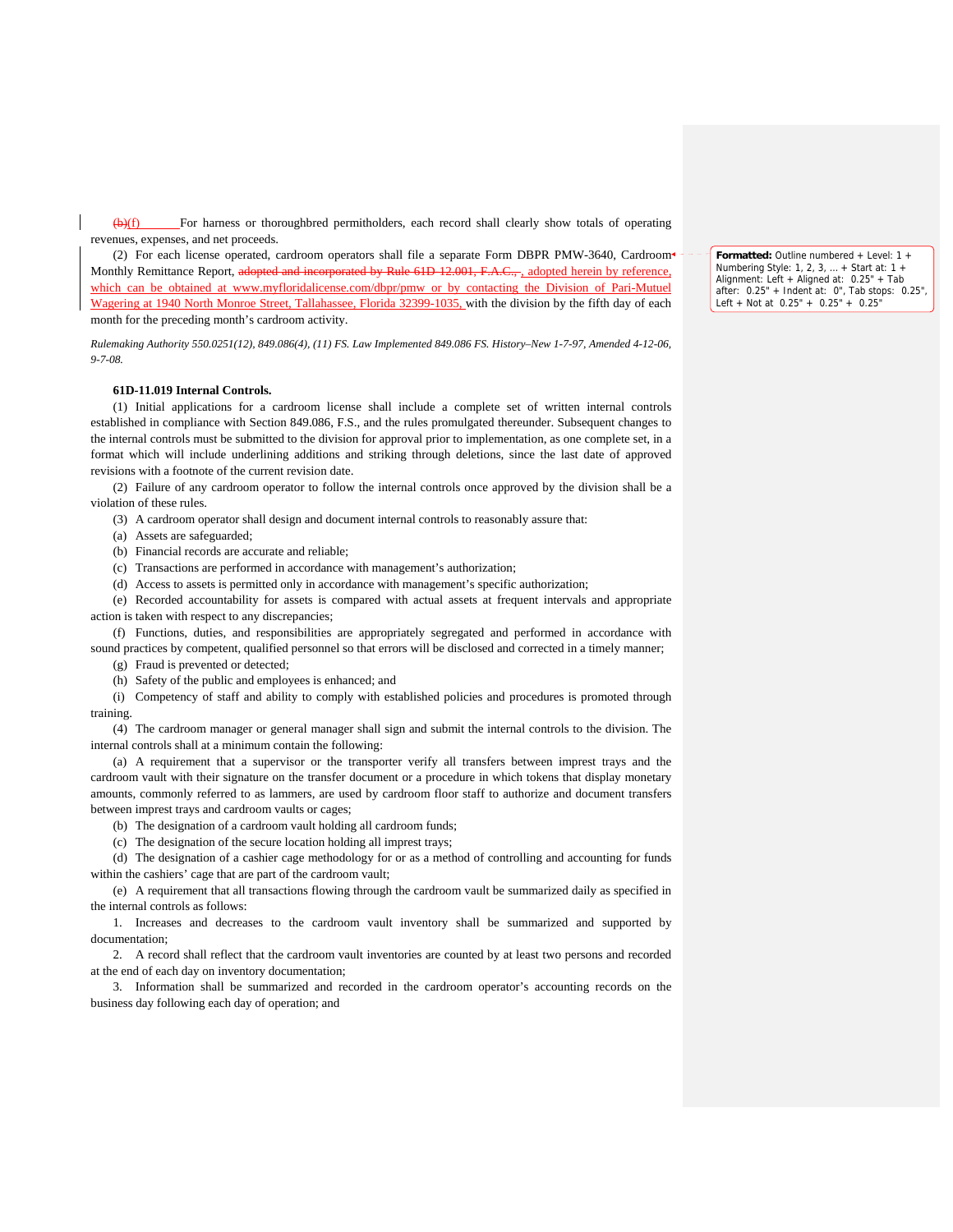4. A statement of whether a cardroom vault or cashier cage methodology is used shall be indicated by the cardroom operator.

(f) When a cashier cage methodology is used, the facility shall include in the cardroom internal controls security procedures that limit access into the cashiers' cage;

(g) A requirement that the cardroom operator perform an internal audit of the cardroom internal controls once annually. Internal audit documentation must:

1. Be submitted in a checklist format consisting of the cardroom operator's existing approved internal controls, with attestation by the signature of the cardroom manager or his/her equivalent;

2. Include a footnote as to the date the audit is completed;

3. Include documentation of material exceptions to internal controls; and

4. Be provided to the division within 30 days of the date of completion of the internal audit.

(h) A description of the cardroom's patron dispute resolution process;

(i) A list of all authorized games offered for play and a description of the rules of play and wagering requirements for each game;

(j) The methodology for administration of jackpot payouts shall include:

1. Documentation of whether the payment was made in chips, tokens, currency, or by check, or any combination thereof; and

2. That the patron shall have the option to select the type of payment.

(k) An identification of where dealers may take their break, and provide at a minimum, that such breaks be arranged so there is limited opportunity for dealer and player personal interaction;

(l) The methodology for administration of rakes to include:

1. A flat fee rake or a rake on a time limit shall be designated for each cardroom or cardroom game. The method of rake may be different for different cardroom games within one cardroom;

2. When the cardroom elects to use a flat fee rake, the amount of the rake the cardroom operator designates shall be stated in the cardroom internal controls; and

3. When the cardroom operator elects to employ a rake on a time limit basis, the amount of the rake for each time period shall be stated in the cardroom internal controls;

(m) The methodology for key access controls for drop boxes;

(n) The methodology for retirement of cards, chips, dominoes, or tokens. The methodology shall:

- 1. Designate the individual position responsible for the retirement procedure;
- 2. State the time line for how often the retirements shall occur; and
- 3. Maintain a record of all retirement actions, which shall be available to the division upon request.

(o) The methodology for a dealer or cage cashier when counting the impressments under surveillance coverage, when a card table imprest tray is replenished.

*Rulemaking Authority 550.0251(12), 849.086(4), (11) FS. Law Implemented 849.086 FS. History–New 1-7-97, Amended 9-7-08, 7-21-14.*

## **61D-11.020 Drop Box and Key Control Procedures.**

(1) Each table shall have a drop box that is configured to permit the dealer to insert the rake directly into the drop box. The drop box shall be:

(a) Marked with a permanent number corresponding to the table number to which the drop box is assigned;

(b) Affixed with a lock to the table; and

(c) Separately keyed from the table release lock.

(2) Each cardroom operator shall develop and use a lock and key control system that limits or restricts access to secure compartments, drop boxes, and areas as identified in the operator's internal control procedures.

(a) The cardroom operator's security department shall receive the locks and keys; and

(b) A master locksmith or similarly qualified cardroom operator employee shall install all locks specified in this subsection.

**Formatted:** Outline numbered + Level: 1 + Numbering Style: 1, 2, 3, … + Start at: 1 + Alignment: Left + Aligned at: 0.25" + Tab after: 0.25" + Indent at: 0", Tab stops: 0.25", Left + Not at 0.25" + 0.25" + 0.25"

**Formatted:** Outline numbered + Level: 2 + Numbering Style: a, b, c, ... + Start at: 1 + Alignment: Left + Aligned at: 0.25" + Tab after: 0.25" + Indent at: 0"

**Formatted:** Outline numbered + Level: 1 + Numbering Style: 1, 2, 3, … + Start at: 1 + Alignment: Left + Aligned at: 0.25" + Tab after: 0.25" + Indent at: 0", Tab stops: 0.25", Left + Not at  $0.25" + 0.25" + 0.25"$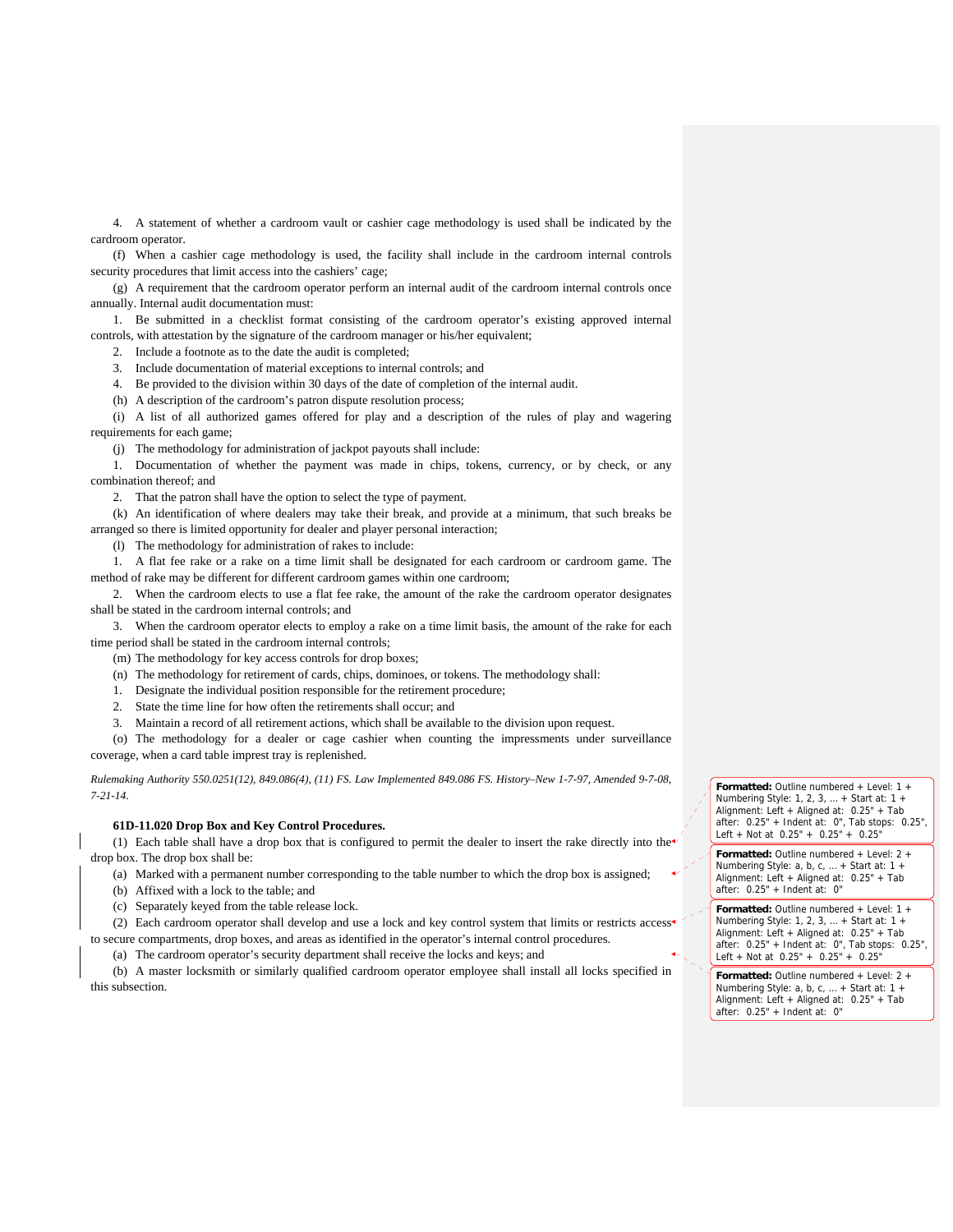(3) The cardroom operator's security department shall maintain all drop box keys as specified in the internal controls.

(4) Drop boxes shall require dual keys: Drop box release keys used to unlock the box from the table and the drop box contents keys shall have separate custodians who shall be authorized by the cardroom operator's internal controls to:

- (a) Have access to the drop box release keys and remove the drop boxes from the tables; and
- (b) Have access to the drop box contents keys and open the drop boxes during the count procedures.
- (5) If access to keys is manually controlled, all access shall be documented in a written log that shall include:
- (a) The justification for access to keys;
- (b) The identity of the key and key box;
- (c) The occupational license number or employee number of the employee removing the key;
- (d) The date and time each key is signed out;
- (e) The date and time each key is returned; and
- (f) The signatures of at least two persons for each key removed.

(6) If an electronic key box is used, the electronic key box system shall provide scheduled and on-demand

reports for a complete audit trail of all access including:

- (a) The identity of the key and key box;
- (b) The occupational license number or employee number of the employee removing the key;
- (c) The date and time each key is signed out;
- (d) The date and time each key is returned;
- (e) A report of unauthorized attempts to access the key box;
- (f) All entries, changes, or deletions in the key box system; and
- (g) The identity of the employees who made attempts to enter or perform changes, or deletions in the key box system.
	- (7) All duplicate keys shall be controlled in the same fashion as the original keys.
	- (8) Cardroom operators shall:

(a) Remove all drop boxes immediately after the end of the final game for each day's activity. In the event the immediate removal of drop boxes is not possible, a security guard shall be in the room until the drop boxes are removed; and

(b) Remove drop boxes so that the markings are clearly visible to surveillance cameras.

(9) The drop box count shall comply with Rule 61D-11.0175, F.A.C., and the cardroom operator's internal controls.

*Rulemaking Authority 550.0251(12), 849.086(4), (11) FS. Law Implemented 849.086 FS. History–New 1-7-97, Amended 9-7-08, 7-21-14.* 

## **61D-11.021 Tip Box Procedures.**

(1) Each table shall have a dealer tip box that is configured to permit the dealer to insert a tip directly into the tip box.

(2) All tip boxes shall be marked:

- (a) To make them clearly visible to surveillance cameras;
- (b) To distinguish from all other boxes as a tip box; and
- (c) With a permanently affixed identification number or name.

(3) The cardroom operator shall maintain, by date, a log indicating tip box assigned, by number or name, and total tips each dealer collected.

*Rulemaking Authority 550.0251(12), 849.086(4), (11) FS. Law Implemented 849.086 FS. History–New 1-7-97, Amended 9-7-08, 7-21-14.*

# **61D-11.022 Cardroom Imprest Tray.**

(1) The chips, tokens, and currency for the cardroom operation shall be physically maintained separately from

**Formatted:** Outline numbered + Level: 1 + Numbering Style: 1, 2, 3, … + Start at: 1 + Alignment: Left + Aligned at: 0.25" + Tab after: 0.25" + Indent at: 0"

**Formatted:** Outline numbered + Level: 2 + Numbering Style: a, b, c, … + Start at: 1 + Alignment: Left + Aligned at: 0.25" + Tab after: 0.25" + Indent at: 0"

**Formatted:** Outline numbered + Level: 1 + Numbering Style: 1, 2, 3, … + Start at: 1 + Alignment: Left + Aligned at: 0.25" + Tab after:  $0.25" + Indent at: 0"$ 

**Formatted:** Outline numbered + Level: 2 + Numbering Style: a, b, c, ... + Start at: 1 -Alignment: Left + Aligned at: 0.25" + Tab after: 0.25" + Indent at: 0"

**Formatted:** Outline numbered + Level: 1 + Numbering Style: 1, 2, 3, … + Start at: 1 + Alignment: Left + Aligned at: 0.25" + Tab after: 0.25" + Indent at: 0"

**Formatted:** Outline numbered + Level: 2 + Numbering Style: a, b, c, … + Start at: 1 + Alignment: Left + Aligned at: 0.25" + Tab after: 0.25" + Indent at: 0"

**Formatted:** Outline numbered + Level: 1 + Numbering Style: 1, 2, 3, … + Start at: 1 + Alignment: Left + Aligned at: 0.25" + Tab after: 0.25" + Indent at: 0"

**Formatted:** Outline numbered + Level: 2 + Numbering Style: a, b, c, … + Start at: 1 + Alignment: Left + Aligned at: 0.25" + Tab after: 0.25" + Indent at: 0"

**Formatted:** Outline numbered + Level: 1 + Numbering Style: 1, 2, 3, … + Start at: 1 + Alignment: Left + Aligned at: 0.25" + Tab after: 0.25" + Indent at: 0"

**Formatted:** Outline numbered + Level: 1 + Numbering Style: 1, 2, 3, … + Start at: 1 + Alignment: Left + Aligned at: 0.25" + Tab after: 0.25" + Indent at: 0", Tab stops: 0.25", Left + Not at 0.25" + 0.25" + 0.25"

**Formatted:** Outline numbered + Level: 2 + Numbering Style: a, b, c, ... + Start at: 1 + Alignment: Left + Aligned at: 0.25" + Tab after: 0.25" + Indent at: 0"

**Formatted:** Outline numbered + Level: 1 + Numbering Style: 1, 2, 3, … + Start at: 1 + Alignment: Left + Aligned at: 0.25" + Tab after: 0.25" + Indent at: 0"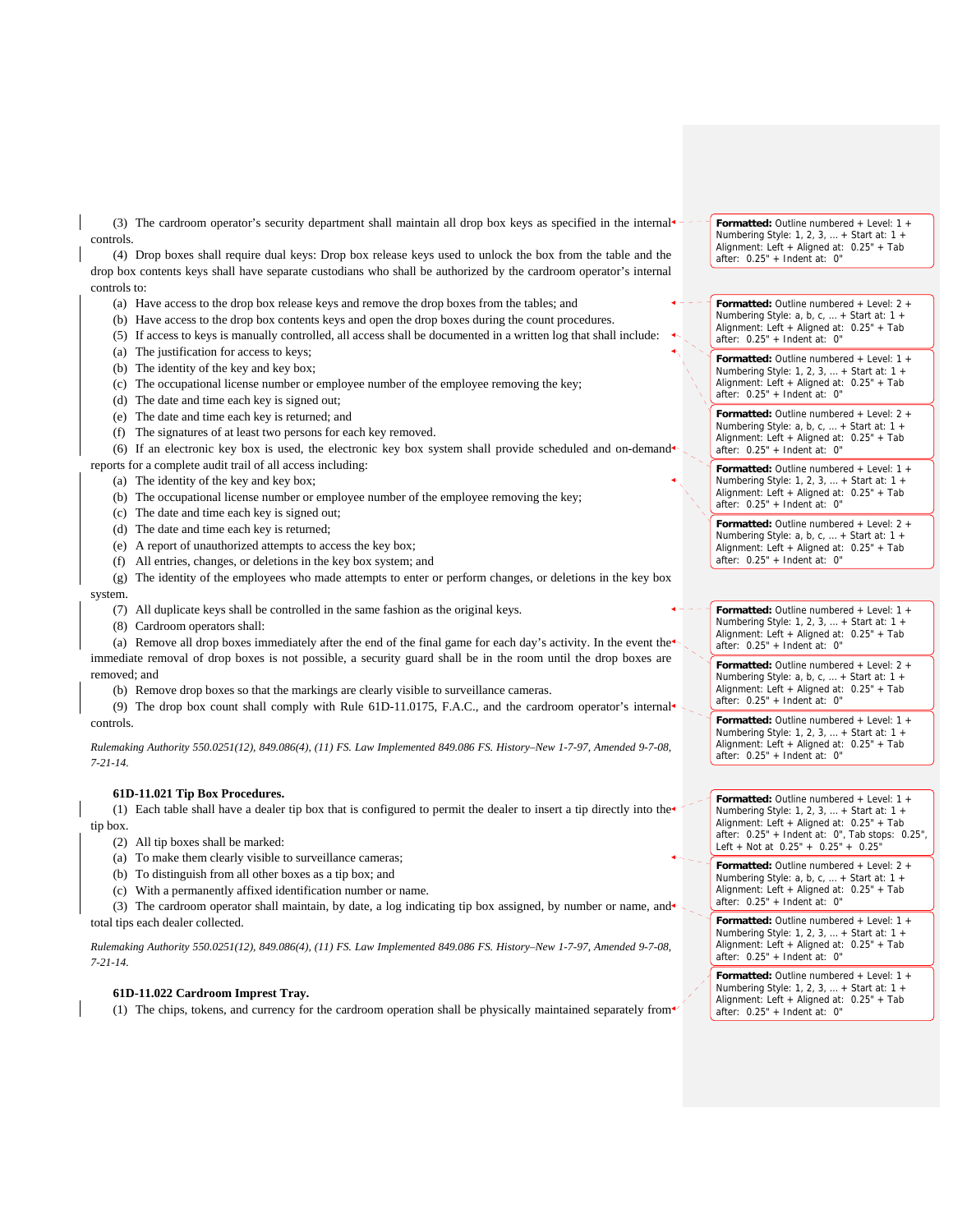any other currency of the pari-mutuel wagering facility, except that chips may be used to purchase pari-mutuel tickets if the cardroom operator's internal controls include procedures for converting the designated chips back to cash and returning that cash to the cardroom at a minimum of one daily.

(2) When a card table imprest tray is replenished, the dealer or cage cashier shall count the impressments under surveillance coverage by the method as stated in paragraph 61D-11.019(4)(o), F.A.C.

(3) The cardroom supporting area where unused imprest trays are stored must be a secure area where access is limited to those persons authorized pursuant to subsection 61D-11.012(9), F.A.C. If unused imprest trays are not maintained in such secure area, they must be locked and secured to the table under constant surveillance coverage at all times.

*Rulemaking Authority 550.0251(12), 849.086(4) FS. Law Implemented 849.086 FS. History–New 1-7-97, Amended 9-7-08, 7-21- 14.*

## **61D-11.023 Accounting for Transactions Between Card Table Imprest Tray and Cardroom Imprest Bank.**

*Rulemaking Authority 550.0251(12), 849.086(4) FS. Law Implemented 849.086 FS. History–New 1-7-97, Repealed 7-2-08.* 

## **61D-11.024 Rake Procedures.**

- (1) The cardroom operator shall:
- (a) Designate a flat fee or a timed rate fee as a rake for the cardroom and for each cardroom game; and
- (b) Conspicuously display the rake limits and method at each cardroom table for the players to see.
- (2) If a flat fee rake is used in a game, it shall:
- (a) Be placed in a designated rake circle or on top of a drop box slide;
- (b) Remain in the designated circle or on top of the slide until a winner is declared and paid; and
- (c) Be dropped into the table drop box immediately after a winner is declared for a round, hand, or game.
- (3) If a timed rate fee is used, it shall:

(a) Be collected prior to dealing the first hand for the stated time period by placing chips or tokens in a designated rake circle or drop box slide as identified in the internal controls; and

(b) Be dropped into the table drop box immediately after it is collected.

*Rulemaking Authority 550.0251(12), 849.086(4) FS. Law Implemented 849.086 FS. History–New 1-7-97, Amended 9-7-08.*

### **61D-11.025 Cardroom Electronic Surveillance.**

(1) Each cardroom operator shall operate an on-site electronic surveillance system according to the specifications herein to monitor the activities within its cardroom and supporting areas.

(2) The surveillance system must be capable of:

(a) Covert monitoring of:

1. The conduct and operation of card and domino tables, with coverage to view and identify wager amoun card or domino values, and card suits accurately;

2. The conduct and operation of the location(s) where tournament buy-ins, registrations, re-entries, and prize payouts occur;

- 3. The conduct and operation of the cashier's cage(s) and/or vault;
- 4. The collection and count of the cardroom's gaming revenue and jackpot drop;

5. The movement of any cardroom imprest tray, chips, tokens, or currency while being transported within the facility to a card or domino table, count room, money room, vault, cardroom vault or cashiers' cage, or other secure area.

(b) Detection and recording of:

1. Cheating, theft, embezzlement, and any other activity considered illegal under the law or inconsistent with Chapter 61D-11, F.A.C., or Section 849.086, F.S., in the cardroom facility; and

2. The presence in the cardroom facility of any unauthorized or excluded person.

**Formatted:** Outline numbered + Level: 1 + Numbering Style: 1, 2, 3, … + Start at: 1 + Alignment: Left + Aligned at: 0.25" + Tab  $after: 0.25" + Indent at: 0"$ 

**Formatted:** Outline numbered + Level: 2 + Numbering Style: a, b, c, … + Start at: 1 + Alignment: Left + Aligned at: 0.25" + Tab after: 0.25" + Indent at: 0"

**Formatted:** Outline numbered + Level: 1 + Numbering Style: 1, 2, 3, … + Start at: 1 + Alignment: Left + Aligned at: 0.25" + Tab after: 0.25" + Indent at: 0"

**Formatted:** Outline numbered + Level: 2 + Numbering Style: a, b, c, … + Start at: 1 + Alignment: Left + Aligned at: 0.25" + Tab after: 0.25" + Indent at: 0"

**Formatted:** Outline numbered + Level: 1 + Numbering Style: 1, 2, 3, … + Start at: 1 + Alignment: Left + Aligned at: 0.25" + Tab after:  $0.25" +$  Indent at: 0"

**Formatted:** Outline numbered + Level: 2 + Numbering Style: a, b, c, … + Start at: 1 + Alignment: Left + Aligned at: 0.25" + Tab after: 0.25" + Indent at: 0"

**Formatted:** Outline numbered + Level: 1 + Numbering Style: 1, 2, 3, … + Start at: 1 + Alignment: Left + Aligned at: 0.25" + Tab after: 0.25" + Indent at: 0", Tab stops: 0.25", Left + Not at  $0.25" + 0.25" + 0.25"$ 

**Formatted:** Outline numbered + Level: 2 + Numbering Style: a, b, c, … + Start at: 1 + Alignment: Left + Aligned at: 0.25" + Tab after: 0.25" + Indent at: 0", Tab stops: 0.25", Left + Not at 0.25" + 0.25" + 0.25"

**Formatted:** Outline numbered + Level: 3 + Numbering Style: 1, 2, 3, … + Start at: 1 + Alignment: Left + Aligned at: 0.25" + Tab after: 0.25" + Indent at: 0"

**Formatted:** Outline numbered + Level: 2 + Numbering Style: a, b, c, … + Start at: 1 + Alignment: Left + Aligned at: 0.25" + Tab after: 0.25" + Indent at: 0", Tab stops: 0.25", Left + Not at  $0.25" + 0.25" + 0.25"$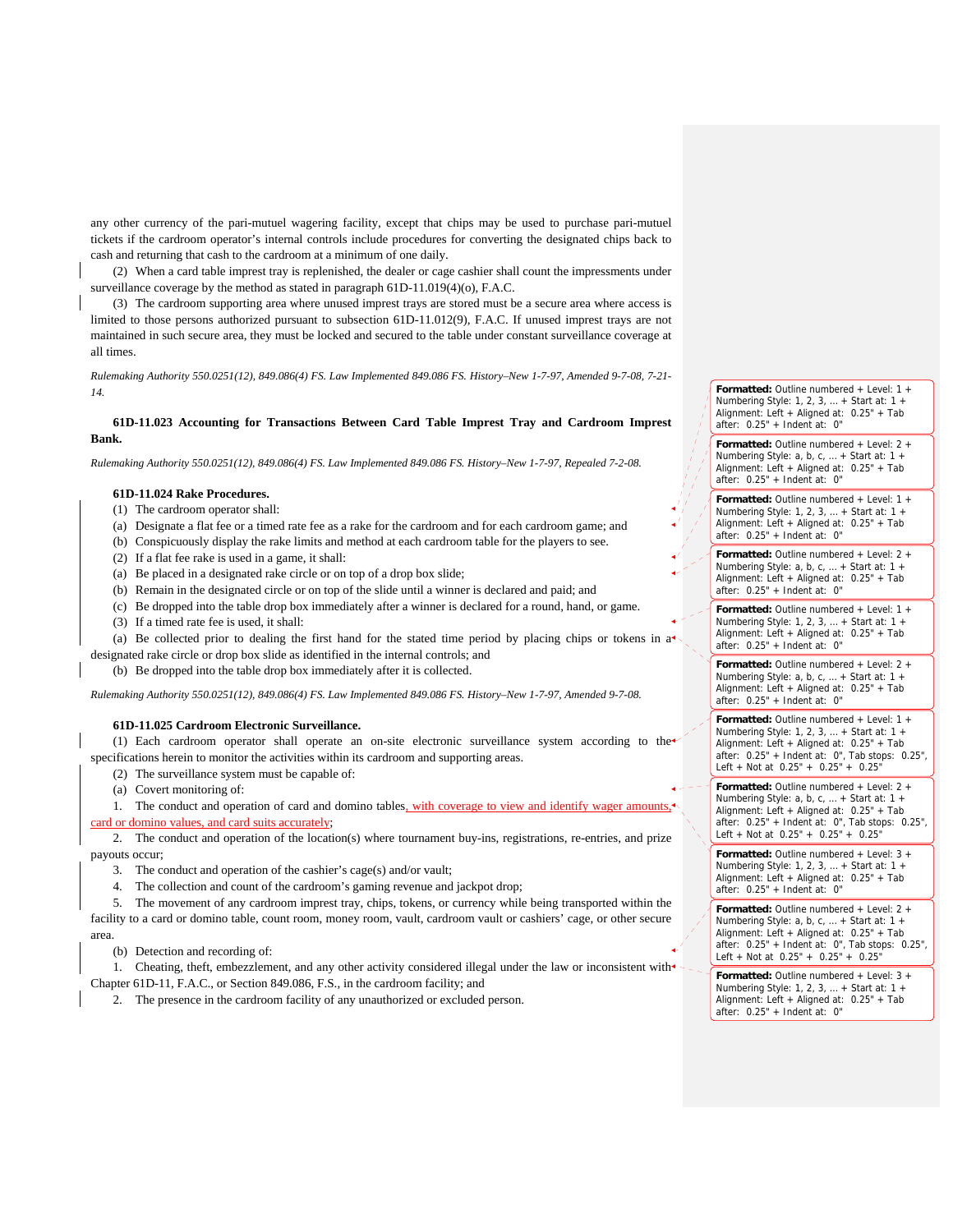(3) The person holding the position of cardroom manager or supervisor with oversight of cardroom drops and  $\bullet$ revenue shall not be in a position to conduct surveillance for the count room and drop activities.

(4) The surveillance system and equipment shall employ digital electronic technology with the acuity and clarity no less than that provided by magnetic tape systems. The digital surveillance equipment shall:

(a) Record to a quality of 4 Common Intermediate Format (CIF);

(b) Be viewable on a monitor; and

(c) Include date and time generators that display the accurate (real) date and time of recorded events in the record to enable the operator to identify the point on such record at which a particular event was recorded.

(5) Different capability levels of cameras shall be:

(a) Dedicated cameras that record at a rate of 30 frames per second for viewing:

1. All activities on the entire surface of each card, domino, and count room table;

2. The central location for tournament buy-ins and registration;

3. The cashier's cage(s), cashier's drawers, and/or vault, including windows, cabinets, and shelving; and

4. The surveillance room and activities conducted therein.

(b) PTZ cameras that:

1. Are placed behind domes or one-way mirrors;

2. Are concealed from view;

3. Permit unobstructed viewing with sufficient video monitors;

4. Simultaneously cover various vantage points;

5. Operate at a rate of 30 frames per second;

6. Permit identification of any person in the gaming area, and cardroom supporting areas, by obtaining a complete and clear image of the players' faces;

7. Monitor and record the movement of chips, tokens, currency, imprest trays, drop boxes, and tip boxes within the cardroom facility;

8. Monitor all areas and activities occurring within the count rooms with audio capability and motionsensitive performance to record during any occupancy in the count process;

9. Monitor and record all areas where chips and tokens are exchanged for cash or checks with sufficient clarity to permit identification of all physical items involved in the recorded transactions; and

10. Magnify or zoom to clearly distinguish table numbers and the value of playing cards, dominoes, chips, tokens, and currency.

(6) During each count of chips, tokens, and currency in the count room:

(a) The surveillance room must be staffed with the personnel identified pursuant to subsection 61D-11.012(9), F.A.C.; and

(b) The count must be recorded with cardroom surveillance equipment.

(7) The surveillance room:

(a) Entrance shall be located so that it is not readily visible or accessible to the general public;

(b) Access must be limited to personnel authorized pursuant to subection 61D-11.012(9), F.A.C.; and

(c) Shall be used for surveillance purposes only.

(8) If a cardroom operator allows surveillance coverage to be viewed from a location outside of the<sup>4</sup> surveillance room, the cardroom operator shall:

(a) Ensure that access to the room is limited to personnel authorized pursuant to subsection 61D-11.012(9), $\star$ F.A.C.;

(b) Provide the location(s) in the cardroom internal controls;

(c) Provide the location(s) on the cardroom floor plan; and

(d) Ensure that the surveillance system or equipment at the location(s) is configured to prohibit manipulation,

or instruction to be manipulated by any reviewer, of the surveillance system's settings and cameras.

(9) Each camera unit required by this rule must be installed in a manner that will prevent it from being obstructed, tampered with, or disabled.

(10)Employees shall not intentionally obstruct surveillance system equipment.

**Formatted:** Outline numbered + Level: 1 + Numbering Style: 1, 2, 3, … + Start at: 1 + Alignment: Left + Aligned at: 0.25" + Tab after: 0.25" + Indent at: 0"

**Formatted:** Outline numbered + Level: 1 + Numbering Style: 1, 2, 3, … + Start at: 1 + Alignment: Left + Aligned at: 0.25" + Tab after: 0.25" + Indent at: 0", Tab stops: 0.25", Left + Not at 0.25" + 0.25" + 0.25"

**Formatted:** Outline numbered + Level: 2 + Numbering Style: a, b, c, ... + Start at: 1 + Alignment: Left + Aligned at: 0.25" + Tab after: 0.25" + Indent at: 0", Tab stops: 0.25", Left + Not at 0.25" + 0.25" + 0.25"

**Formatted:** Outline numbered + Level: 1 + Numbering Style: 1, 2, 3, … + Start at: 1 + Alignment: Left + Aligned at: 0.25" + Tab after: 0.25" + Indent at: 0"

**Formatted:** Outline numbered + Level: 2 + Numbering Style: a, b, c, … + Start at: 1 + Alignment: Left + Aligned at: 0.25" + Tab after: 0.25" + Indent at: 0"

**Formatted:** Outline numbered + Level: 3 + Numbering Style: 1, 2, 3, … + Start at: 1 + Alignment: Left + Aligned at: 0.25" + Tab after: 0.25" + Indent at: 0"

**Formatted:** Outline numbered + Level: 2 + Numbering Style: a, b, c, … + Start at: 1 + Alignment: Left + Aligned at: 0.25" + Tab after: 0.25" + Indent at: 0"

**Formatted:** Outline numbered + Level: 3 + Numbering Style: 1, 2, 3, … + Start at: 1 + Alignment: Left + Aligned at: 0.25" + Tab after: 0.25" + Indent at: 0"

**Formatted:** Outline numbered + Level: 1 + Numbering Style: 1, 2, 3, … + Start at: 1 + Alignment: Left + Aligned at: 0.25" + Tab after: 0.25" + Indent at: 0"

**Formatted:** Outline numbered + Level: 2 + Numbering Style: a, b, c, … + Start at: 1 + Alignment: Left + Aligned at: 0.25" + Tab after: 0.25" + Indent at: 0"

**Formatted:** Outline numbered + Level: 1 + Numbering Style: 1, 2, 3, … + Start at: 1 + Alignment: Left + Aligned at: 0.25" + Tab after:  $0.25" +$  Indent at: 0"

**Formatted:** Outline numbered + Level: 2 + Numbering Style: a, b, c, … + Start at: 1 + Alignment: Left + Aligned at: 0.25" + Tab after: 0.25" + Indent at: 0"

| Formatted |  |
|-----------|--|
| Formatted |  |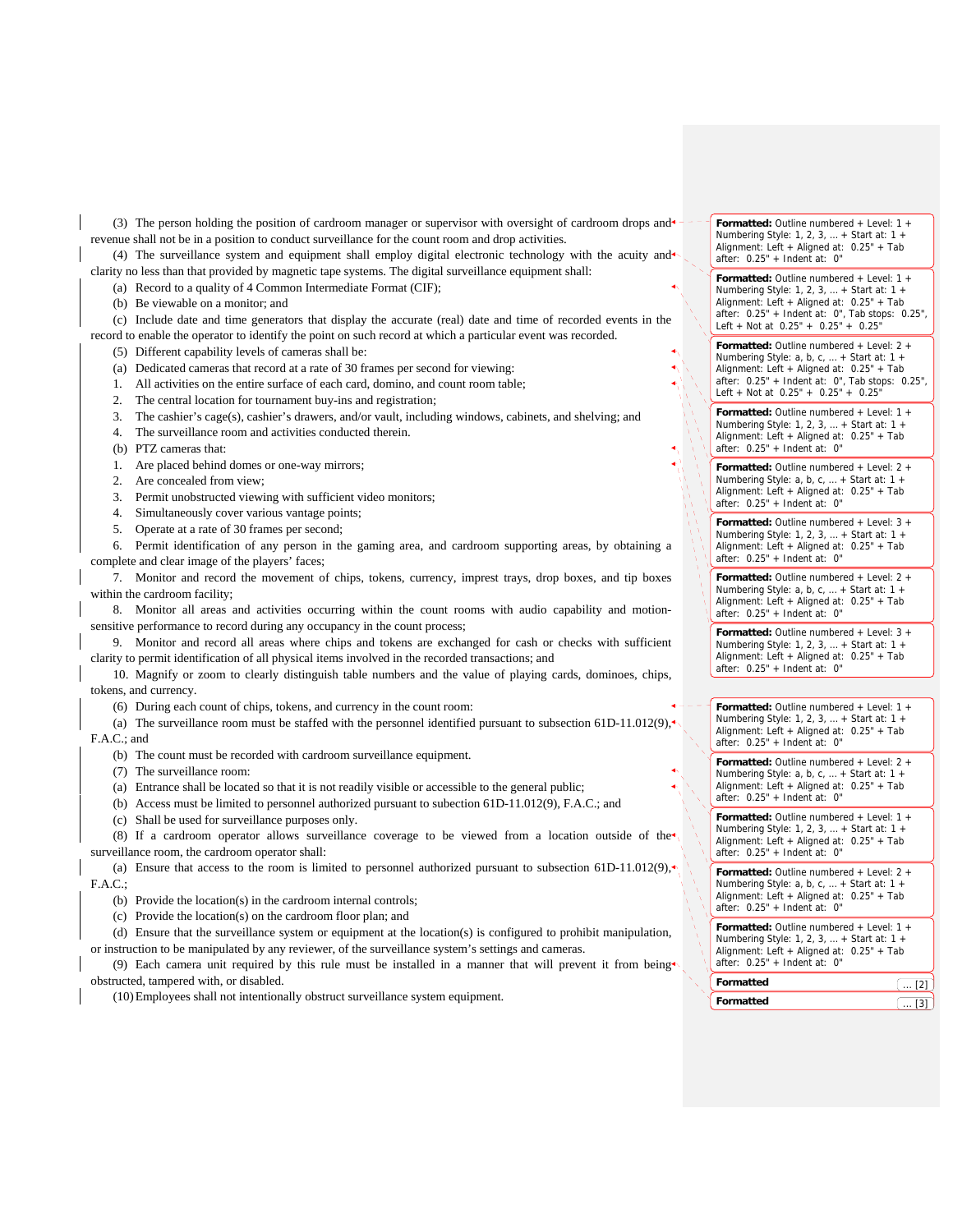(11)Adequate lighting shall be present in all areas of the cardroom to enable camera coverage of sufficient quality to produce clear recordings.

(12)Reasonable effort must be made to repair each malfunction of surveillance system equipment required by this rule within 24 hours after the malfunction is discovered.

(13)The cardroom licensee shall:

(a) Notify the division within 24 hours of discovery of any surveillance equipment malfunction via facsimile transmission or email pursuant to Rule 61D-11.0025, F.A.C.

(b) Maintain a log of all malfunctions of the surveillance and recording equipment; and

- (c) Notify the division within 24 hours upon completion of the surveillance equipment repairs.
- (14)All electronic surveillance recordings of cardroom activity shall be:
- (a) Maintained for at least 14 days;

(b) Labeled in chronological order by date and time of recording; and

(c) Retained for a period of time longer than 14 days if requested by the division.

(15) The surveillance system must possess the capability to monitor, identify, and record the activities of all $\bullet$ persons throughout the cardroom and supporting areas in a manner that provides 100 percent camera coverage of the cardroom at all times.

(16) The surveillance system shall provide for clear lines of sight for any surveillance cameras or equipment and shall cover all areas where cards or dominoes are played or where money is collected, distributed, or counted.

(17) Each cardroom operator shall maintain a log of all surveillance activities in the surveillance room that shall include:

(a) The name and license number of each person who initiates, performs, or supervises the surveillance monitoring;

(b) Reason for the surveillance, including the name, if known, the description of each individual being monitored, the date and time the monitoring commences and ends, and a brief description of the activity in which the monitored person is engaging;

(c) The time each suspected criminal or regulatory offense is observed, and a notation of the reading on the meter, counter, or device that identifies the point on the recording that such offense was recorded; and

(d) The date and time of any equipment malfunction and repair.

(18) When surveillance equipment malfunctions and fails to operate as required by this rule, play at the table orthonour tables in any area for which there is inadequate monitoring shall be suspended, and designated with signage as "closed," until the quality of the surveillance system is restored to the levels required by this rule.

(19)The activity within the surveillance room shall be continuously recorded.

(20)Procedures for the operation of the surveillance system shall be maintained in the surveillance room.

(21)For a permitholder that is licensed to conduct both cardroom and slot machine gaming, that utilizes one surveillance system to monitor both types of gaming activities, Rule 61D-14.054, F.A.C., shall be the controlling rule for the surveillance room.

*Rulemaking Authority 550.0251(12), 849.086(4), (11) FS. Law Implemented 849.086 FS. History–New 10-21-97, Amended 9-7- 08, 7-21-14.* 

### **61D-11.0251 Security Plans.**

(1) The cardroom operator shall maintain a security plan in its security office that shall include:

(a) A position description for each security officer or employee that includes the position's duties, assignments, and responsibilities;

(b) The minimum number of security officers or employees required for each shift;

(c) Procedures for handling incidents requiring the assignment of a security officer or employee;

(d) Procedures for providing a security escort for unlicensed persons requiring incidental access to secure areas within the cardroom, that shall require the following information to be recorded:

1. The date the escort was conducted;

2. The full name of the security officer or employee conducting the escort;

**Formatted:** Outline numbered + Level: 2 + Numbering Style: a, b, c, … + Start at: 1 + Alignment: Left + Aligned at: 0.25" + Tab after: 0.25" + Indent at: 0", Tab stops: 0.25", Left + Not at  $0.25" + 0.25" + 0.25"$ 

**Formatted:** Outline numbered + Level: 2 + Numbering Style: a, b, c, … + Start at: 1 + Alignment: Left + Aligned at: 0.25" + Tab after: 0.25" + Indent at: 0"

**Formatted:** Outline numbered + Level: 1 + Numbering Style: 1, 2, 3, … + Start at: 1 + Alignment: Left + Aligned at: 0.25" + Tab  $after: 0.25" + Indent at: 0"$ 

**Formatted:** Outline numbered + Level: 2 + Numbering Style: a, b, c, … + Start at: 1 + Alignment: Left + Aligned at: 0.25" + Tab after: 0.25" + Indent at: 0"

**Formatted:** Outline numbered + Level: 1 + Numbering Style: 1, 2, 3, … + Start at: 1 + Alignment: Left + Aligned at: 0.25" + Tab after: 0.25" + Indent at: 0", Tab stops: 0.25", Left + Not at 0.25" + 0.25" + 0.25"

**Formatted:** Outline numbered + Level: 1 + Numbering Style: 1, 2, 3, … + Start at: 1 + Alignment: Left + Aligned at: 0.25" + Tab after: 0.25" + Indent at: 0"

**Formatted:** Outline numbered + Level: 1 + Numbering Style: 1, 2, 3, … + Start at: 1 + Alignment: Left + Aligned at: 0.25" + Tab after: 0.25" + Indent at: 0", Tab stops: 0.25", Left + Not at 0.25" + 0.25" + 0.25"

**Formatted:** Outline numbered + Level: 2 + Numbering Style: a, b, c, … + Start at: 1 + Alignment: Left + Aligned at: 0.25" + Tab after: 0.25" + Indent at: 0", Tab stops: 0.25", Left + Not at  $0.25" + 0.25" + 0.25"$ 

**Formatted:** Outline numbered + Level: 1 + Numbering Style: 1, 2, 3, … + Start at: 1 + Alignment: Left + Aligned at: 0.25" + Tab after: 0.25" + Indent at: 0"

**Formatted:** Strikethrough

**Formatted:** Strikethrough

**Formatted:** Outline numbered + Level: 1 + Numbering Style: 1, 2, 3, … + Start at: 1 + Alignment: Left + Aligned at: 0.25" + Tab after: 0.25" + Indent at: 0"

**Formatted:** Outline numbered + Level: 2 + Numbering Style: a, b, c, … + Start at: 1 + Alignment: Left + Aligned at: 0.25" + Tab after: 0.25" + Indent at: 0"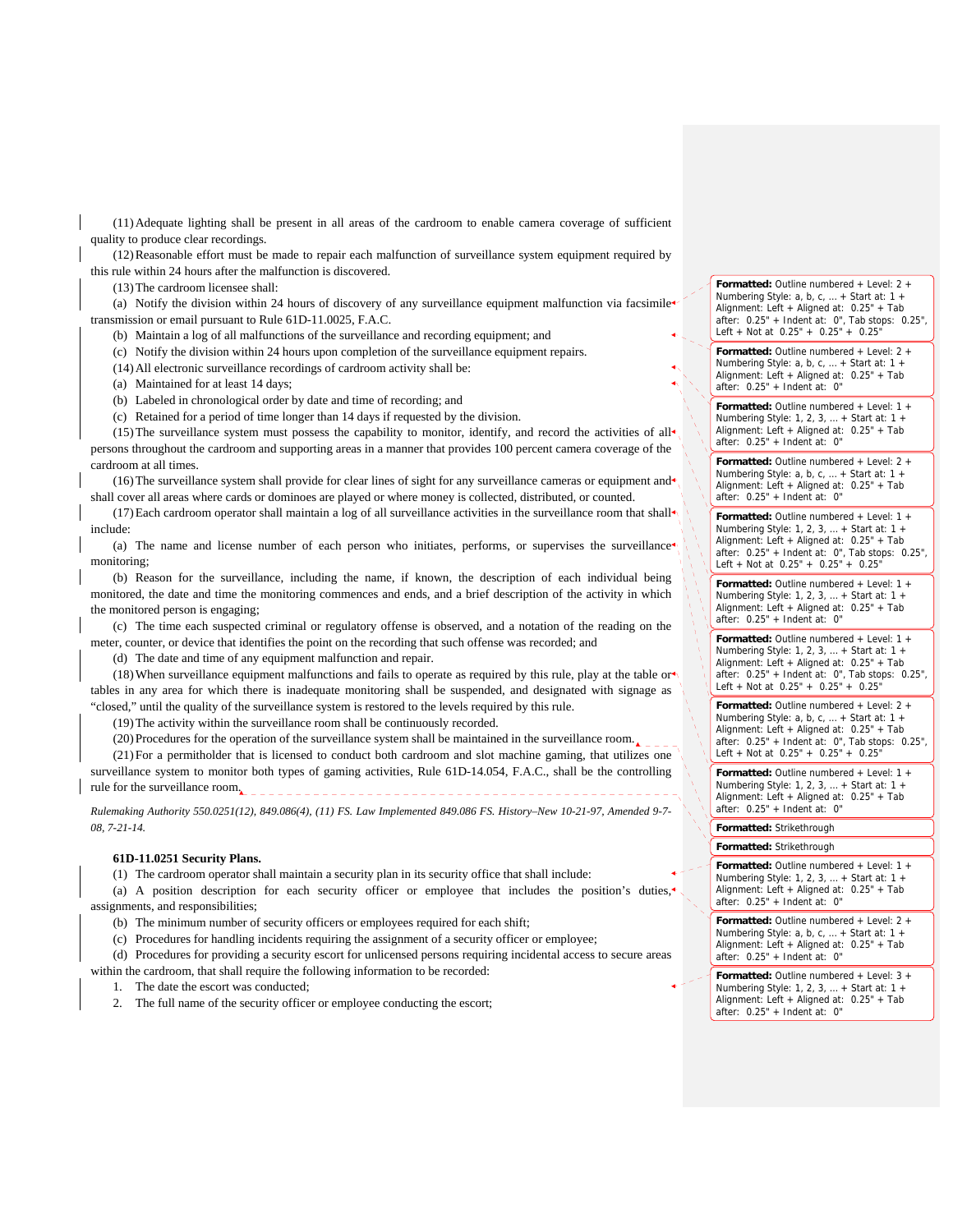- 3. The full name of the escorted person;
- 4. The reason for the escort; and
- 5. The area(s) to be escorted to and from.
- (e) Procedures for providing physical security for:
- 1. Clearing the cardroom floor at the end of the gaming day; and
- 2. Securing the count room after each count is completed.
- (f) Training requirements and procedures for employees and officers, that shall include:
- 1. Use and location of alarm system devices; and
- 2. Methods of response to each alarm or alert used for incidents of violent crime that shall include, but not be limited to, robbery, armed robbery, or an incident involving a hostage situation.
	- (g) Key control procedures for:
	- 1. Addressing missing, lost, or stolen keys;
	- 2. Addressing broken locks;
	- 3. Issuing replacement keys; and
	- 4. Destroying keys and locks.

(2) The security plan shall include procedures for annual testing of all security alarms or alerts required by $\blacktriangleleft$ rules regulating the cardroom operator.

(3) For a permitholder that is licensed to conduct both cardroom and slot machine gaming, that maintains only one security plan to encompass all security measures for both gaming types, the plan shall meet all requirements of this rule in addition to those required by Rule 61D-14.051, F.A.C.

*Rulemaking Authority 550.0251(12), 849.086(4), (11) FS. Law Implemented 849.086 FS. History–New 9-7-08, Amended 7-21-14.* 

## **61D-11.026 Definition of Poker.**

*Rulemaking Authority 550.0251(12), 849.086(4)(a), (12) FS. Law Implemented 849.085(2)(a), 849.086(2)(a) FS. History–New 10-21-97, Repealed 11-2-99.*

## **61D-11.027 Tournaments.**

*Rulemaking Authority 550.0251(12), 849.086(4) FS. Law Implemented 849.086 FS. History–New 5-9-04, Repealed 6-21-06.*

## **61D-11.0275 Tournaments.**

(1) Each cardroom operator who conducts tournaments shall maintain and make available written procedures<sup>+</sup> for the conduct of each tournament that shall provide:

(a) The methodA detailed breakdown for charging house and tournament fees, re-buys, or add-ons for participation in a tournament of poker or dominoes;, including at a minimum:

(b) The point values of chips or token

The purchase price, for each house and tournament fee, re-buy, or add-on;

 $(e)$  The number of chips or tokens each participant will receive upon buy-in or

(d)2. Tournament chipsfor each house and tournament fee, re-buy, or tokens that those used in regular play; add-on; and

(e) The allowance and useallocation of blinds;

The allowance and use of re-buys;

The charge for the purchase of additional chips; house and tournament fees, re-buys, or add-ons.

(g)(b) A description of the blind and/or ante structure.

 $\frac{h(c)}{c}$  The estimated distribution of winnings; and.

(i) The process to ensure that chips or tokens will

(2) The written procedures must be available to all interested participants upon request and displayed within

**Formatted:** Outline numbered + Level: 2 + Numbering Style: a, b, c, … + Start at: 1 + Alignment: Left + Aligned at: 0.25" + Tab after: 0.25" + Indent at: 0"

**Formatted:** Outline numbered + Level: 3 + Numbering Style: 1, 2, 3, … + Start at: 1 + Alignment: Left + Aligned at: 0.25" + Tab after: 0.25" + Indent at: 0"

**Formatted:** Outline numbered + Level: 2 + Numbering Style: a, b, c, … + Start at: 1 + Alignment: Left + Aligned at: 0.25" + Tab after: 0.25" + Indent at: 0"

**Formatted:** Outline numbered + Level: 3 + Numbering Style: 1, 2, 3, … + Start at: 1 + Alignment: Left + Aligned at: 0.25" + Tab after: 0.25" + Indent at: 0"

**Formatted:** Outline numbered + Level: 2 + Numbering Style: a, b, c, … + Start at: 1 + Alignment: Left + Aligned at: 0.25" + Tab  $after: 0.25" + Indent at: 0"$ 

**Formatted:** Outline numbered + Level: 3 + Numbering Style: 1, 2, 3, … + Start at: 1 + Alignment: Left + Aligned at: 0.25" + Tab after: 0.25" + Indent at: 0"

**Formatted:** Outline numbered + Level: 1 + Numbering Style: 1, 2, 3, … + Start at: 1 + Alignment: Left + Aligned at: 0.25" + Tab after: 0.25" + Indent at: 0"

**Formatted:** Outline numbered + Level: 1 + Numbering Style: 1, 2, 3, … + Start at: 1 + Alignment: Left + Aligned at: 0.25" + Tab after: 0.25" + Indent at: 0"

**Formatted:** Outline numbered + Level: 2 + Numbering Style: a, b, c, … + Start at: 1 + Alignment: Left + Aligned at: 0.25" + Tab after: 0.25" + Indent at: 0"

**Formatted:** Outline numbered + Level: 3 + Numbering Style: 1, 2, 3, … + Start at: 1 + Alignment: Left + Aligned at: 0.25" + Tab after: 0.25" + Indent at: 0"

**Formatted:** Outline numbered + Level: 2 + Numbering Style: a, b, c, … + Start at: 1 + Alignment: Left + Aligned at: 0.25" + Tab after: 0.25" + Indent at: 0"

the cardroom.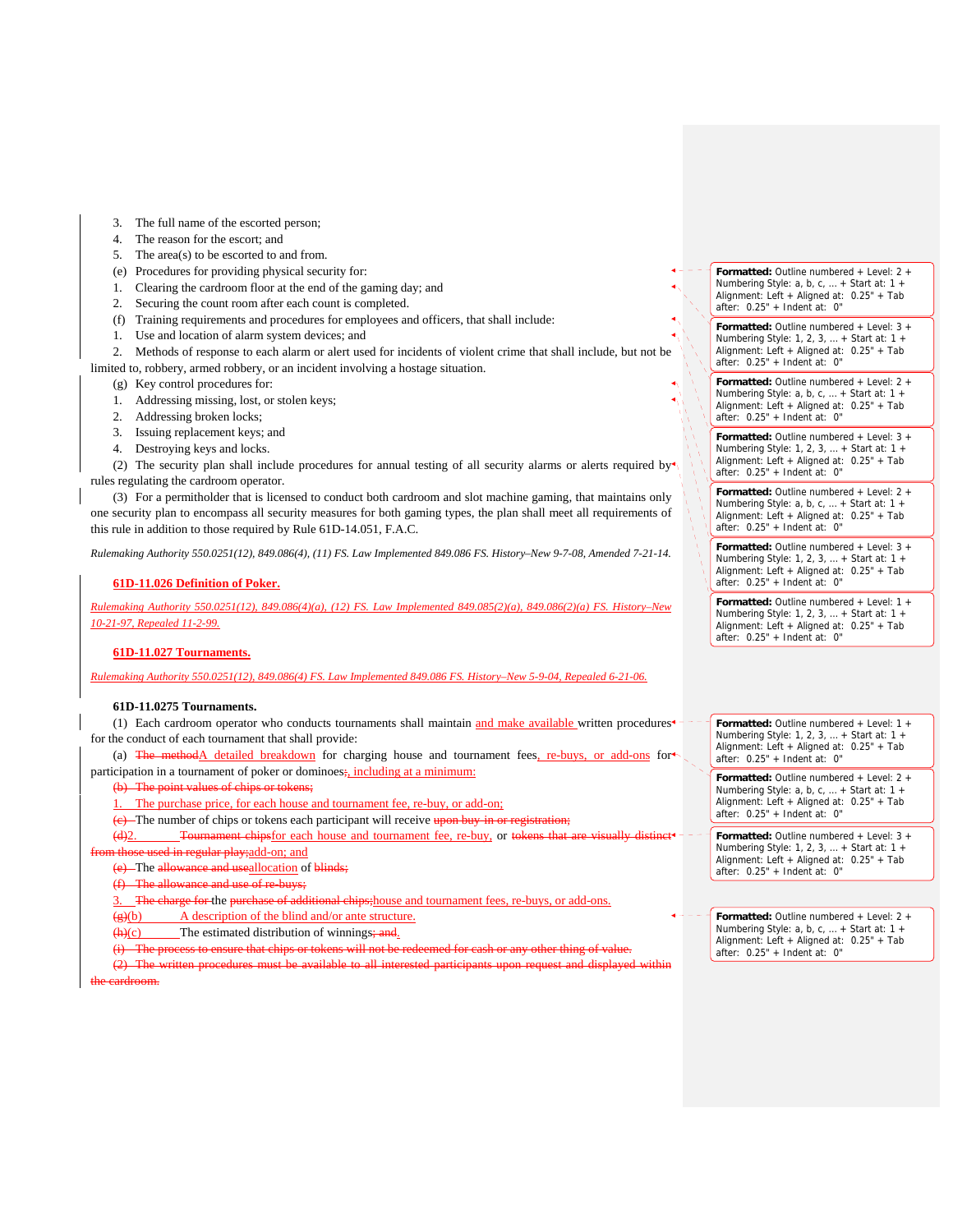$\frac{(3)(2)}{2}$  Cash received for entry fees, re-buys and add-ons shall be separate from all other cash received by  $\pm$  the cardroom operator for regular cardroom gaming until such time as all cash is counted.

(4)(3) The monthly remittance report filed with the division as required by subsection 61D-11.018(2), F.A.C., shall include an aggregate accounting of the:

- (a) The amountAmount collected for games played in a tournament per player;
- (b) The totalTotal amount of participation fees collected;
- (c) The total Total number of participants;
- (d) The totalTotal amount distributed to winning participants;
- (e) The taxableTaxable gross receipts amount; and
- (f) The calculationCalculation of total tax due for tournaments.
- (5) The cardroom operator shall:

 $\frac{(\mathbf{a})(4)}{(\mathbf{a})(4)}$  Maintain maintain supporting documentation for all tournaments played with a separate entry for all tournaments played with a separate entry for  $\mathbf{a}$ th type of daily tournament thatwhich reconciles to the aggregated columns provided in the monthly remittance report in subsection  $(4)$ ; 3), and includes the following:

(a) Maintain a record of the winner's address, in addition to Detailed source documentation for each tournament which includes all information compiled into the applicable IRS recordsmonthly remittance report.

(b) A detailed summary of the source documents for any each tournament payouts that which is signed by a tournament director and a cashiers' cage or vault employee to attest to the accuracy of the receipts and disbursements.:

 $(\theta)$  (c) The names of all tournament prize winners. Additionally, if a player's tournament winnings meet applicable IRS reporting thresholds the cardroom operator shall maintain all information required by the IRS threshold.for that player;

(d) The total amount of chips issued in that tournament; and

(e) The total amount of chips returned at the end of the tournament.

 $(6)(5)$  A gratuity, tip, or similar charge paid during a tournament is not considered gross receipts if:

(a) It is not mandatory for participation;

(b) The players do not receive additional chips;

(c) The charge is separately stated as a gratuity, tip, or other charge on the customer's receipt or the tournament registration form; and

(d) The cardroom operator receives no monetary benefit from the gratuity. Money withheld by the cardroom operator for purposes of payment of the employee's share of social security or federal income tax or any fee imposed by a credit card company on the amount of the gratuity, or money withheld pursuant to judicial or administrative orders, is not a monetary benefit for purposes of this rule.

If a cardroom operator offers tournament registration to patrons through licensed vendors, the cardroom operator shall notify the division of the vendor(s), prior to conducting registrations.

*Rulemaking Authority 550.0251(12), 849.086(4), (11) FS. Law Implemented 849.086 FS. History–New 9-7-08, Amended 7-21-14.*

# **61D-11.0279 Jackpots, Prizes, and Giveaways.**

(1) The following requirements apply to allAll cardroom and dominoes tables participating in operators offering jackpots, prizes, and giveaways shall:

(a) The Post conspicuously in the cardroom operator shall post the rules of the jackpots, prizes, and giveaways offered, including which specific hands constitute a winner or winnerscombination of cards is awarded, amount to be awarded, and all details regarding seeding the jackpot fund; $(s)$ ;

(b) Post Conspicuously display the jackpot fund rake for-limits and a description of how the jackpot rake is collected at each authorized game in the cardroom table for the players to see;

(c) Ensure that jackpot drop boxes:

1. For jackpot proceeds, an additional drop box is Are installed on the left hand side of tables or anotherant area of the table as specified in the cardroom's system of internal controls;

**Formatted:** Outline numbered + Level: 1 + Numbering Style: 1, 2, 3, … + Start at: 1 + Alignment: Left + Aligned at: 0.25" + Tab after: 0.25" + Indent at: 0"

**Formatted:** Outline numbered + Level: 2 + Numbering Style: a, b, c, … + Start at: 1 + Alignment: Left + Aligned at: 0.25" + Tab after: 0.25" + Indent at: 0"

**Formatted:** Outline numbered + Level: 1 + Numbering Style: 1, 2, 3, … + Start at: 1 + Alignment: Left + Aligned at: 0.25" + Tab after: 0.25" + Indent at: 0"

**Formatted:** Outline numbered + Level: 2 + Numbering Style: a, b, c, ... + Start at: 1 -Alignment: Left + Aligned at: 0.25" + Tab after: 0.25" + Indent at: 0"

**Formatted:** Outline numbered + Level: 1 + Numbering Style: 1, 2, 3, … + Start at: 1 + Alignment: Left + Aligned at: 0.25" + Tab after: 0.25" + Indent at: 0"

**Formatted:** Outline numbered + Level: 2 + Numbering Style: a, b, c, … + Start at: 1 + Alignment: Left + Aligned at: 0.25" + Tab after: 0.25" + Indent at: 0"

**Formatted:** Outline numbered + Level: 1 + Numbering Style: 1, 2, 3, … + Start at: 1 + Alignment: Left + Aligned at: 0.25" + Tab after: 0.25" + Indent at: 0"

**Formatted:** Outline numbered + Level: 1 + Numbering Style: 1, 2, 3, … + Start at: 1 + Alignment: Left + Aligned at: 0.25" + Tab after: 0.25" + Indent at: 0"

**Formatted:** Outline numbered + Level: 2 + Numbering Style: a, b, c, … + Start at: 1 + Alignment: Left + Aligned at: 0.25" + Tab after: 0.25" + Indent at: 0"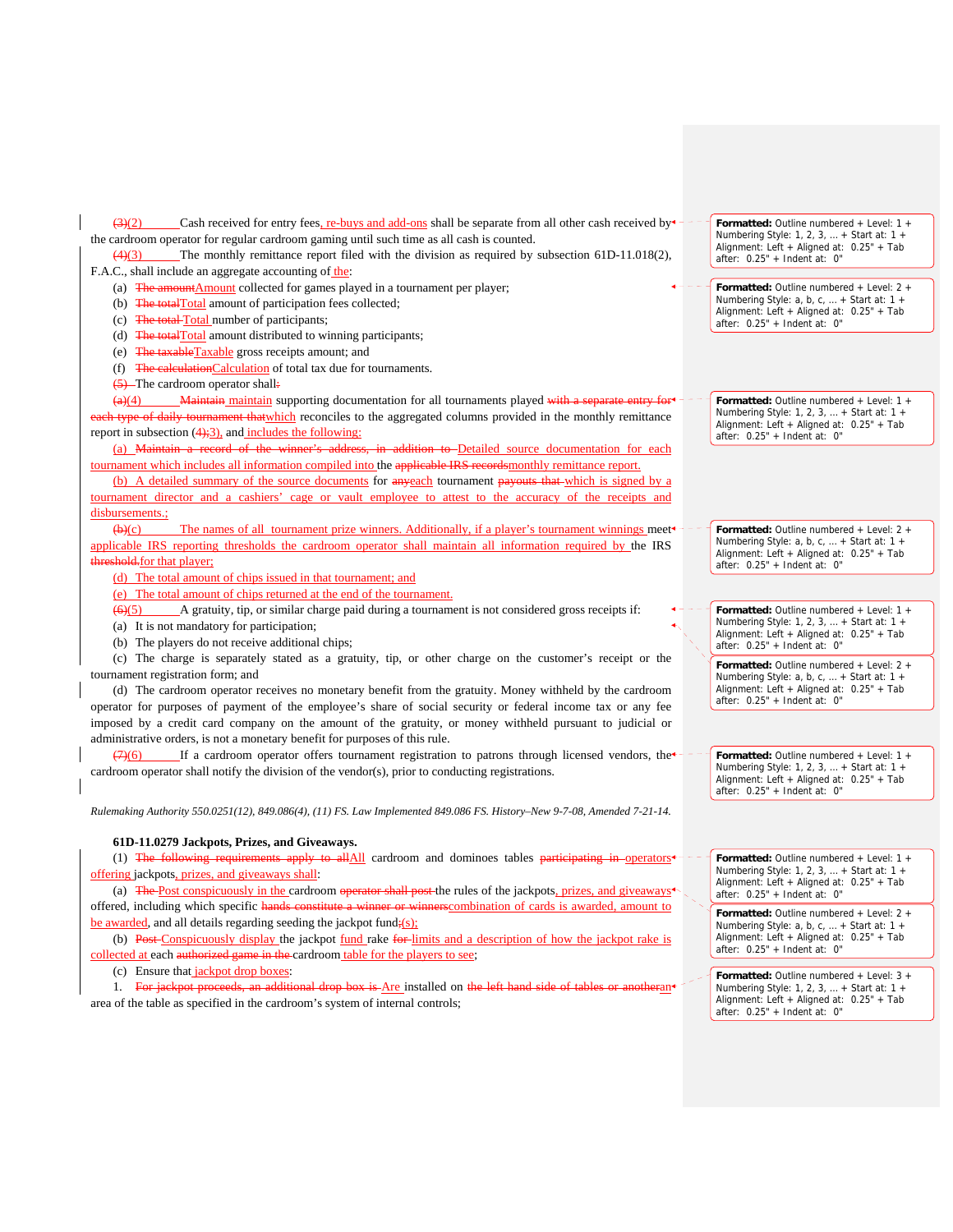require that the

3.2. Jackpot drop boxes have a Have permanently affixed number(s) or letter(s) that are of sufficient size to be $\epsilon$  - verified through surveillance coverage and correspond to the table to which the drop box is assigned;

4.3. Jackpot drop boxes are Are marked or colored to distinguish them from the regular drop box and tip box; 5.4. All jackpot drop boxes are Are dropped and counted daily using drop procedures set forth in Rule 61D-11.0175, F.A.C.;

(d) Jackpot revenues areEnsure jackpot revenue:

6.1. is not commingled with other monies;

7. All revenue from the jackpot drop is:

Deposited deposited daily into a separate non-interest bearing bank account; or

b.2. Held held as cash on hand in the cashiers' cage or vault.; and

8. The daily balance for each jackpot is displayed prominently within the cardroom gaming area facility; All jackpot accounting records:

a.3. Include include a detailed ledger with all credits, debits, and any jackpot amount carried forward to the jackpot from the prior playing day; and

b. Are maintained to account for each different jackpot offered.

-All jackpot pay

11. The internal controls will state whether a maximum jackpot threshold limit is established. The internal controls shall state if a threshold is selected, when the designated threshold is achieved, the series of cards rising the hand winning the jackpot shall be changed to a series of cards that has a higher probability occurring.

(2) Each jackpot amount shall be equal to the ending total balance of that specific jackpot fund at the end of the ous day's count;

(3) The cardroom operator shall:

 $\frac{(a)(e)}{e}$  Maintain a separate Form DBPR PMW-3605, Daily Tracking of Cardroom Jackpot, effective 7-21-14, adopted herein by reference, https://www.flrules.org/gateway/reference.asp?No=Ref-04403, which can be obtained at www.myfloridalicense.com/dbpr/pmw or by contacting the Division of Pari-Mutuel Wagering at 1940 North Monroe Street, Tallahassee, Florida 32399-1035, for each day of cardroom activity, and each different jackpot fund;

(f) Maintain a record of the winner's address, in addition to the award recipients' name. Additionally, if a player's awards meet applicable IRS records reporting thresholds the cardroom operator shall maintain all information required by the IRS for anythat player.

(b)(2) All jackpot payouts that meet the IRS thresholdawards shall be made in accordance with the<sup>+</sup> internal controls.

(4)(3) A jackpot, prize, or giveaway shall only be awarded to player(s) holding a combination of cards specified by the cardroom operator prior to play.

 $\frac{5(4)}{2}$  The transaction for a giveaway or prize must be a separate transaction from any buy-in or re-buy. Jackpot contributions may be a part of a buy-in or re-buy, but the jackpot portion of the buy-in or re-buy must be fully disclosed and accounted for separately.

(6)(5) A cardroom operator may not withhold a percentage of the jackpot pool for the cost of administering the jackpot. One hundred percent of any jackpot shall be applied to the payment of jackpots.

 $(7)(6)$  Cardroom operators shall retain all receipts and invoices for any items purchased to be awarded as jackpot prizes and giveaways payouts.

(8)(7) If jackpot pools from multiple cardroom permitholders are combined to make one collective jackpot pool, the internal controls for each participating cardroom must include procedures to:

(a) Notify each cardroom that participates in contributing to the collective jackpot pool when a winning jackpot claim occurs, which notice shall include:

1. The method of notification;

2. The specified time frame in which the notification shall occur; and

**Formatted:** Outline numbered + Level: 3 + Numbering Style: 1, 2, 3, … + Start at: 1 + Alignment: Left + Aligned at: 0.25" + Tab after: 0.25" + Indent at: 0"

**Formatted:** Outline numbered + Level: 3 + Numbering Style: 1, 2, 3, … + Start at: 1 + Alignment: Left + Aligned at: 0.25" + Tab after: 0.25" + Indent at: 0"

**Formatted:** Outline numbered + Level: 3 + Numbering Style: 1, 2, 3, … + Start at: 1 + Alignment: Left + Aligned at: 0.25" + Tab after: 0.25" + Indent at: 0"

**Formatted:** Outline numbered + Level: 3 + Numbering Style: 1, 2, 3, … + Start at: 1 + Alignment: Left + Aligned at: 0.25" + Tab after: 0.25" + Indent at: 0"

**Formatted:** Outline numbered + Level: 2 + Numbering Style:  $a, b, c, ... +$  Start at:  $1 +$ Alignment: Left + Aligned at: 0.25" + Tab after: 0.25" + Indent at: 0"

**Formatted:** Font: 12 pt

**Formatted:** Outline numbered + Level: 1 + Numbering Style: 1, 2, 3, … + Start at: 1 + Alignment: Left + Aligned at: 0.25" + Tab after: 0.25" + Indent at: 0"

**Formatted:** Outline numbered + Level: 2 + Numbering Style: a, b, c, … + Start at: 1 + Alignment: Left + Aligned at: 0.25" + Tab after: 0.25" + Indent at: 0"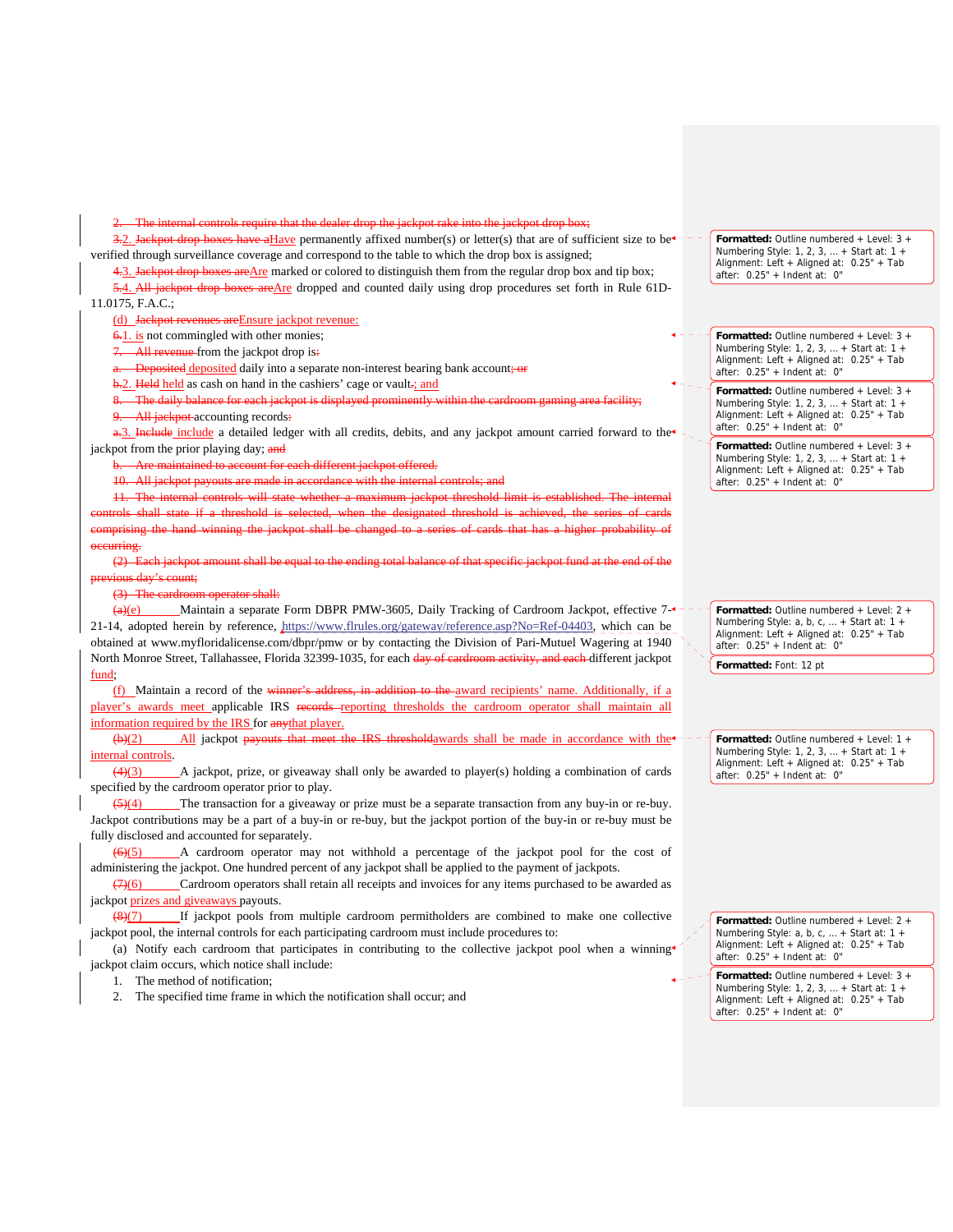3. The employee positions that will be notified at each participating cardroom facility.

(b) Verify a winning jackpot claim;

(c) Address the possibility of near simultaneous jackpot claims;

(d) Ensure:

1. The time accounting in the internal video surveillance systems are synchronized for the multiple locations; and

2. The jackpot pool will be split equally between the multiple claimants when review of surveillance recordings confirm that two or more simultaneous claims are made within 300 seconds of each other, with consideration given to differences in time zones.

(e) Notify cardroom patrons of a jackpot claim, which shall include:

1. The announcement at each participating cardroom when a jackpot claim is confirmed; and

2. The display, by each participating cardroom, of the jackpot balance(s) as required in subsection (1) of this rule.

(f) Ensure that the accounting and tracking of the jackpot shall be made only on Form DBPR PMW-3605. Daily Tracking of Cardroom Jackpot, adopted by reference in paragraph (3)(a) above, which shall be:

1. Completed separately for each location; and

2. Combined for all locations.

*Rulemaking Authority 550.0251(12), 849.086(4), (11) FS. Law Implemented 849.086 FS. History–New 9-7-08, Amended 7-21-14.* 

#### **61D-11.031 Cashiers' Cage.**

(1) Each licensed cardroom shall have a cage to accommodate cashiers that shall serve as the central location for the:

(a) Issuance, receipt, and reconciliation of imprest trays used by cardroom dealers or chip runners, in the event the imprest trays are not processed and distributed daily from the vault;

(b) Exchange of currency, chips, or tokens;

- (c) Custody of currency, chips, or tokens, if the cardroom operator does not have a vault;
- (d) Custody of any cash on hand to be used for jackpot payouts, if not stored in a vault; and
- (e) Temporary holding of daily records related to the operation of the cage.

(2) The cage shall be constructed to provide security for the materials housed and the activities performed therein and shall, at a minimum, be:

(a) Fully enclosed, except for openings through which cash, chips, records, and documents can be exchanged with the public;

(b) Accessible only through a solid reinforced entrance door equipped with locks or electronic access controls; and

(c) A secure area where access is limited to those persons authorized pursuant to subsection 61D-11.012(9), F.A.C. In the event a vault is used for any of the cardroom requirements of a cardroom cage as stated in this rule, the application of this rule will apply to the vault.

*Rulemaking Authority 550.0251(12), 849.086(4), (11) FS. Law Implemented 849.086 FS. History–New 7-21-14..*

**Formatted:** Outline numbered + Level: 2 + Numbering Style: a, b, c, … + Start at: 1 + Alignment: Left + Aligned at: 0.25" + Tab after: 0.25" + Indent at: 0"

**Formatted:** Outline numbered + Level: 3 + Numbering Style: 1, 2, 3, … + Start at: 1 + Alignment: Left + Aligned at: 0.25" + Tab after: 0.25" + Indent at: 0"

**Formatted:** Outline numbered + Level: 2 + Numbering Style: a, b, c, … + Start at: 1 + Alignment: Left + Aligned at: 0.25" + Tab after: 0.25" + Indent at: 0"

**Formatted:** Outline numbered + Level: 3 + Numbering Style: 1, 2, 3, … + Start at: 1 + Alignment: Left + Aligned at: 0.25" + Tab after: 0.25" + Indent at: 0"

**Formatted:** Outline numbered + Level: 2 + Numbering Style: a, b, c, … + Start at: 1 + Alignment: Left + Aligned at: 0.25" + Tab after: 0.25" + Indent at: 0"

**Formatted:** Outline numbered + Level: 3 + Numbering Style: 1, 2, 3, … + Start at: 1 + Alignment: Left + Aligned at: 0.25" + Tab after: 0.25" + Indent at: 0"

**Formatted:** Outline numbered + Level: 1 + Numbering Style: 1, 2, 3, … + Start at: 1 + Alignment: Left + Aligned at: 0.25" + Tab after:  $0.25" + Indent at: 0"$ 

**Formatted:** Outline numbered + Level: 2 + Numbering Style: a, b, c, ... + Start at: 1 + Alignment: Left + Aligned at: 0.25" + Tab after:  $0.25"$  + Indent at: 0"

**Formatted:** Outline numbered + Level: 1 + Numbering Style: 1, 2, 3, … + Start at: 1 + Alignment: Left + Aligned at: 0.25" + Tab after: 0.25" + Indent at: 0"

**Formatted:** Outline numbered + Level: 2 + Numbering Style: a, b, c, … + Start at: 1 + Alignment: Left + Aligned at: 0.25" + Tab after: 0.25" + Indent at: 0"

#### **Formatted:** Font: 12 pt, Not Italic

**Formatted:** Left, Space Before: 0 pt, After: 0 pt, Line spacing: single, Allow hanging punctuation, Font Alignment: Auto